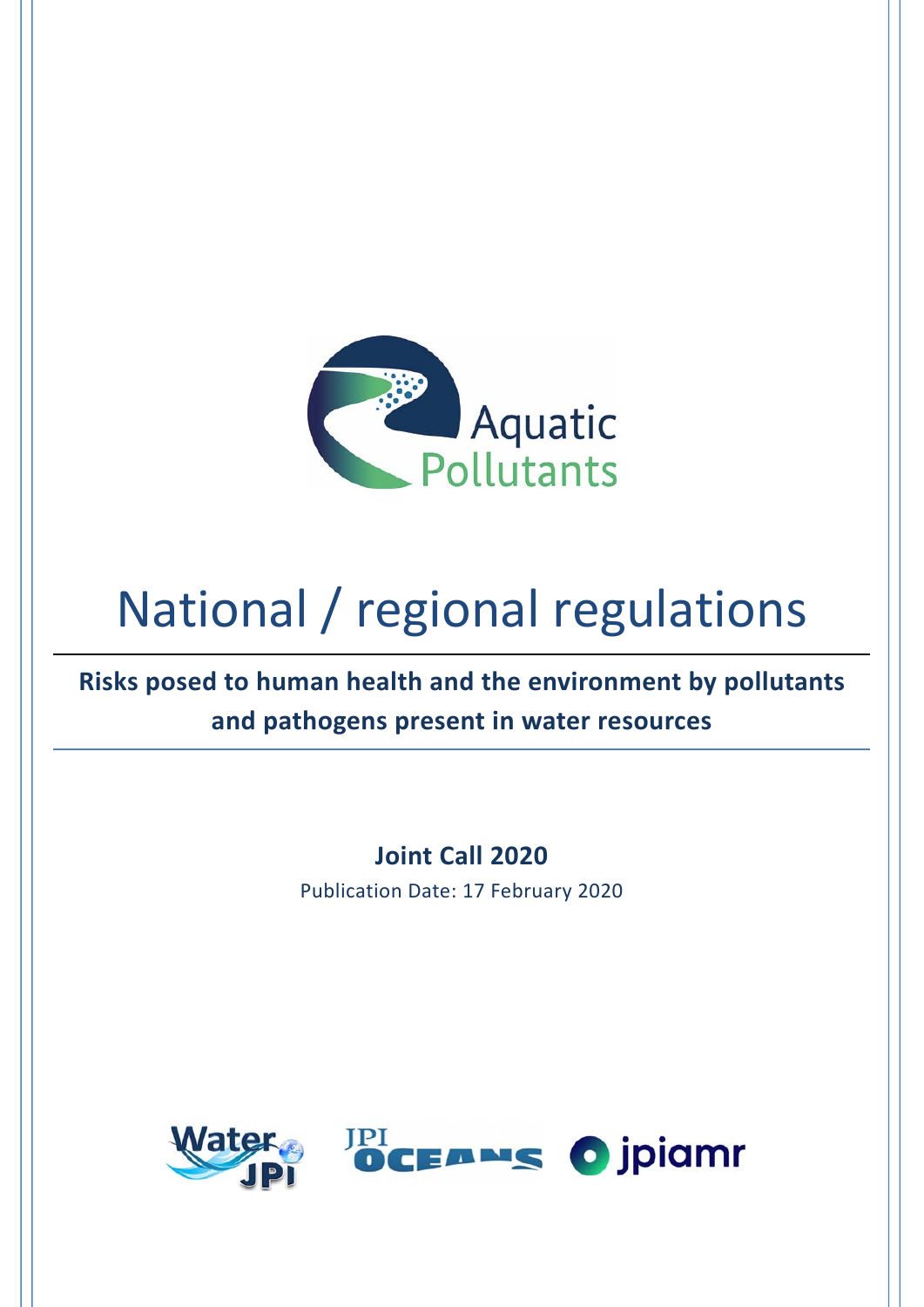

# **Table of Content**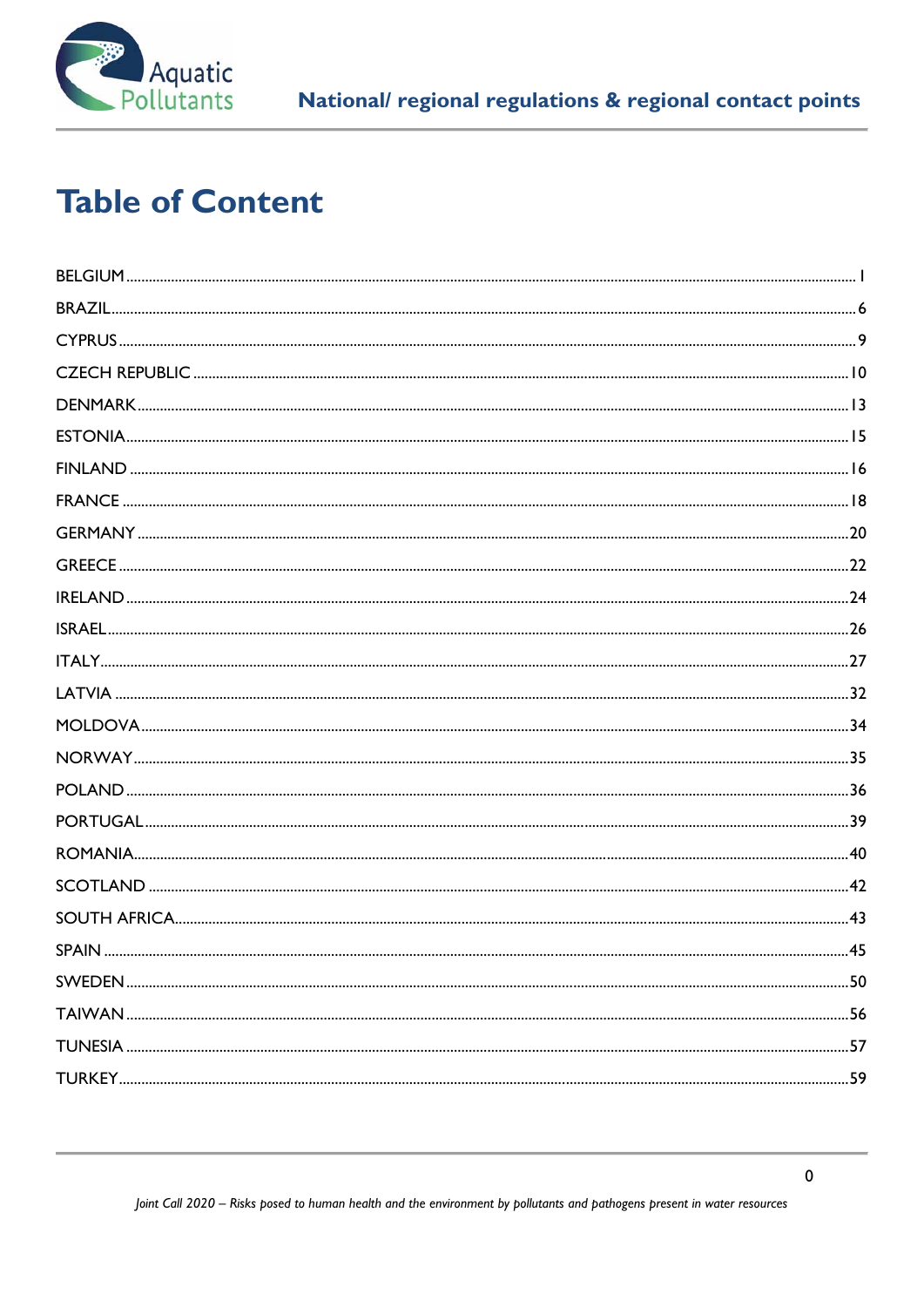

### **BELGIUM**

|                                     | <b>Funding Organisation:</b>                                                                                                                                                                                                                                                                                                                                                                                                                                                                                                                                                                                                                                                                                                                                                                                                                                                                                                                                                                                                                                                                                                                                                                                                                                                                                                                                                                                   | <b>Belgian Science Policy Office (BELSPO)</b><br>belspo |  |
|-------------------------------------|----------------------------------------------------------------------------------------------------------------------------------------------------------------------------------------------------------------------------------------------------------------------------------------------------------------------------------------------------------------------------------------------------------------------------------------------------------------------------------------------------------------------------------------------------------------------------------------------------------------------------------------------------------------------------------------------------------------------------------------------------------------------------------------------------------------------------------------------------------------------------------------------------------------------------------------------------------------------------------------------------------------------------------------------------------------------------------------------------------------------------------------------------------------------------------------------------------------------------------------------------------------------------------------------------------------------------------------------------------------------------------------------------------------|---------------------------------------------------------|--|
| <b>National Contact Point (NCP)</b> | Name:                                                                                                                                                                                                                                                                                                                                                                                                                                                                                                                                                                                                                                                                                                                                                                                                                                                                                                                                                                                                                                                                                                                                                                                                                                                                                                                                                                                                          | <b>Email and Phone:</b>                                 |  |
|                                     | <b>Koen Lefever</b>                                                                                                                                                                                                                                                                                                                                                                                                                                                                                                                                                                                                                                                                                                                                                                                                                                                                                                                                                                                                                                                                                                                                                                                                                                                                                                                                                                                            | koen.lefever@belspo.be                                  |  |
| <b>Eligible Institutions</b>        | The eligible partners are the Belgian university institutions, university colleges, public<br>scientific institutions and non-profit research centres belonging to the list below:<br>http://www.belspo.be/belspo/fisc/wi_list_nl.stm (Dutch)<br>http://www.belspo.be/belspo/fisc/wi_list_fr.stm (French)<br>The private sector and international research organisations based in Belgium are not                                                                                                                                                                                                                                                                                                                                                                                                                                                                                                                                                                                                                                                                                                                                                                                                                                                                                                                                                                                                              |                                                         |  |
|                                     | eligible.                                                                                                                                                                                                                                                                                                                                                                                                                                                                                                                                                                                                                                                                                                                                                                                                                                                                                                                                                                                                                                                                                                                                                                                                                                                                                                                                                                                                      |                                                         |  |
| <b>Eligible Applicants</b>          |                                                                                                                                                                                                                                                                                                                                                                                                                                                                                                                                                                                                                                                                                                                                                                                                                                                                                                                                                                                                                                                                                                                                                                                                                                                                                                                                                                                                                |                                                         |  |
| <b>Eligible Costs</b>               | Eligible personnel costs (permanent/temporary)<br>Pre-tax wages associated with increases in the cost of living, employers' social security<br>and statutory insurance contributions, as well as any other compensation or allowance<br>due by law and secondary to the salary itself and tax-free scholarships. Tax-free<br>scholarships refer to a grant subject to a tax exemption under the tax laws.<br>The staff costs are limited to a maximum amount of:<br>66.000 €/year for a scientist with a Master's degree (regardless of years of<br>experience)<br>90.000 €/year for a scientist with a PhD (regardless of years of experience)<br>50.000 €/year for a technician (regardless of years of experience)<br>Those amounts are not applicable to persons that are identified by name in the proposal.<br><b>Operating cost (Travel and consumables)</b><br>General operating costs (flat rate): this includes all current expenditures related to the<br>project's implementation such as usual supplies and products for the laboratory,<br>workshop and office, documentation, travel and accommodation, use of IT facilities,<br>software, organisation of meetings, workshops and events, etc. The total amount of these<br>operational costs is set at a flat rate of 10% of the personnel budget or 15% of the<br>personnel budget if the Belgian partner is the coordinator of the project. |                                                         |  |

the contract of the contract of the contract of the contract of the contract of the contract of the contract of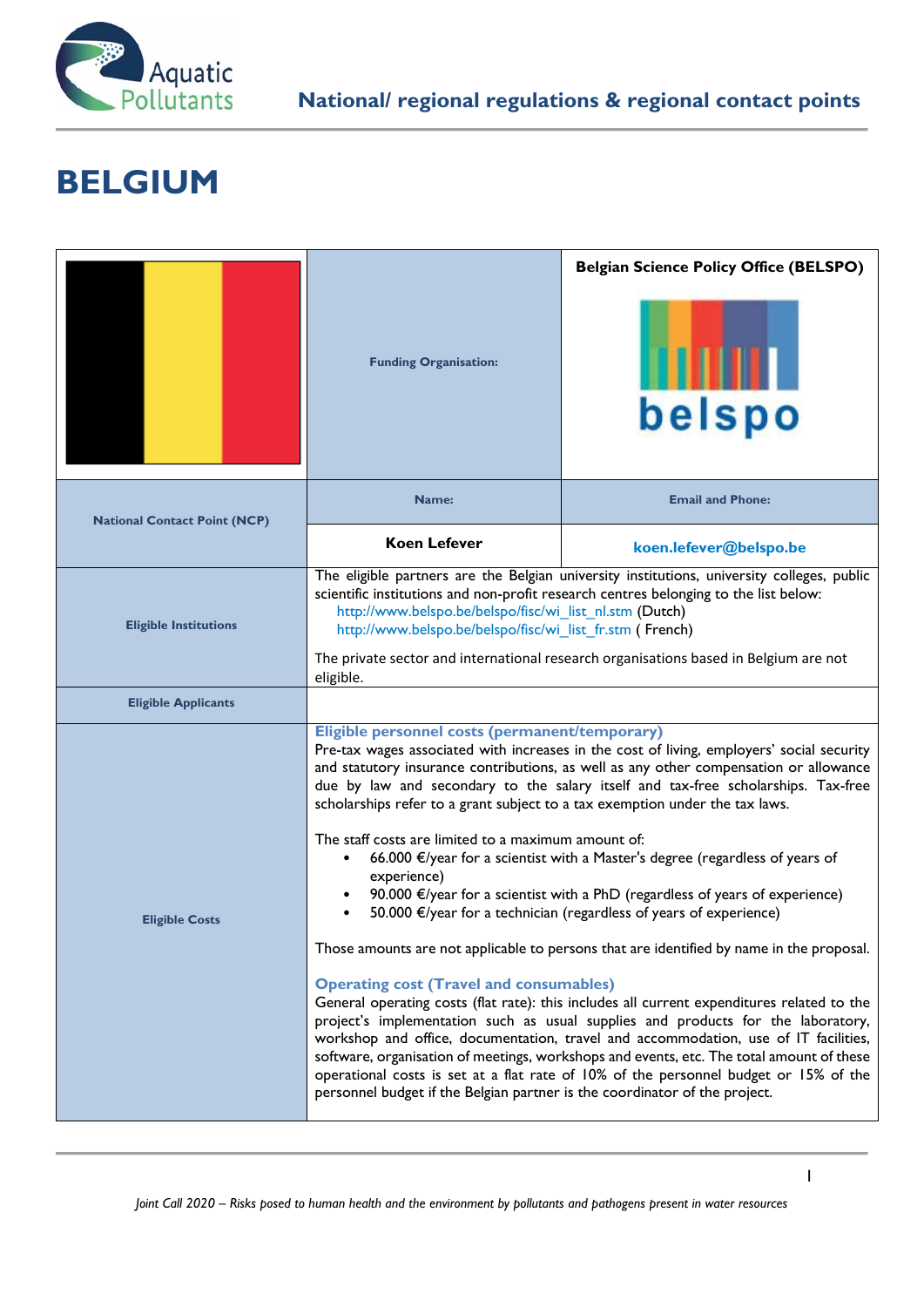

|                               | Specific operating costs (invoices will be required): this includes specific operating costs<br>not covered by the general operating costs such as costs for analysis, maintenance and<br>repair of specific equipment purchased by the project, surveys.                                                              |                                    |  |
|-------------------------------|------------------------------------------------------------------------------------------------------------------------------------------------------------------------------------------------------------------------------------------------------------------------------------------------------------------------|------------------------------------|--|
|                               | <b>Equipement</b><br>Purchase and installation of scientific and technical apparatus and instruments, including<br>computer hardware. Equipment needs to be purchased in the first half of the project.                                                                                                                |                                    |  |
|                               | <b>Overheads</b><br>Institutions' general overheads that cover, in one lump sum, administration, telephone,<br>postal, maintenance, heating, lighting, electricity, rent, machine depreciation, and<br>insurance costs. The total amount of this item may not exceed 5% of the total personnel<br>and operating costs. |                                    |  |
|                               | <b>Subcontracting</b><br>Expenses incurred by a third party to carry out tasks or provide services that require<br>special scientific or technical competences outside the institution's normal area of activity.<br>The amount may not exceed 25% of the total budget allocated to the Belgian partner<br>concerned.  |                                    |  |
| <b>Funding Commitment</b>     | <b>Total Amount for the Call</b>                                                                                                                                                                                                                                                                                       | <b>Maximum Amount Per Proposal</b> |  |
|                               | 500 000 EURO                                                                                                                                                                                                                                                                                                           | <b>250 000 EURO</b>                |  |
| <b>Other Funding Criteria</b> | The maximum amount that a Belgian partner can request is 250 000 EURO. In case<br>there is more than one Belgian partner in a consortium than this amount should be<br>shared among the Belgian partners.                                                                                                              |                                    |  |
| <b>Relevant documents</b>     |                                                                                                                                                                                                                                                                                                                        |                                    |  |
| <b>Additional Info</b>        |                                                                                                                                                                                                                                                                                                                        |                                    |  |
| <b>Useful Links</b>           | www.belspo.be                                                                                                                                                                                                                                                                                                          |                                    |  |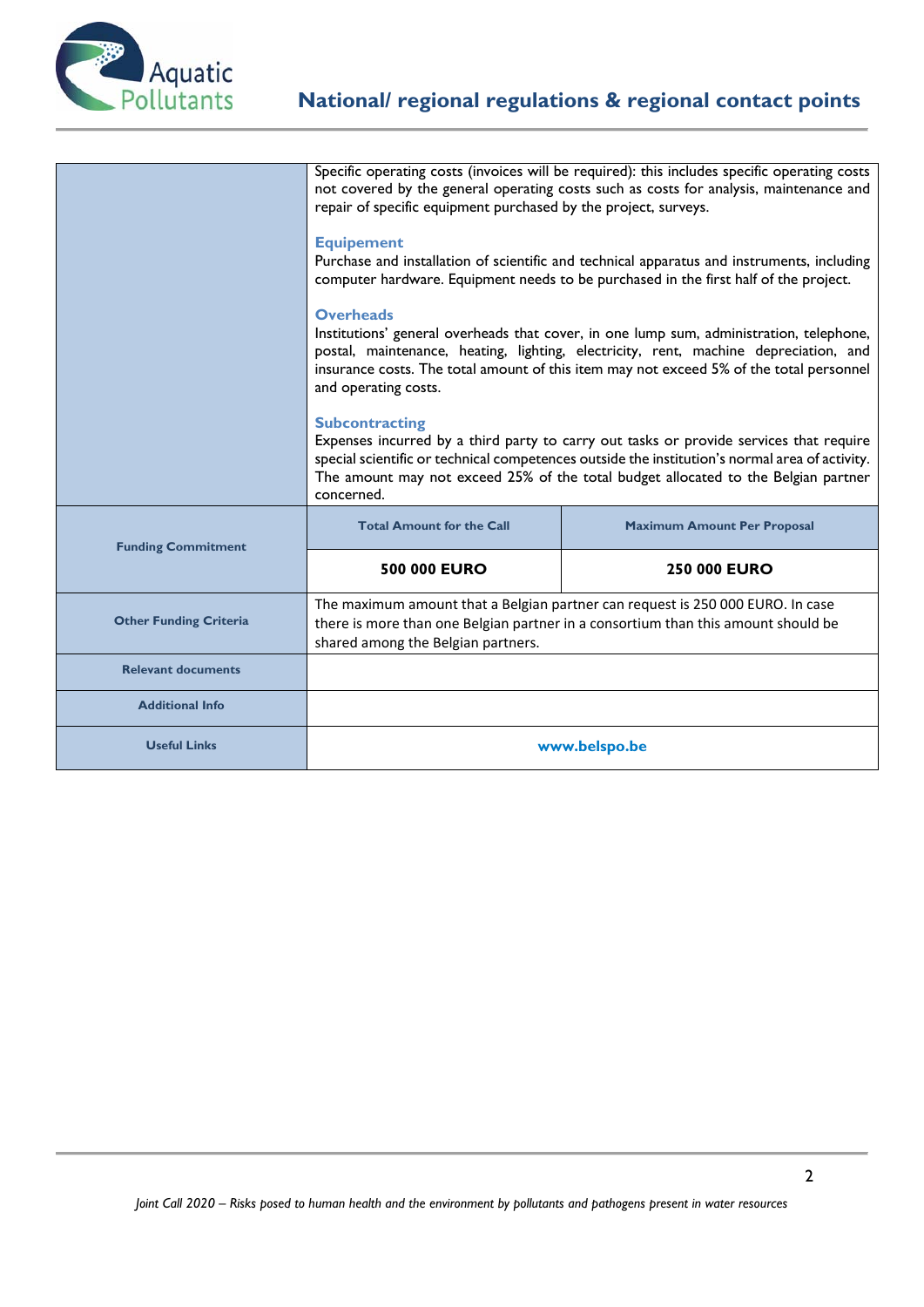

#### **BELGIUM**

|                                     | <b>Funding Organisation:</b>                                                                                                                                                                                                                                                                                                                                                                                                                                       | Fonds de la Recherche Scientifique<br>(FNRS)<br>tnis<br><b>LA LIBERTÉ DE CHERCHER</b> |  |  |
|-------------------------------------|--------------------------------------------------------------------------------------------------------------------------------------------------------------------------------------------------------------------------------------------------------------------------------------------------------------------------------------------------------------------------------------------------------------------------------------------------------------------|---------------------------------------------------------------------------------------|--|--|
| <b>National Contact Point (NCP)</b> | Name:                                                                                                                                                                                                                                                                                                                                                                                                                                                              | <b>Email and Phone:</b>                                                               |  |  |
|                                     | Joël Groeneveld                                                                                                                                                                                                                                                                                                                                                                                                                                                    | joel.groeneveld@frs-fnrs.be                                                           |  |  |
| <b>Eligible Institutions</b>        |                                                                                                                                                                                                                                                                                                                                                                                                                                                                    |                                                                                       |  |  |
| <b>Eligible Applicants</b>          | All eligibility rules and criteria can be found in the PINT-MULTI regulations. This call is<br>co-funded by the European Commission (see article III.3).                                                                                                                                                                                                                                                                                                           |                                                                                       |  |  |
| <b>Eligible Costs</b>               |                                                                                                                                                                                                                                                                                                                                                                                                                                                                    |                                                                                       |  |  |
| <b>Funding Commitment</b>           | <b>Total Amount for the Call</b><br><b>Maximum Amount Per Proposal</b>                                                                                                                                                                                                                                                                                                                                                                                             |                                                                                       |  |  |
|                                     | € 200,000                                                                                                                                                                                                                                                                                                                                                                                                                                                          | € 200,000                                                                             |  |  |
| <b>Other Funding Criteria</b>       | "Overhead" is not an eligible cost. If the project is selected for funding, these costs will<br>be subject to a separate agreement between the institution of the beneficiary and the<br>F.R.S.-FNRS.                                                                                                                                                                                                                                                              |                                                                                       |  |  |
| <b>Relevant documents</b>           | <b>PINT-MULTI regulations</b>                                                                                                                                                                                                                                                                                                                                                                                                                                      |                                                                                       |  |  |
| <b>Additional Info</b>              | Applicants must provide basic administrative data by submitting an administrative<br>application on e-space for the same deadline as the consortium application is submitted.<br>Please select the "PINT-MULTI" funding instrument when creating the administrative<br>application. Proposals invited to the second stage will be able to complete the pre-<br>proposal form and provide information for the full proposal upon validation by the F.R.S.-<br>FNRS. |                                                                                       |  |  |
| <b>Useful Links</b>                 | http://www.ncp.fnrs.be/index.php/appels/era-nets                                                                                                                                                                                                                                                                                                                                                                                                                   |                                                                                       |  |  |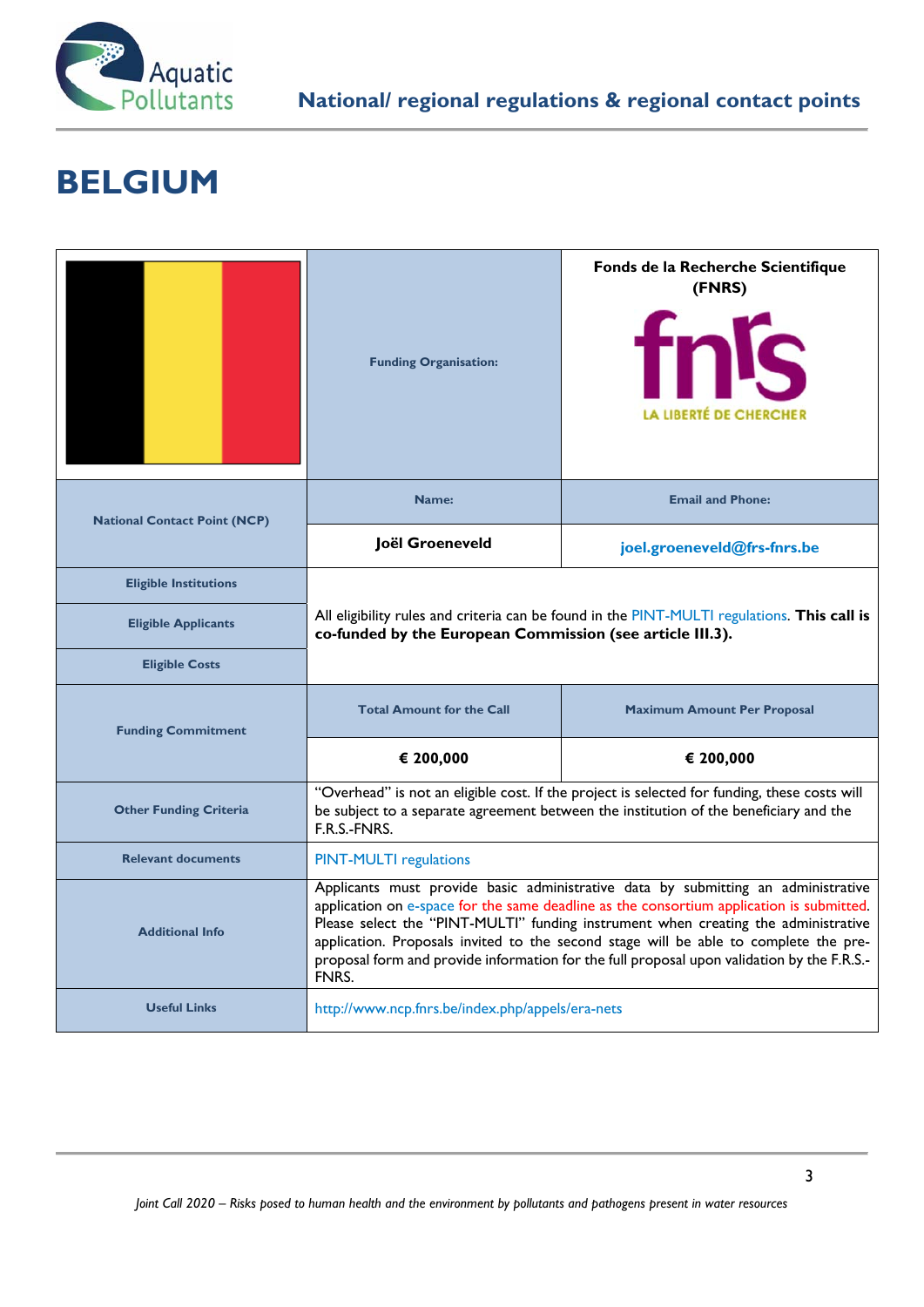

### **BELGIUM**

|                                     | <b>Funding Organisation:</b>                                                                                                                                                                                                                                                                                                                                                                                                                                                                                                                                                                                | The Research Foundation - Flanders<br>(FWO)<br>fwo<br>Opening<br>new<br>horizons |  |  |
|-------------------------------------|-------------------------------------------------------------------------------------------------------------------------------------------------------------------------------------------------------------------------------------------------------------------------------------------------------------------------------------------------------------------------------------------------------------------------------------------------------------------------------------------------------------------------------------------------------------------------------------------------------------|----------------------------------------------------------------------------------|--|--|
|                                     | Name:                                                                                                                                                                                                                                                                                                                                                                                                                                                                                                                                                                                                       | <b>Email and Phone:</b>                                                          |  |  |
| <b>National Contact Point (NCP)</b> | <b>Toon Monbaliu</b>                                                                                                                                                                                                                                                                                                                                                                                                                                                                                                                                                                                        | eranet@fwo.be                                                                    |  |  |
|                                     |                                                                                                                                                                                                                                                                                                                                                                                                                                                                                                                                                                                                             | +32 2 550 15 70                                                                  |  |  |
| <b>Eligible Institutions</b>        | See 'Eligible applicants' section.                                                                                                                                                                                                                                                                                                                                                                                                                                                                                                                                                                          |                                                                                  |  |  |
| <b>Eligible Applicants</b>          | The FWO participates with its (junior/senior) 'research projects' funding channel, which<br>implies that these specific regulations apply:                                                                                                                                                                                                                                                                                                                                                                                                                                                                  |                                                                                  |  |  |
|                                     | See articles $10-12$ (in essence this comes down to holding an eligible 'ZAP-position' at a<br>Flemish, eligible main host institution.)                                                                                                                                                                                                                                                                                                                                                                                                                                                                    |                                                                                  |  |  |
| <b>Eligible Costs</b>               | FWO (sub)projects are capped at max. 350.000 EUR per project/consortium (incl. 6%<br>overhead). In total, the FWO foresees a budget of 700.000 EUR, which allows funding 2-<br>3 projects. For the overhead calculation the following method has to be respected: a 6%<br>structural overhead should be calculated on the direct costs. E.g.: the sum of all costs<br>(personnel, consumables, travel, etc.) amount to 300.000 EUR, then the overhead will<br>amount to 18.000 EUR (6% of 300.000 EUR) and the total requested cost 318.000 EUR.<br>This total requested cost may never exceed 350.000 EUR. |                                                                                  |  |  |
|                                     | <b>Admitted costs</b>                                                                                                                                                                                                                                                                                                                                                                                                                                                                                                                                                                                       |                                                                                  |  |  |
|                                     | Only temporary personnel can be remunerated.<br>For the cost categories see chapters 7 and 8 of the regulations.                                                                                                                                                                                                                                                                                                                                                                                                                                                                                            |                                                                                  |  |  |
| <b>Funding Commitment</b>           | <b>Total Amount for the Call</b>                                                                                                                                                                                                                                                                                                                                                                                                                                                                                                                                                                            | <b>Maximum Amount Per Proposal</b>                                               |  |  |
|                                     | 700.000 EUR                                                                                                                                                                                                                                                                                                                                                                                                                                                                                                                                                                                                 | 350.000 EUR (incl. 6% structural<br>overhead)                                    |  |  |
| <b>Other Funding Criteria</b>       | One and the same researcher can participate in 2 different research projects/consortia<br>at maximum when applying for FWO funding, within the same call.<br>Researchers are asked to inform their central coordination unit, at their host institution,<br>about their participation.<br>Projects may last up to 36 months, which implies the funding has to be budgeted and<br>spent accordingly. Extensions are not allowed.                                                                                                                                                                             |                                                                                  |  |  |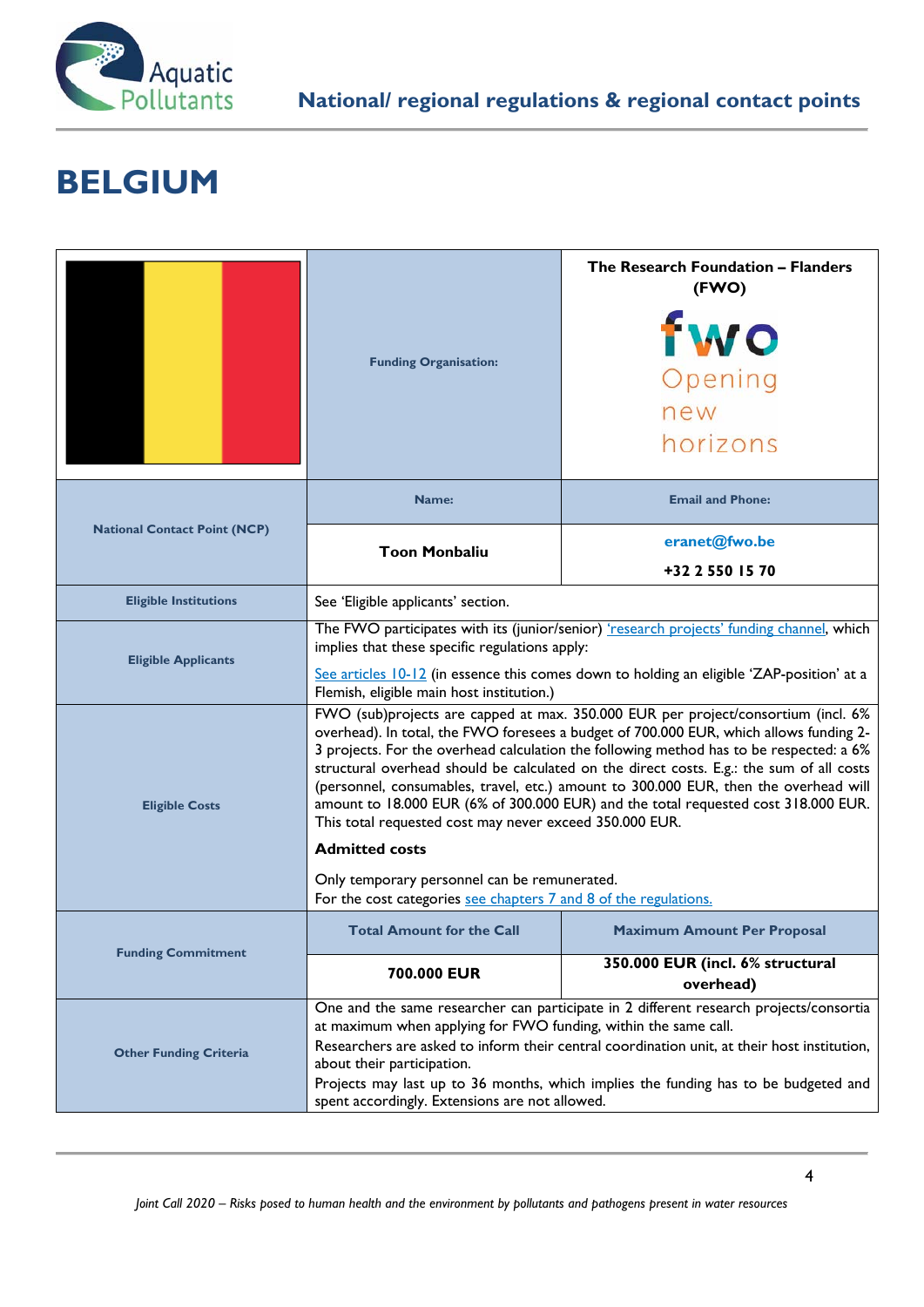

| <b>Relevant documents</b> | Make sure that all consortium partners go thoroughly through the call documents<br>and national regulations.                                                                                                                                                                                                                                                                     |
|---------------------------|----------------------------------------------------------------------------------------------------------------------------------------------------------------------------------------------------------------------------------------------------------------------------------------------------------------------------------------------------------------------------------|
| <b>Additional Info</b>    | It is advised to contact the FWO before submission (see contact point<br>above), in order to avoid ineligible projects and consortia.<br>ERA-NET participation does not interfere with the 'regular' project submission<br>framework, and is consequently not taken into account for calculating the max. available<br>number of new applications and running projects combined. |
| <b>Useful Links</b>       | Call page for European programmes (ERA-NET)<br>https://www.fwo.be/en/fellowships-funding/european-programmes/era-net/                                                                                                                                                                                                                                                            |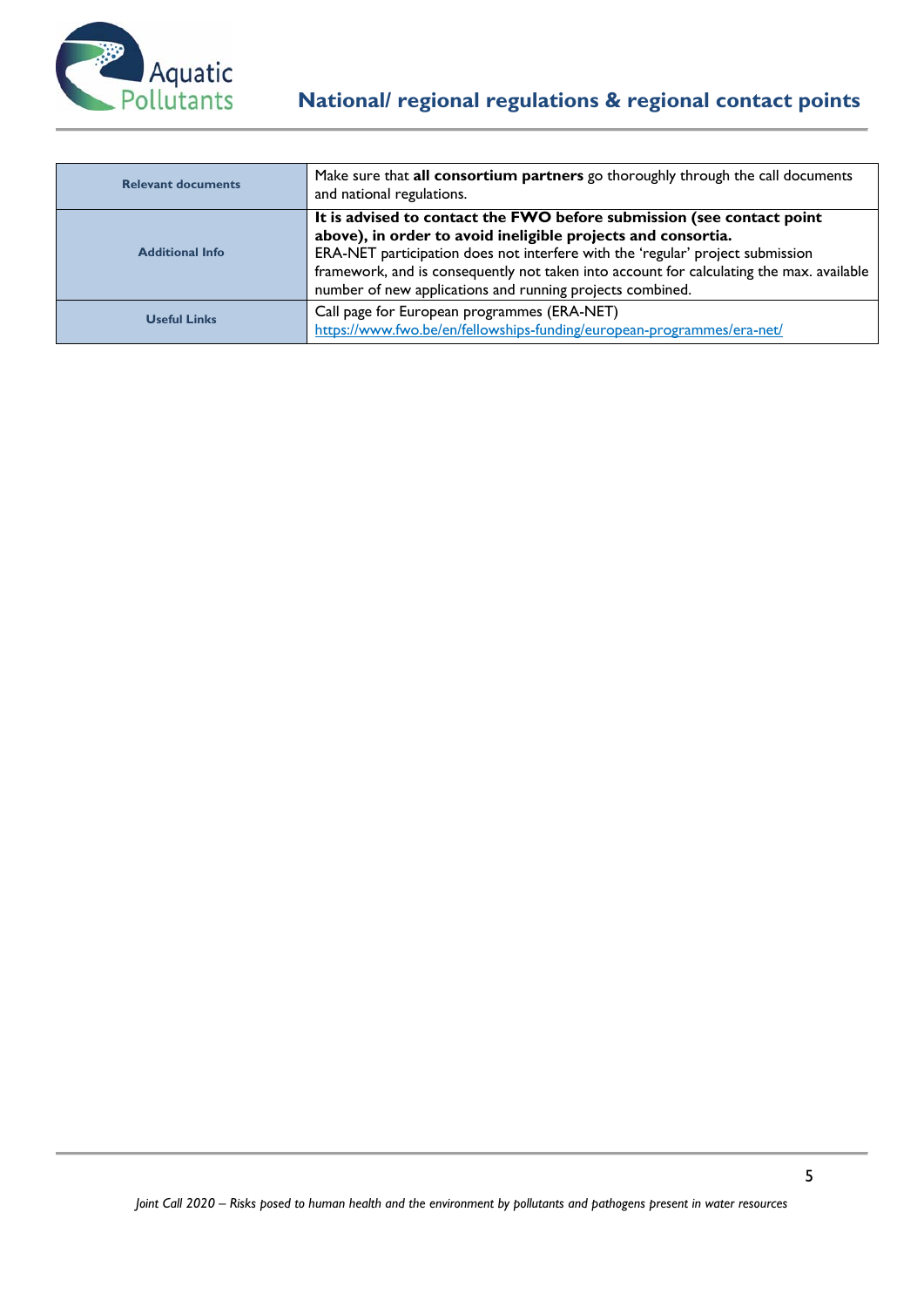

# **BRAZIL**

|                                     | <b>Funding Organisation:</b>                                                                                                                                                                                                                                                                                                                                                                                                                                                                                                                                                                                     | Conselho Nacional das Fundações<br>Estaduais de Amparo à Pesquisa<br>(CONFAP)                                                                                                                                                                                           |  |
|-------------------------------------|------------------------------------------------------------------------------------------------------------------------------------------------------------------------------------------------------------------------------------------------------------------------------------------------------------------------------------------------------------------------------------------------------------------------------------------------------------------------------------------------------------------------------------------------------------------------------------------------------------------|-------------------------------------------------------------------------------------------------------------------------------------------------------------------------------------------------------------------------------------------------------------------------|--|
| <b>National Contact Point (NCP)</b> | Name:                                                                                                                                                                                                                                                                                                                                                                                                                                                                                                                                                                                                            | <b>Email and Phone:</b>                                                                                                                                                                                                                                                 |  |
|                                     | Elisa Natola                                                                                                                                                                                                                                                                                                                                                                                                                                                                                                                                                                                                     | elisa.confap@gmail.com                                                                                                                                                                                                                                                  |  |
| <b>Eligible Institutions</b>        |                                                                                                                                                                                                                                                                                                                                                                                                                                                                                                                                                                                                                  | Public or private (non-profit) Higher Education and Research Institutions, Scientific<br>Institutions, Technology and Innovation Institutions, based in Brazilian States<br>corresponding to the Brazilian State Funding Agencies (FAPs) which participate in the call. |  |
| <b>Eligible Applicants</b>          | Applicants must have a doctoral or equivalent degree, and be linked to a Research<br>Institution located in Brazilian States participating in the call, through their Respective<br>State Funding Agencies; have scientific or technological production evaluated by<br>Curriculum (Súmula Curricular).                                                                                                                                                                                                                                                                                                          |                                                                                                                                                                                                                                                                         |  |
| <b>Eligible Costs</b>               | As a general rule, Brazilian State Funding Agencies finance scholarships, mobility and<br>grants, related to scientific, technological and innovation projects.<br>Applicants must necessarily comply to the specific eligibility rules and financing<br>modalities, which shall be defined and disseminated in the respective websites of the<br>participating FAPs (Guidelines for the call).<br>Applicants must verify the specific eligibility rules and financing modalities, which shall<br>be defined and disseminated in the respective websites of the participating FAPs<br>(Guidelines for the call). |                                                                                                                                                                                                                                                                         |  |
|                                     | <b>Total Amount for the Call</b><br><b>Maximum Amount Per Proposal</b>                                                                                                                                                                                                                                                                                                                                                                                                                                                                                                                                           |                                                                                                                                                                                                                                                                         |  |
| <b>Funding Commitment</b>           | Detailed for each participating FAP in<br>item below: Additional Info, which<br>EUROS 1.953.000,00<br>indicates within the maximum budget,<br><b>Total TBC after final</b><br>the maximum number of projects which<br>confirmation from possible<br>may be supported.<br>Applicants must verify with their<br>other FAPs<br>respective FAPs the maximum amount,<br>also in local currency.                                                                                                                                                                                                                       |                                                                                                                                                                                                                                                                         |  |
| <b>Other Funding Criteria</b>       | Applicants must necessarily comply to the specific eligibility rules and financing<br>modalities, which shall be defined and disseminated in the respective websites of the<br>participating FAPs (Guidelines for the call).                                                                                                                                                                                                                                                                                                                                                                                     |                                                                                                                                                                                                                                                                         |  |
| <b>Relevant documents</b>           | Specific guidelines and orientations may be published by the participating FAPs.                                                                                                                                                                                                                                                                                                                                                                                                                                                                                                                                 |                                                                                                                                                                                                                                                                         |  |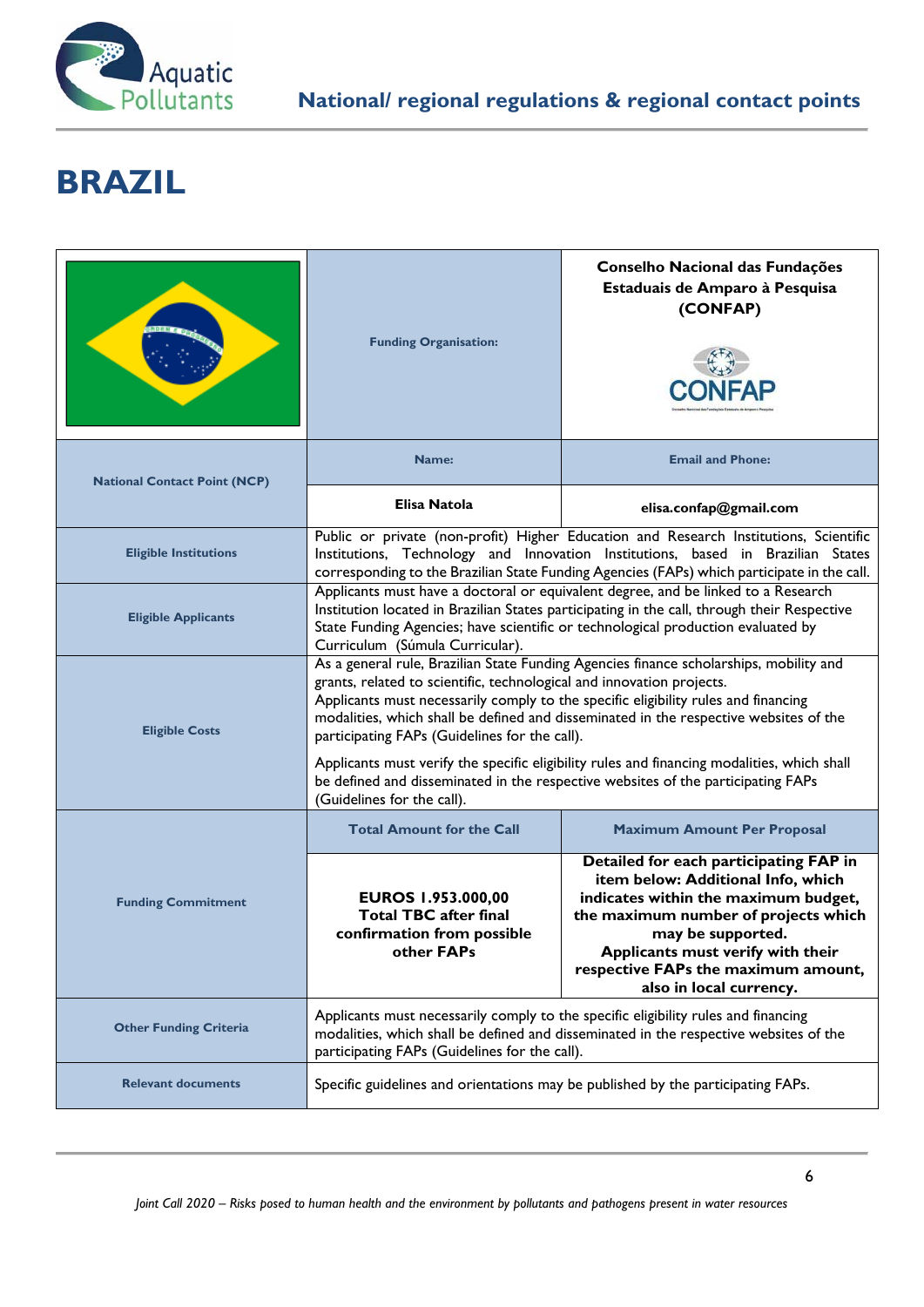

|                        | Brazilian State Funding Agencies supporting the call and details on funding,<br>maximum number of projects, contacts: |                |                                     |                        |                                                                            |                                    |
|------------------------|-----------------------------------------------------------------------------------------------------------------------|----------------|-------------------------------------|------------------------|----------------------------------------------------------------------------|------------------------------------|
|                        | Please note that the list of supporting FAP is yet to be finalized.                                                   |                |                                     |                        |                                                                            |                                    |
|                        |                                                                                                                       | <b>FAP</b>     | State                               | <b>Budget</b><br>Euros | Max.<br>number of<br>projects<br>within the<br>max.<br>allocated<br>budget | <b>FAPs</b> contacts               |
|                        |                                                                                                                       | <b>FACEPE</b>  | Pernambuco                          | 20.000                 | L                                                                          | marcelo.cordeiro@facepe.br         |
|                        | $\overline{2}$                                                                                                        | <b>FAPDF</b>   | Federal<br>District                 | 200.000                | 3                                                                          | cootec@fap.df.gov.br               |
|                        | 3                                                                                                                     | <b>FAPEAL</b>  | Alagoas                             | 50.000                 | $\mathbf{2}$                                                               | antonio.carvalho@fapeal.br         |
|                        | 4                                                                                                                     | <b>FAPEAM</b>  | Amazonas                            | 400.000                | 4                                                                          | gabinete@fapeamam.gov.br           |
| <b>Additional Info</b> | 5                                                                                                                     | <b>FAPEAP</b>  | Amapá                               | 50.000                 | $\mathbf{2}$                                                               | rositrindade@hotmail.com           |
|                        | 6                                                                                                                     | <b>FAPEG</b>   | Goiás                               | 50.000                 | L                                                                          | comunicacao.fapeg@goias.gov.br     |
|                        | 7                                                                                                                     | <b>FAPEMA</b>  | Maranhão                            | 43.000                 | 2                                                                          | mauricio.sa@fapema.br              |
|                        | 8                                                                                                                     | <b>FAPEMIG</b> | Minas<br>Gerais                     | 100.000                | $\mathbf{2}$                                                               | dpi@fapemig.br                     |
|                        | 9                                                                                                                     | <b>FAPERGS</b> | Rio Grande<br>do Sul                | 60.000                 | 3                                                                          | gabinete.fapergs@gmail.com         |
|                        | $\overline{10}$                                                                                                       | <b>FAPERJ</b>  | Rio de<br>Janeiro                   | 100.000                | 5                                                                          | assessoria.internacional@faperj.br |
|                        | $\mathbf{H}$                                                                                                          | <b>FAPES</b>   | Espírito<br>Santo                   | 100.000                | 2                                                                          | parcerias@fapes.es.gov.br          |
|                        | 12                                                                                                                    | <b>FAPESC</b>  | Santa<br>Catarina                   | 50.000                 | $\mathbf{2}$                                                               | internacional@fapesc.sc.gov.br     |
|                        | $\overline{13}$                                                                                                       | <b>FAPESP</b>  | São Paulo                           | 600.000                | 5                                                                          | chamada-JPI-2020@fapesp.br         |
|                        | 4                                                                                                                     | <b>FAPESQ</b>  | Paraiba                             | 30.000                 | $\mathbf{2}$                                                               | fapesq@fapesq.rpp.br               |
|                        | 15                                                                                                                    | <b>FUNCAP</b>  | Ceará                               | 100.000                | $\mathbf{2}$                                                               | vivian.nobre@funcap.ce.gov.br      |
|                        | Links to FAPs websites - for more details on eligibility rules:                                                       |                |                                     |                        |                                                                            |                                    |
|                        |                                                                                                                       | Ι.             | FACEPE - http://www.facepe.br       |                        |                                                                            |                                    |
|                        |                                                                                                                       | 2.             | FAPDF - www.fap.df.gov.br           |                        |                                                                            |                                    |
|                        | FAPEAL - http://fapeal.br<br>3.                                                                                       |                |                                     |                        |                                                                            |                                    |
| <b>Useful Links</b>    | FAPEAM - http://www.fapeam.am.gov.br<br>4.                                                                            |                |                                     |                        |                                                                            |                                    |
|                        | FAPEAP - https://fapeap.portal.ap.gov.br/<br>5.                                                                       |                |                                     |                        |                                                                            |                                    |
|                        |                                                                                                                       | 6.             | FAPEG - http://www.fapeg.go.gov.br/ |                        |                                                                            |                                    |
|                        |                                                                                                                       | 7.             | FAPEMA - https://www.fapema.br      |                        |                                                                            |                                    |
|                        |                                                                                                                       | 8.             | FAPEMIG - https://fapemig.br/pt/    |                        |                                                                            |                                    |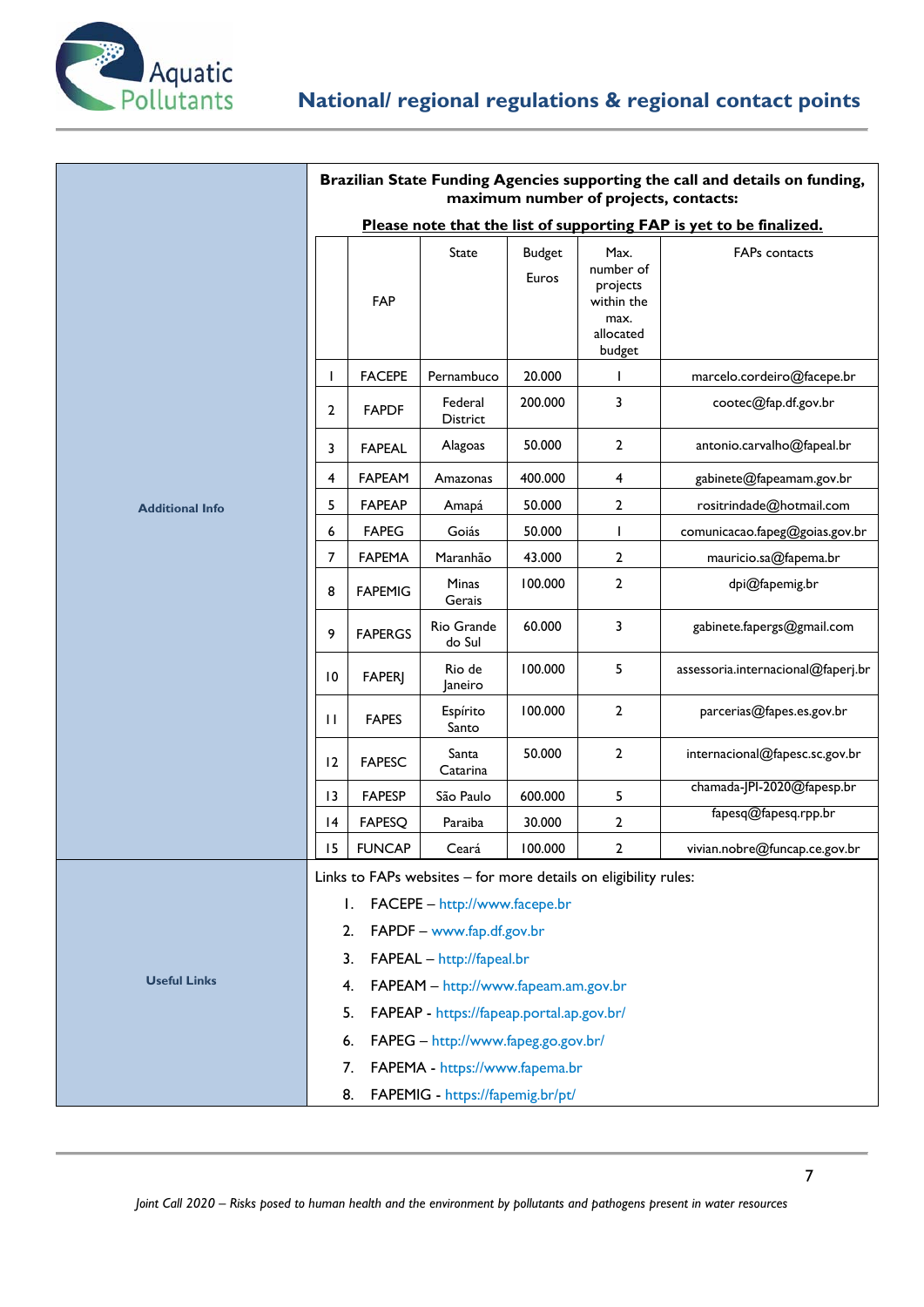

| 9. FAPERGS - https://fapergs.rs.gov.br   |
|------------------------------------------|
| 10. FAPERJ - http://www.faperj.br        |
| 11. FAPES - https://fapes.es.gov.br/     |
| 12. FAPESC - http://www.fapesc.sc.gov.br |
|                                          |

- 13. FAPESP http://www.fapesp.br/
- 14. FAPESQ www.fapesq.rpp.br
- 15. FUNCAP https://www.funcap.ce.gov.br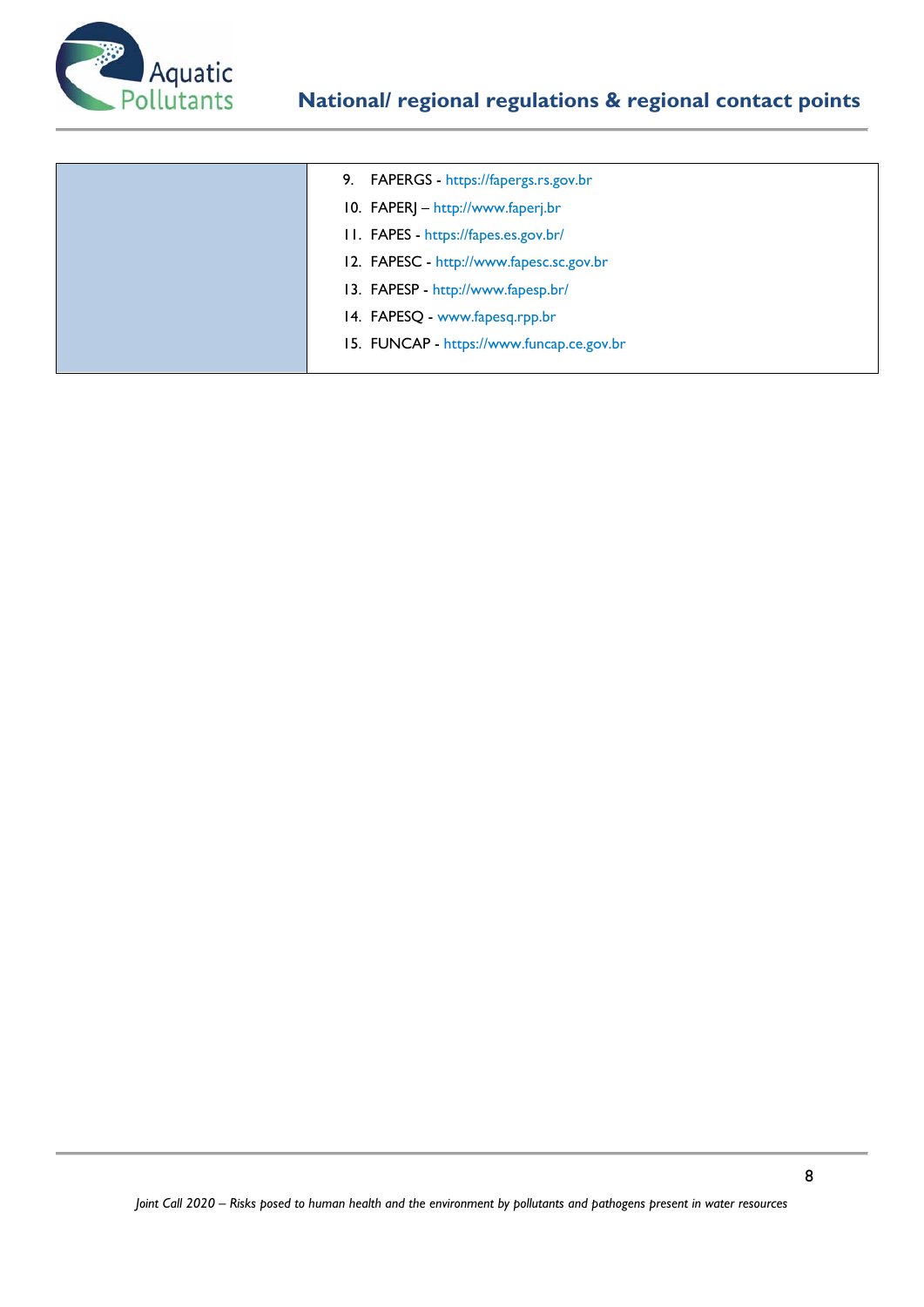

# **CYPRUS**

|                                     | <b>Funding Organisation:</b>                                                                                                                                                                                                                                                                                                                                                                                                                           | <b>Research and Innovation Foundation</b><br>(RIF)                                                                                                                                 |  |  |
|-------------------------------------|--------------------------------------------------------------------------------------------------------------------------------------------------------------------------------------------------------------------------------------------------------------------------------------------------------------------------------------------------------------------------------------------------------------------------------------------------------|------------------------------------------------------------------------------------------------------------------------------------------------------------------------------------|--|--|
|                                     | Name:                                                                                                                                                                                                                                                                                                                                                                                                                                                  | <b>Email and Phone:</b>                                                                                                                                                            |  |  |
| <b>National Contact Point (NCP)</b> | <b>Chryso Daniel</b>                                                                                                                                                                                                                                                                                                                                                                                                                                   | Email: cdaniel@research.org.cy                                                                                                                                                     |  |  |
| <b>Eligible Institutions</b>        | Tel: +357 22205025<br>Please check National Regulations at: www.research.org.cy Eligible for participation are<br>organizations, such as research organizations, higher and tertiary education institutions,<br>scientific and professional associations, enterprises, associations of enterprises, non-<br>governmental organizations, public services and public benefit organizations.<br>Please check National Regulations at: www.research.org.cy |                                                                                                                                                                                    |  |  |
| <b>Eligible Applicants</b>          | Legal entities established and based in the areas, which are under the effective control of<br>the Republic of Cyprus.<br>Please check National Regulations at: www.research.org.cy                                                                                                                                                                                                                                                                    |                                                                                                                                                                                    |  |  |
| <b>Eligible Costs</b>               | Research & Development Cost Categories (Personnel Cost, Costs for Instruments and<br>Equipment, Costs for External Services, Foreign Travel Costs, Consumables, Other<br>Specific Costs, Overheads).<br>Please check National Regulations at: www.research.org.cy                                                                                                                                                                                      |                                                                                                                                                                                    |  |  |
|                                     | <b>Total Amount for the Call</b>                                                                                                                                                                                                                                                                                                                                                                                                                       | <b>Maximum Amount Per Proposal</b>                                                                                                                                                 |  |  |
| <b>Funding Commitment</b>           | € 200 000                                                                                                                                                                                                                                                                                                                                                                                                                                              | € 200 000 (if the Coordinator of the<br>transnational project is from Cyprus)<br>€175 000 (if all Cypriot participants<br>participate as Partners in the<br>transnational project) |  |  |
| <b>Other Funding Criteria</b>       | Please check National Regulations at: www.research.org.cy                                                                                                                                                                                                                                                                                                                                                                                              |                                                                                                                                                                                    |  |  |
| <b>Relevant documents</b>           | National Regulations at: www.research.org.cy<br>RESTART 2016-2020 Programmes «Work Programme Document»                                                                                                                                                                                                                                                                                                                                                 |                                                                                                                                                                                    |  |  |
| <b>Additional Info</b>              | Please check National Regulations at: www.research.org.cy                                                                                                                                                                                                                                                                                                                                                                                              |                                                                                                                                                                                    |  |  |
| <b>Useful Links</b>                 | RIF Website: www.research.org.cy<br>IRIS Portal: https://iris.research.org.cy                                                                                                                                                                                                                                                                                                                                                                          |                                                                                                                                                                                    |  |  |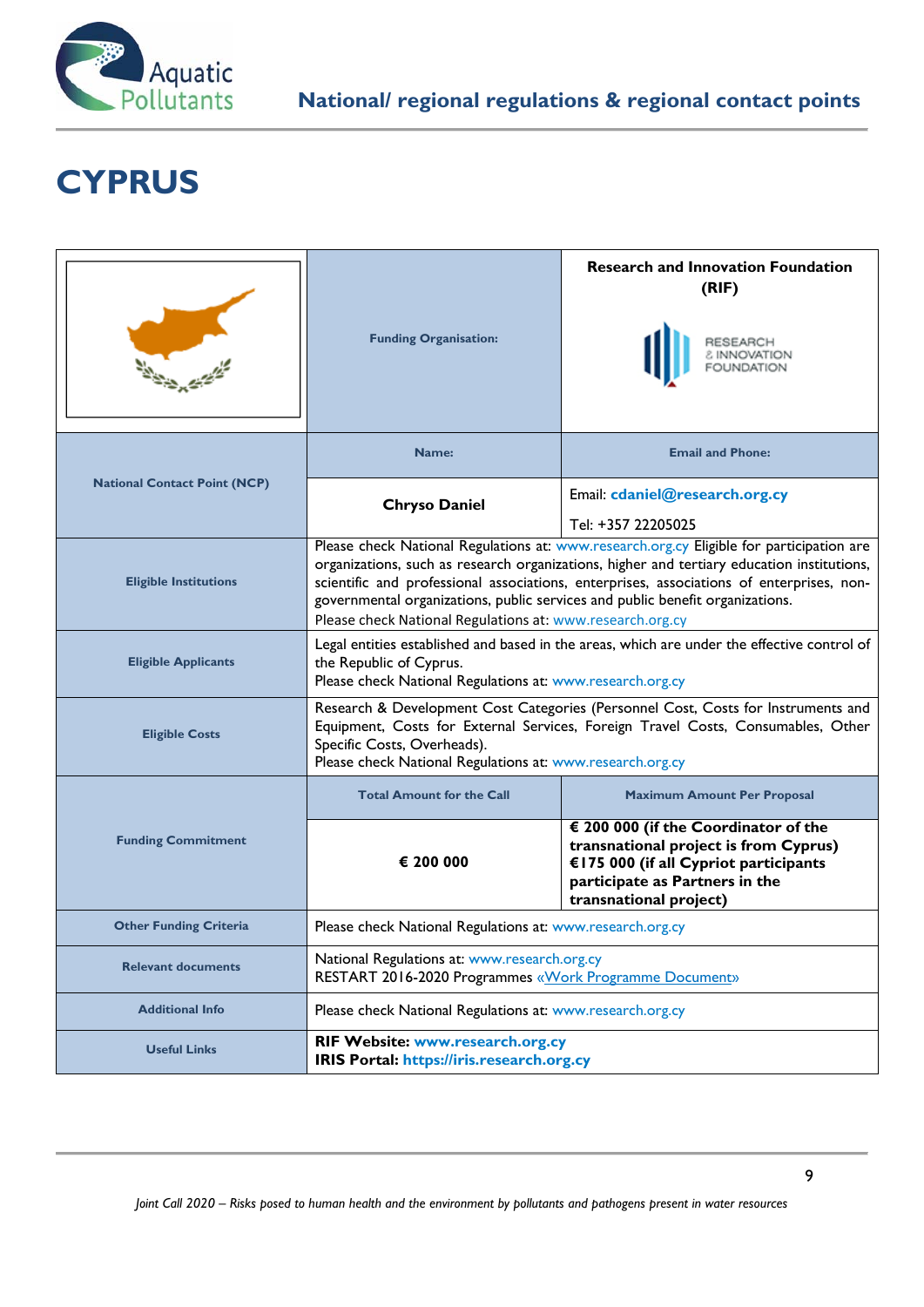

# **CZECH REPUBLIC**

|                                     | <b>Funding Organisation:</b>                                                                                                                                                                                                                                                                                                                                                                                                                                                                                                                                                                  | Technologická Agentura České Republiky<br>(TAČR) |  |  |
|-------------------------------------|-----------------------------------------------------------------------------------------------------------------------------------------------------------------------------------------------------------------------------------------------------------------------------------------------------------------------------------------------------------------------------------------------------------------------------------------------------------------------------------------------------------------------------------------------------------------------------------------------|--------------------------------------------------|--|--|
| <b>National Contact Point (NCP)</b> | Name:                                                                                                                                                                                                                                                                                                                                                                                                                                                                                                                                                                                         | <b>Email and Phone:</b>                          |  |  |
|                                     | Michaela Kriklanova                                                                                                                                                                                                                                                                                                                                                                                                                                                                                                                                                                           | michaela.kriklanova@tacr.cz                      |  |  |
|                                     | <b>Enterprises</b> (according to Annex 1 of the Regulation)                                                                                                                                                                                                                                                                                                                                                                                                                                                                                                                                   |                                                  |  |  |
|                                     | <b>Research organizations</b> (according to Article 2 paragraph 83 of the Regulation)                                                                                                                                                                                                                                                                                                                                                                                                                                                                                                         |                                                  |  |  |
| <b>Eligible Institutions</b>        | <b>Enterprises</b> who act as natural persons according to Annex 1 of the Regulation<br>engaged in an economic activity pursuant to Act no. 455/1991 coll. on Trades (Trade<br>Act).                                                                                                                                                                                                                                                                                                                                                                                                          |                                                  |  |  |
|                                     | <b>Enterprises</b> (according to Annex 1 of the Regulation)                                                                                                                                                                                                                                                                                                                                                                                                                                                                                                                                   |                                                  |  |  |
| <b>Eligible Applicants</b>          | <b>Research organizations</b> (according to Article 2 paragraph 83 of the Regulation)                                                                                                                                                                                                                                                                                                                                                                                                                                                                                                         |                                                  |  |  |
|                                     | <b>Enterprises</b> who act as natural persons according to Annex 1 of the Regulation<br>engaged in an economic activity pursuant to Act no. 455/1991 coll. on Trades (Trade<br>Act).                                                                                                                                                                                                                                                                                                                                                                                                          |                                                  |  |  |
| <b>Eligible Costs</b>               | Eligible costs are:<br>personnel costs (including scholarships)<br>subcontracting costs (max. 20% of total eligible costs throughout the whole<br>project period)<br>other direct costs (write-offs, protection of intellectual property, operating<br>expenses, travel costs, consumables)<br>indirect costs (overheads) - full cost/flat rate 25% (indirect costs in the<br>respective year are calculated as 25% of the sum of the personnel costs and<br>other direct costs in the same year.)<br>These specific categories of eligible costs are defined under Article 17 of the General |                                                  |  |  |
|                                     | <u>I erms &amp; Conditions</u> .<br>Investment costs are NOT eligible in this joint call.                                                                                                                                                                                                                                                                                                                                                                                                                                                                                                     |                                                  |  |  |
|                                     | <b>Total Amount for the Call</b>                                                                                                                                                                                                                                                                                                                                                                                                                                                                                                                                                              | <b>Maximum Amount Per Proposal</b>               |  |  |
| <b>Funding Commitment</b>           | $\epsilon$ I mil.                                                                                                                                                                                                                                                                                                                                                                                                                                                                                                                                                                             | € 0.5 mil.                                       |  |  |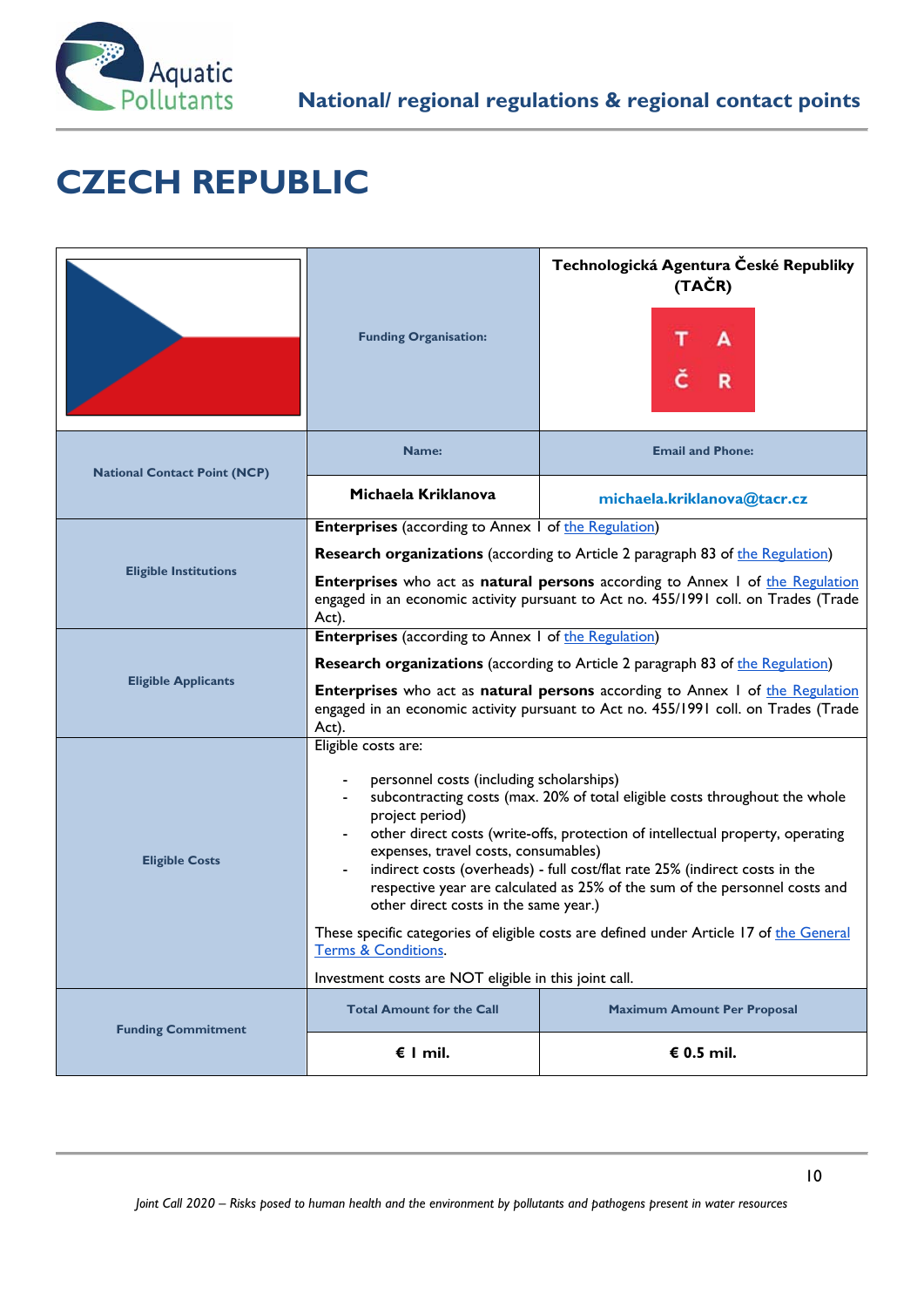

**Other Funding Criteria** 

| <b>Eligible projects for TACR</b> |  |  |
|-----------------------------------|--|--|
|                                   |  |  |

- the project meets the definition of applied research and innovation
- the research results correspond to the national rules and are applicable / exploitable. (The project proposal has to include a clear description of the exploitation plan and results.)
- the aim of the project has to be relevant to the overall aim of the **EPSILON** programme
- the industrial research and experimental development share corresponds to the activities of the Czech partner described in the project proposal
- the applicants are eligible (based on the rules stated above)
- the costs are eligible (based on the rules stated above)
- the requested funding meets the national regulations for aid intensity
- the applicants have published the financial statements for the years 2016, 2017, 2018

#### **Funding rates**

The aid intensity for each Czech applicant in the project is determined based on the **type of entity** according to the Regulation (see the table below) and at the same time must not exceed the **maximum permissible aid intensity** for the Czech part of the project, which is **85 % of the total eligible costs**.

| Applicant                       | Industrial<br>research | Industrial<br>research with<br>a bonus for<br>effective<br>collaboration | Experimental<br>development | Experimental<br>development<br>with a bonus<br>for effective<br>collaboration |
|---------------------------------|------------------------|--------------------------------------------------------------------------|-----------------------------|-------------------------------------------------------------------------------|
| Small<br>enterprises*           | 70 %                   | 80 %***                                                                  | 45 %                        | 60 %                                                                          |
| Medium-sized<br>enterprises*    | 60 %                   | 75 %***                                                                  | 35 %                        | 50 %                                                                          |
| Large<br>enterprises            | 50 %                   | 65%                                                                      | 25%                         | 40 %                                                                          |
| Research<br>Organisations<br>** | 100 %***               | 100 %***                                                                 | 100 %***                    | 100 %***                                                                      |

\* Note: An SME is defined in Annex 1 of the Regulation

\*\* Research organisations must satisfy the definition in the Act and the Framework. \*\*\* While respecting the maximum permissible aid intensity of 85 % per project.

#### **Supported results**

Projects that achieve at least one of the following types of results can be supported in this Call. The type of the result has to be clearly described in the project proposal:

P - patent

- G technically realized results prototype, functional sample
- Z pilot plant, proven technology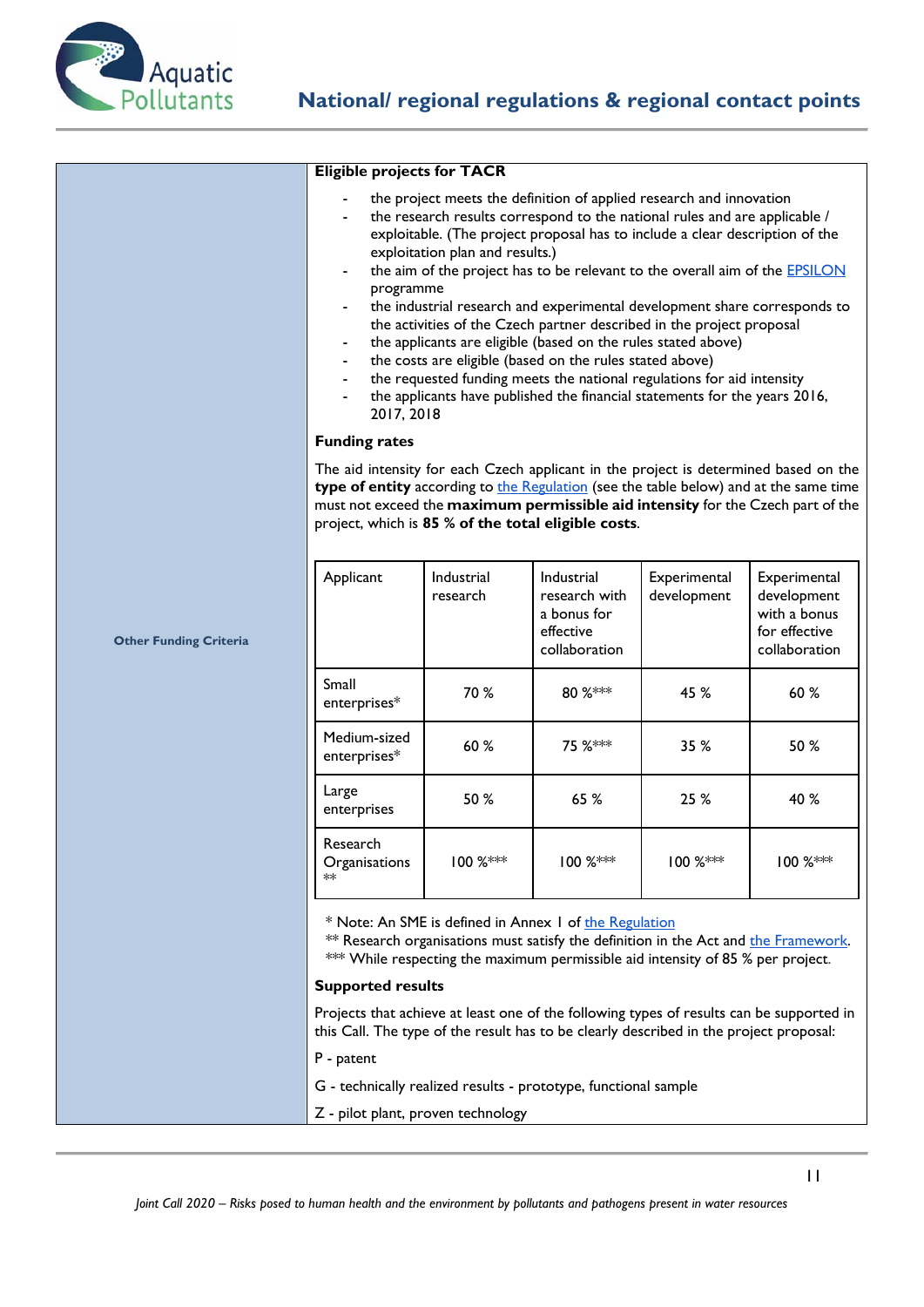

|                           | R - software                                                                                                                                                                                                                                                                                                                                                                                                                                                                                           |  |
|---------------------------|--------------------------------------------------------------------------------------------------------------------------------------------------------------------------------------------------------------------------------------------------------------------------------------------------------------------------------------------------------------------------------------------------------------------------------------------------------------------------------------------------------|--|
|                           | F - results with legal protection - utility model, industrial design                                                                                                                                                                                                                                                                                                                                                                                                                                   |  |
|                           | N - Certified methodologies and practices, treatment, conservation methods,<br>procedures and specialized maps with professional expert content                                                                                                                                                                                                                                                                                                                                                        |  |
|                           | O - Miscellaneous                                                                                                                                                                                                                                                                                                                                                                                                                                                                                      |  |
|                           | Results not to be recognized by the programme manager as a single result of a given<br>project, but only in combination with at least one other result listed in the list of<br>result types above:                                                                                                                                                                                                                                                                                                    |  |
|                           | H - results reflected in non-legislative directives and regulations binding within the<br>competence of the respective provider and results reflected in the approved strategic<br>and conceptual documents of the state or public administration.                                                                                                                                                                                                                                                     |  |
|                           | Mandatory forms to be submitted                                                                                                                                                                                                                                                                                                                                                                                                                                                                        |  |
|                           | A Sworn Statement of the Applicant<br>Completed "TACR Application Form" Excel file<br>if the applicant plans to achieve the "NmetS" type of result, the<br>"Confirmation of the Certification authority for NmetS results" needs to be<br>attached<br>if the applicant plans to achieve the "Patent" type of result, patent search<br>must be substantiated                                                                                                                                            |  |
|                           | All documents proving the eligibility of the Czech applicant (mentioned above) shall be<br>submitted via the TACR data box (TACR data box ID: afth9xp) within the same<br>deadline as the project pre-proposals.                                                                                                                                                                                                                                                                                       |  |
|                           | Please fill in the subject line as: "Horizon2020 - AquaticPollutants Call 2020 - prokázání<br>způsobilosti - akronym projektu".                                                                                                                                                                                                                                                                                                                                                                        |  |
| <b>Relevant documents</b> | <b>National Regulations</b><br><b>EPSILON Programme</b> (only in Czech)<br>definitions of supported outcomes (only in Czech)                                                                                                                                                                                                                                                                                                                                                                           |  |
| <b>Additional Info</b>    | <b>Intellectual Property Rights</b><br>The applicants are required to enter into a contract with their foreign partners (sign a<br>so-called Consortium Agreement) which will define the conditions of cooperation on<br>the project where, among other things, they specify the method of allocating rights to<br>the research results, as well as adjustment and management of the rights imported or<br>created during the project's implementation, which are necessary to address the<br>project. |  |
| <b>Useful Links</b>       | <b>TACR website (only in Czech)</b><br>Funding rules for the Czech applicant (available on the TACR website)<br>Guide for the Czech applicants (available on the TACR website)                                                                                                                                                                                                                                                                                                                         |  |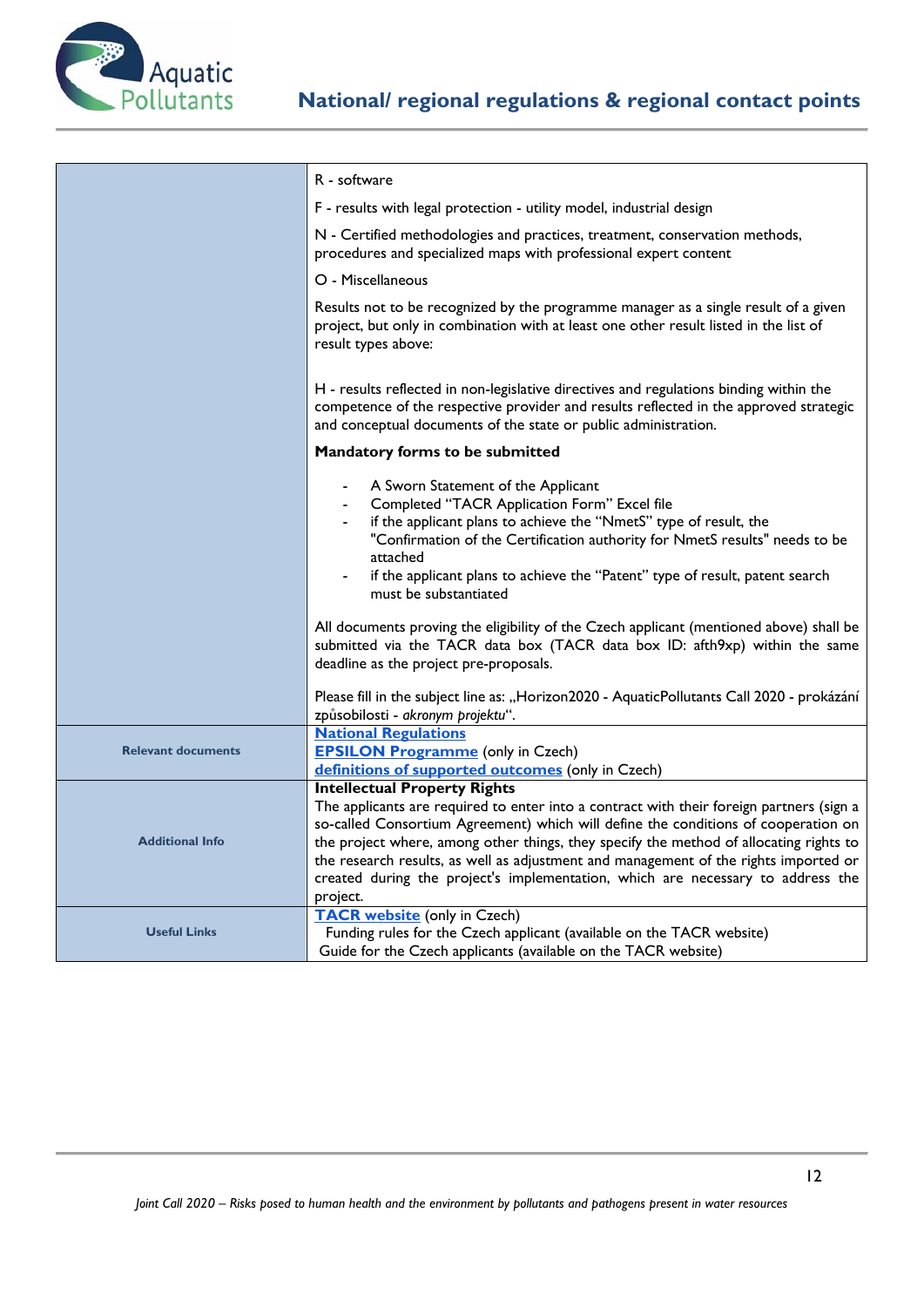

#### **DENMARK**

|                                     | <b>Funding Organisation:</b>                                                                                                                                                                                                                                         |                                        |                        | <b>Innovation Fund Denmark (IFD)</b><br>/nnovation Fund Denmark                                                                                                                                                                                                                                                                                                                                                                                       |                                                                   |                             |                               |
|-------------------------------------|----------------------------------------------------------------------------------------------------------------------------------------------------------------------------------------------------------------------------------------------------------------------|----------------------------------------|------------------------|-------------------------------------------------------------------------------------------------------------------------------------------------------------------------------------------------------------------------------------------------------------------------------------------------------------------------------------------------------------------------------------------------------------------------------------------------------|-------------------------------------------------------------------|-----------------------------|-------------------------------|
|                                     | Name:                                                                                                                                                                                                                                                                |                                        |                        | <b>Email and Phone:</b>                                                                                                                                                                                                                                                                                                                                                                                                                               |                                                                   |                             |                               |
| <b>National Contact Point (NCP)</b> | Martin Kyvsgaard,                                                                                                                                                                                                                                                    |                                        |                        |                                                                                                                                                                                                                                                                                                                                                                                                                                                       | martin.kyvsgaard@innofond.dk                                      |                             |                               |
|                                     | <b>International Coordinator</b>                                                                                                                                                                                                                                     |                                        |                        |                                                                                                                                                                                                                                                                                                                                                                                                                                                       | +45 61905081                                                      |                             |                               |
| <b>Eligible Institutions</b>        | Projects.<br>participate in international projects.                                                                                                                                                                                                                  |                                        |                        | Innovation Fund Denmark can invest in all Danish organisation. Please find funding rates<br>below and in our read more in our General Terms and Conditions for International<br>Innovation Fund Denmark's (IFD) purpose is to advance research, development, testing<br>and validation of innovative solutions for the benefit of growth and knowledge in<br>Denmark, as well as to solve societal challenges. IFD encourage all types of partners to |                                                                   |                             |                               |
| <b>Eligible Applicants</b>          | public institutions                                                                                                                                                                                                                                                  |                                        |                        | SME's, Large Enterprises, GTS, Universities & University Colleges, Public Hospitals, Other                                                                                                                                                                                                                                                                                                                                                            |                                                                   |                             |                               |
|                                     | Eligible cost-categories are: Salary, Travel, Subcontracting, Materials, Communication<br>and knowledge sharing and 'Other expenses'.<br><b>Applicant</b><br><b>Investment rates for Innovation Fund Denmark</b><br>typology<br>Grants provided from 1. January 2020 |                                        |                        |                                                                                                                                                                                                                                                                                                                                                                                                                                                       |                                                                   |                             |                               |
|                                     |                                                                                                                                                                                                                                                                      | <b>Actual costs</b>                    |                        | <b>Actual costs X</b>                                                                                                                                                                                                                                                                                                                                                                                                                                 |                                                                   | <b>Public organisations</b> |                               |
| <b>Eligible Costs</b>               | Activity<br>typology                                                                                                                                                                                                                                                 | Salary max DKK 1.000 per hour<br>SME's | <b>Large Companies</b> | institute rate<br>GTS                                                                                                                                                                                                                                                                                                                                                                                                                                 | <b>Universities &amp;</b><br><b>University</b><br><b>Colleges</b> | Public<br>hospitals         | Other public<br>organisations |
|                                     | Industrial<br>Research<br>Grant                                                                                                                                                                                                                                      | 75%                                    | 65%                    | 60%                                                                                                                                                                                                                                                                                                                                                                                                                                                   | 90%+44% in<br>overhead                                            | 90%+3,1% in<br>overhead     | 90%, no<br>overhead           |
|                                     | Experimental<br>Development<br>Grant                                                                                                                                                                                                                                 | 50%                                    | 40%                    | 40-50%                                                                                                                                                                                                                                                                                                                                                                                                                                                | 90%+44% in<br>overhead                                            | 90%+3,1% in<br>overhead     | 90%, no<br>overhead           |
| <b>Funding Commitment</b>           | <b>Total Amount for the Call</b>                                                                                                                                                                                                                                     |                                        |                        | <b>Maximum Amount Per Proposal</b>                                                                                                                                                                                                                                                                                                                                                                                                                    |                                                                   |                             |                               |
|                                     | €1.000.000                                                                                                                                                                                                                                                           |                                        |                        | €500.000 per project, €300.000 per partner                                                                                                                                                                                                                                                                                                                                                                                                            |                                                                   |                             |                               |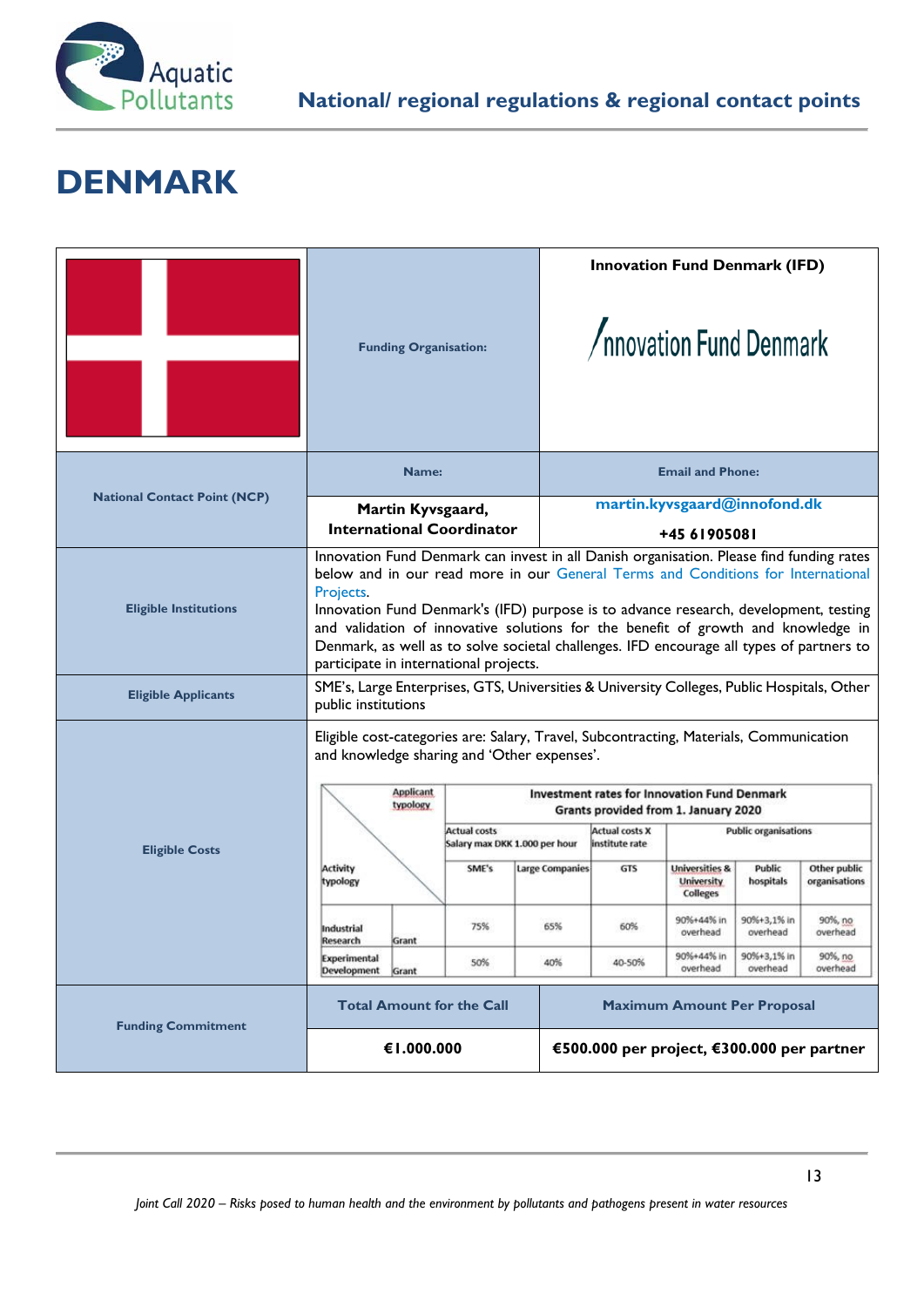

| <b>Other Funding Criteria</b> | Danish applicants must, no later than two weeks after the deadline for submission,<br>register individually in the national e-grant system. Please find a guide here. |
|-------------------------------|-----------------------------------------------------------------------------------------------------------------------------------------------------------------------|
|                               | <b>National Regulations:</b>                                                                                                                                          |
| <b>Relevant documents</b>     | https://innovationsfonden.dk/sites/default/files/2018-10/general-terms-and-                                                                                           |
|                               | conditions-for-international-projects-approved-after-1-feb-2018.pdf                                                                                                   |
|                               | IFD's funds are paid based on actual expenses and can be reimbursed on a quarterly                                                                                    |
| <b>Additional Info</b>        | basis to SME's and a semi-annual basis for other participants. The progress report must                                                                               |
|                               | be submitted every six months.                                                                                                                                        |
|                               | The auditor's statement must be submitted annually (unless organization is state-audited).                                                                            |
| <b>Useful Links</b>           | <b>Innovation Fund Denmark:</b><br>https://innovationsfonden.dk/en/programmes/international-collaborations                                                            |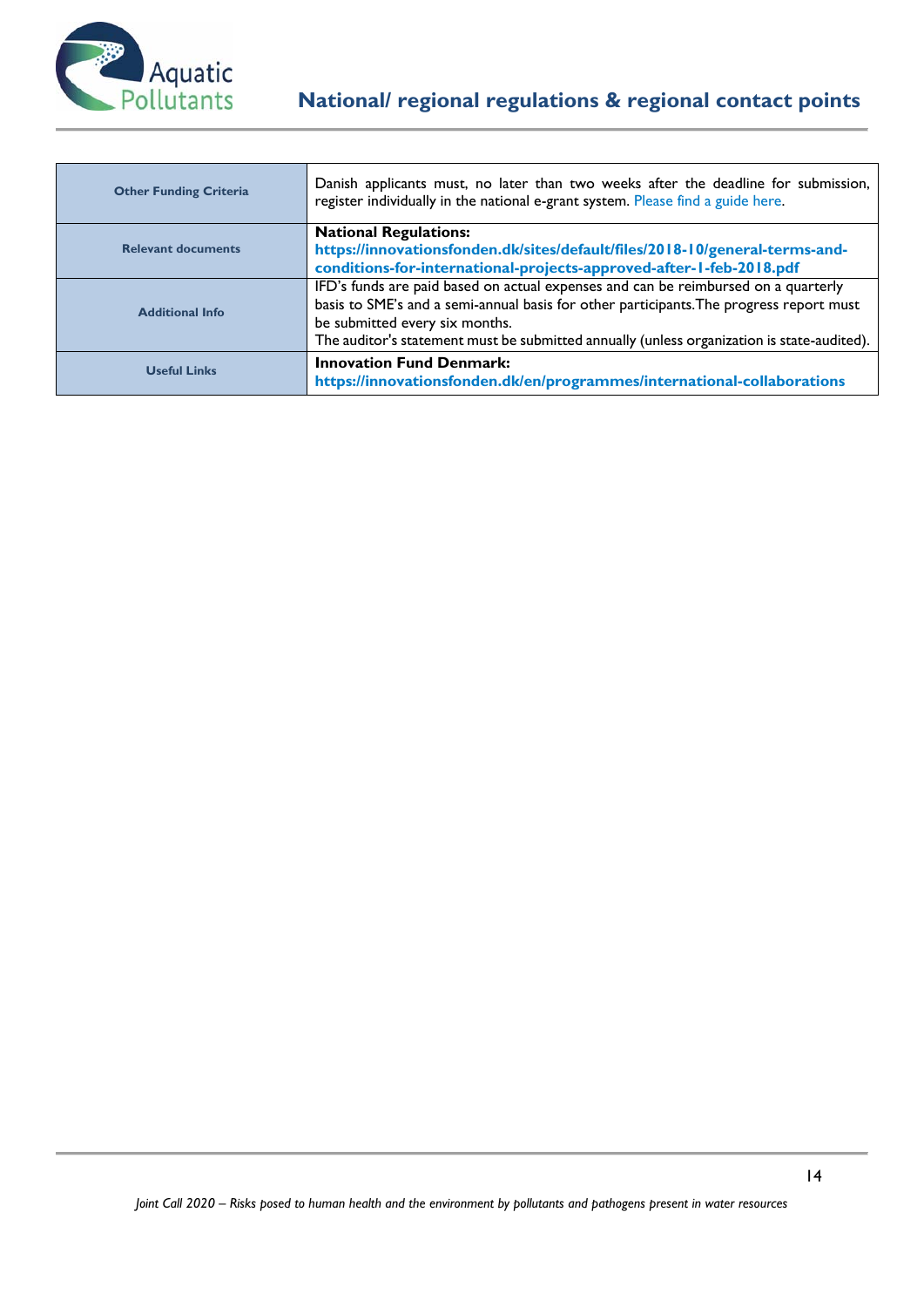

# **ESTONIA**

|                                     | <b>Funding Organisation:</b>                                                                                 | Eesti Teadusagentuur (ETAg)<br>Eesti Teadusagentuur<br>Estonian Research Council |  |
|-------------------------------------|--------------------------------------------------------------------------------------------------------------|----------------------------------------------------------------------------------|--|
| <b>National Contact Point (NCP)</b> | Name:                                                                                                        | <b>Email and Phone:</b>                                                          |  |
|                                     | Margit Suuroja                                                                                               | Margit.Suuroja@etag.ee                                                           |  |
| <b>Eligible Institutions</b>        | See National Requirements                                                                                    |                                                                                  |  |
| <b>Eligible Applicants</b>          | See National Requirements                                                                                    |                                                                                  |  |
| <b>Eligible Costs</b>               | See National Requirements                                                                                    |                                                                                  |  |
| <b>Funding Commitment</b>           | <b>Total Amount for the Call</b>                                                                             | <b>Maximum Amount Per Proposal</b>                                               |  |
|                                     | 100.000€                                                                                                     | 100.000€                                                                         |  |
| <b>Other Funding Criteria</b>       |                                                                                                              |                                                                                  |  |
| <b>Relevant documents</b>           | <b>National Requirements</b>                                                                                 |                                                                                  |  |
| <b>Additional Info</b>              | If in one project participates several Estonian partners the total requested<br>Estonian budget is 100.000€. |                                                                                  |  |
| <b>Useful Links</b>                 | <b>ERA-NET ühiskonkurssidega seotud toetused</b>                                                             |                                                                                  |  |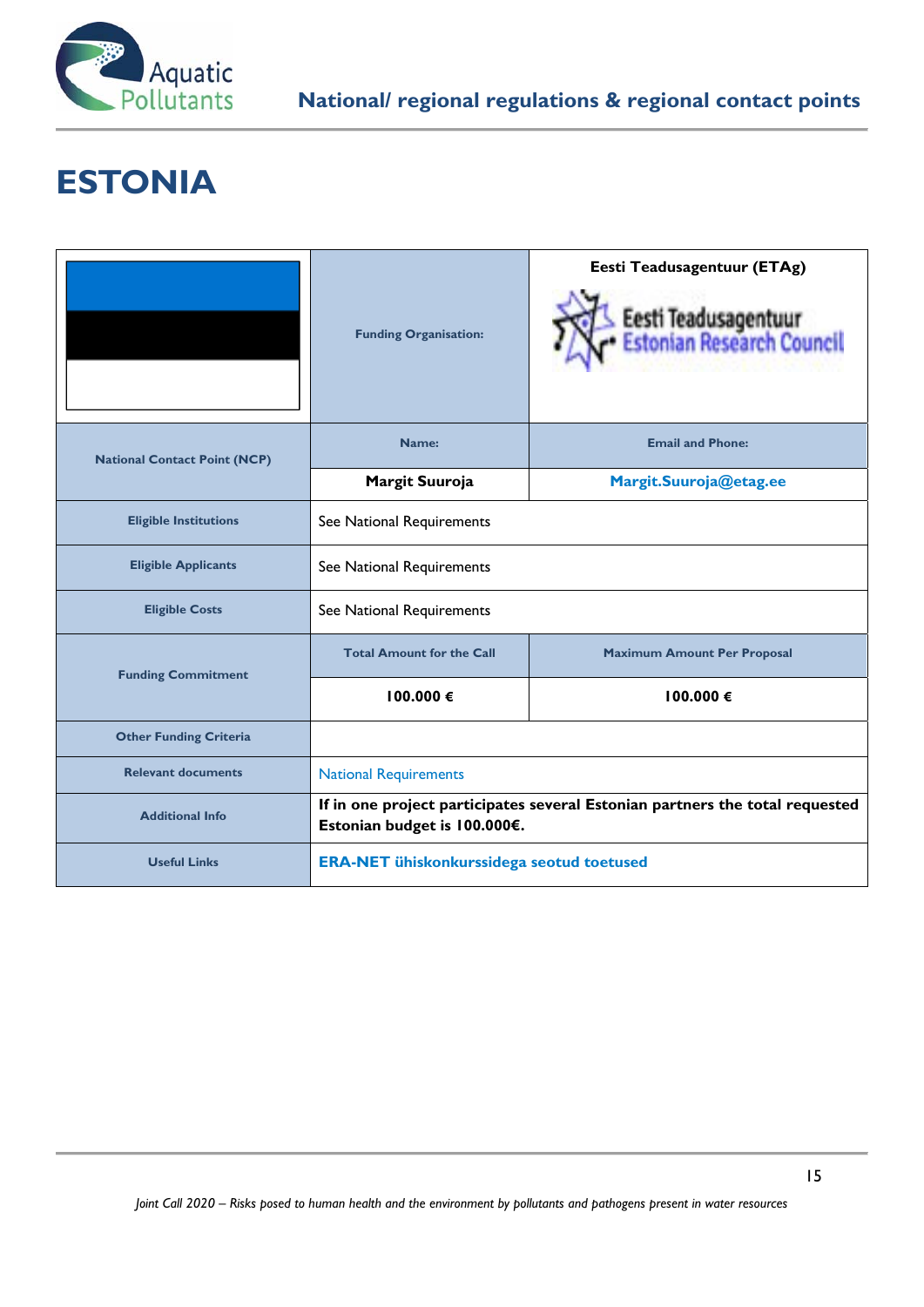

# **FINLAND**

|                                     | <b>Funding Organisation:</b>                                                                                                                                                                                                                                                                                                                                                                                                                                                                                                                                                                                                                                                                                                                                                                                                                                                                                                                                        | <b>Academy of Finland (AKA)</b><br><b>FINLANDS AKADEMI</b>                                                                                                                                                      |  |
|-------------------------------------|---------------------------------------------------------------------------------------------------------------------------------------------------------------------------------------------------------------------------------------------------------------------------------------------------------------------------------------------------------------------------------------------------------------------------------------------------------------------------------------------------------------------------------------------------------------------------------------------------------------------------------------------------------------------------------------------------------------------------------------------------------------------------------------------------------------------------------------------------------------------------------------------------------------------------------------------------------------------|-----------------------------------------------------------------------------------------------------------------------------------------------------------------------------------------------------------------|--|
| <b>National Contact Point (NCP)</b> | Name:                                                                                                                                                                                                                                                                                                                                                                                                                                                                                                                                                                                                                                                                                                                                                                                                                                                                                                                                                               | <b>Email and Phone:</b>                                                                                                                                                                                         |  |
|                                     | Vesa Yli-Pelkonen                                                                                                                                                                                                                                                                                                                                                                                                                                                                                                                                                                                                                                                                                                                                                                                                                                                                                                                                                   | vesa.yli-pelkonen@aka.fi                                                                                                                                                                                        |  |
| <b>Eligible Institutions</b>        | Please check AKA's Regulations at:                                                                                                                                                                                                                                                                                                                                                                                                                                                                                                                                                                                                                                                                                                                                                                                                                                                                                                                                  | http://www.aka.fi/globalassets/10rahoitus/liiteet/rahoitusehdot_2019-2020_en.pdf<br>http://www.aka.fi/en/funding/apply-for-funding/az-index-of-application-guidelines/                                          |  |
| <b>Eligible Applicants</b>          | In this call the eligibility criteria is according to the Academy Project funding criteria.<br>• In addition to their doctorate, the applicant must have other significant scientific<br>merits. Usually they are a professor or docent level researcher.<br>• If the applicant does not have an employment relationship with, for example, a<br>university or research institute, they must give an account of how their own<br>salary will be covered during the funding period.<br>• Only one application per researcher will be considered (incl. a consortium<br>subproject) in this call<br>Please check AKA's Regulations at:<br>http://www.aka.fi/globalassets/10rahoitus/liiteet/rahoitusehdot_2019-2020_en.pdf<br>http://www.aka.fi/globalassets/20arviointi-ja-paatokset/liitteet/2019/poytakirjan-1-liite-<br>I-trp-hallituksen-paatos-11.4.2019.pdf (in Finnish)<br>http://www.aka.fi/en/funding/apply-for-funding/az-index-of-application-guidelines/ |                                                                                                                                                                                                                 |  |
| <b>Eligible Costs</b>               | The call is implemented under the full cost model. Academy funding can be used to<br>cover both direct project costs (e.g. direct salaries) and indirect costs (e.g. costs for<br>premises). Both types of costs are covered with the same percentage. Please check<br>AKA's regulations at:<br>http://www.aka.fi/globalassets/10rahoitus/liiteet/rahoitusehdot_2019-2020_en.pdf<br>http://www.aka.fi/en/funding/apply-for-funding/az-index-of-application-guidelines/                                                                                                                                                                                                                                                                                                                                                                                                                                                                                              |                                                                                                                                                                                                                 |  |
|                                     | <b>Total Amount for the Call</b>                                                                                                                                                                                                                                                                                                                                                                                                                                                                                                                                                                                                                                                                                                                                                                                                                                                                                                                                    | <b>Maximum Amount Per Proposal</b>                                                                                                                                                                              |  |
| <b>Funding Commitment</b>           | €850,000,00                                                                                                                                                                                                                                                                                                                                                                                                                                                                                                                                                                                                                                                                                                                                                                                                                                                                                                                                                         | €250,000 per consortium partner<br>€350,000 per consortium coordinator<br>If there are several Finnish partners in the same<br>consortium, the maximum total commitment from<br>AKA is €400,000 per consortium. |  |
| <b>Other Funding Criteria</b>       |                                                                                                                                                                                                                                                                                                                                                                                                                                                                                                                                                                                                                                                                                                                                                                                                                                                                                                                                                                     |                                                                                                                                                                                                                 |  |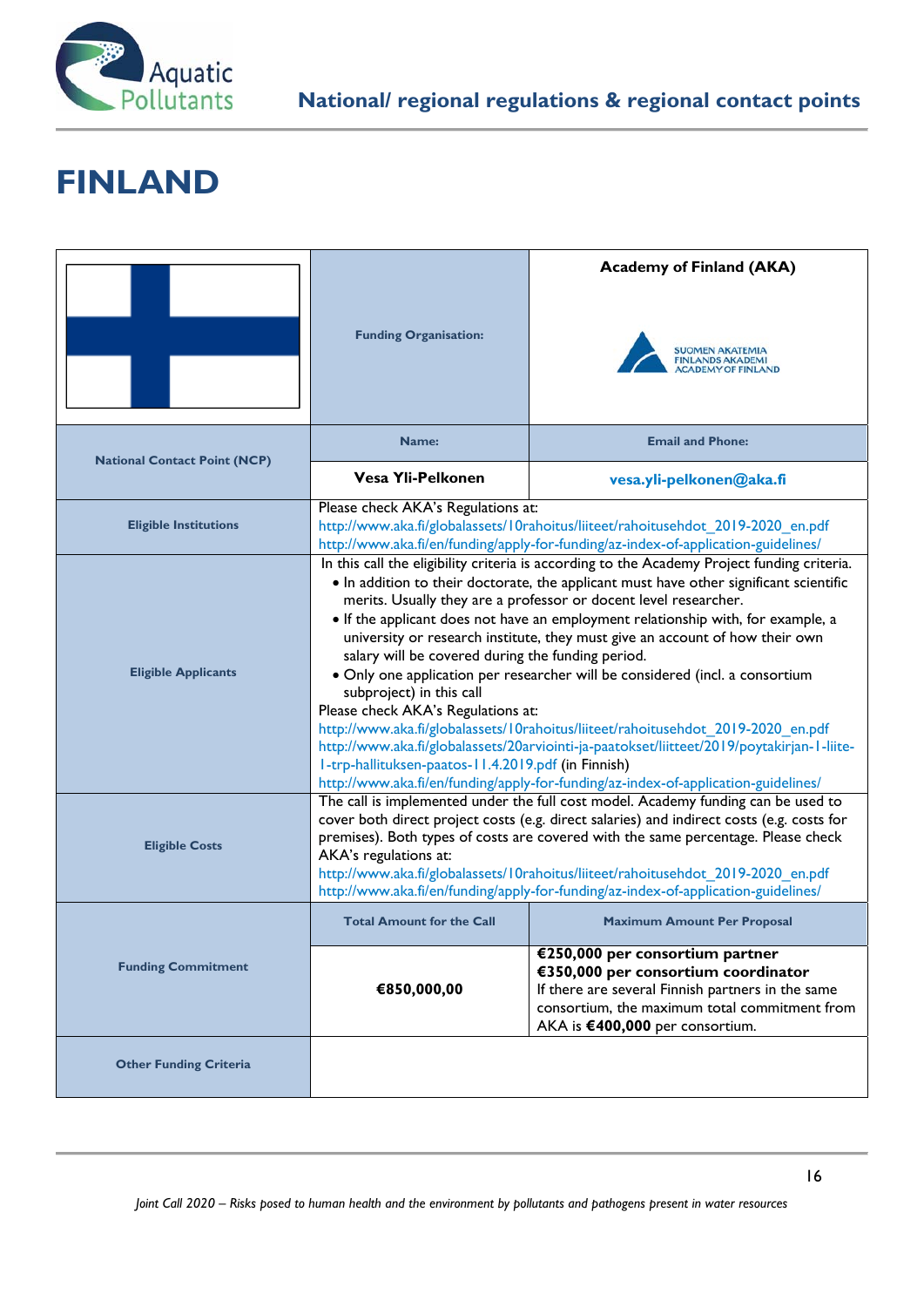

| <b>Relevant documents</b> | <b>National Regulations:</b><br>http://www.aka.fi/globalassets/10rahoitus/liiteet/rahoitusehdot 2019-2020 en.pdf<br>http://www.aka.fi/globalassets/20arviointi-ja-paatokset/liitteet/2019/poytakirjan-1-liite-<br>I-trp-hallituksen-paatos-11.4.2019.pdf (in Finnish)<br>http://www.aka.fi/en/funding/apply-for-funding/az-index-of-application-guidelines/ |
|---------------------------|-------------------------------------------------------------------------------------------------------------------------------------------------------------------------------------------------------------------------------------------------------------------------------------------------------------------------------------------------------------|
| <b>Additional Info</b>    | Only the submission of the joint proposal is required. There is no need to submit any<br>documents directly to AKA. However, applicants are requested to contact AKA's<br>contact point (see above) before submitting the proposal.                                                                                                                         |
| <b>Useful Links</b>       |                                                                                                                                                                                                                                                                                                                                                             |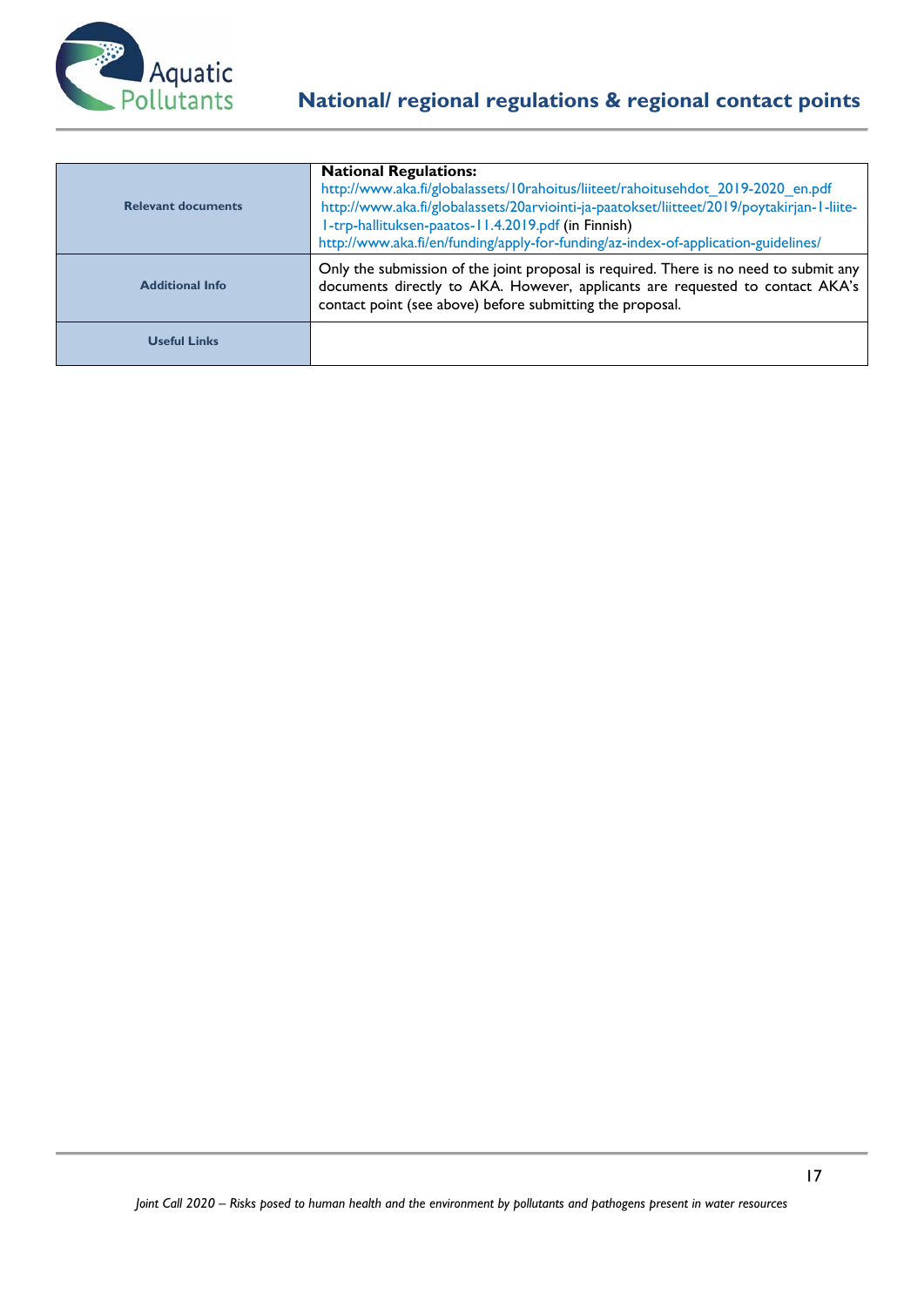

# **FRANCE**

|                                     |                                                                                                                                                                                                                                                                                                                                                                                                                                                                                                                                                                  | Agence National de la Recherche (ANR)                                                                                                                                                 |  |
|-------------------------------------|------------------------------------------------------------------------------------------------------------------------------------------------------------------------------------------------------------------------------------------------------------------------------------------------------------------------------------------------------------------------------------------------------------------------------------------------------------------------------------------------------------------------------------------------------------------|---------------------------------------------------------------------------------------------------------------------------------------------------------------------------------------|--|
|                                     | <b>Funding Organisation:</b>                                                                                                                                                                                                                                                                                                                                                                                                                                                                                                                                     | AGENCE NATIONALE DE LA RECHERCHE                                                                                                                                                      |  |
|                                     | Name:                                                                                                                                                                                                                                                                                                                                                                                                                                                                                                                                                            | <b>Email and Phone:</b>                                                                                                                                                               |  |
| <b>National Contact Point (NCP)</b> | <b>Simon Coulet</b><br><b>Armelle Montrose</b>                                                                                                                                                                                                                                                                                                                                                                                                                                                                                                                   | anrteam-<br>aquaticpollutants@agencerecherche.fr<br>+33   78 09 8   20                                                                                                                |  |
| <b>Eligible Institutions</b>        | ANR may finance Partners that have their primary establishment in France and/or<br>Partners established in the EU and that can prove that they have a secondary<br>establishment in France. To be eligible, the consortium must include at least one<br>French public research organization (EPA, EPSCP, EPST, EPIC).<br>The involvement of an enterprise is encouraged but not mandatory. If a non-French<br>enterprise is involved in a project, it is mandatory to involve a French enterprise;<br>otherwise the French partners will be declared ineligible. |                                                                                                                                                                                       |  |
| <b>Eligible Applicants</b>          | See above                                                                                                                                                                                                                                                                                                                                                                                                                                                                                                                                                        |                                                                                                                                                                                       |  |
| <b>Eligible Costs</b>               | Please check the National Funding Regulation at:<br>https://anr.fr/fr/rf/                                                                                                                                                                                                                                                                                                                                                                                                                                                                                        |                                                                                                                                                                                       |  |
|                                     | <b>Total Amount for the Call</b>                                                                                                                                                                                                                                                                                                                                                                                                                                                                                                                                 | <b>Maximum Amount Per Proposal</b>                                                                                                                                                    |  |
| <b>Funding Commitment</b>           | €2,000,000                                                                                                                                                                                                                                                                                                                                                                                                                                                                                                                                                       | The maximum amount which can be requested by<br>each proposal with French applicant(s) is limited<br>to:<br>• €300,000 (if French Coordinator)<br>• €250,000 (if French Participants) |  |
| <b>Other Funding Criteria</b>       | The funding requested from ANR for a project must be between 15 000 $\epsilon$ and 250<br>000 €. If there are several partners requesting funding from ANR, the 250 000 €<br>have to be shared. If a partner requesting funding from ANR is coordinator of a<br>proposal, the maximum amount of funding requested can reach 300 000 $\epsilon$ .<br>Please check the National Funding Regulation at:<br>https://anr.fr/fr/rf/                                                                                                                                    |                                                                                                                                                                                       |  |
| <b>Relevant documents</b>           | <b>National Funding Regulations</b><br>https://anr.fr/fr/rf/                                                                                                                                                                                                                                                                                                                                                                                                                                                                                                     |                                                                                                                                                                                       |  |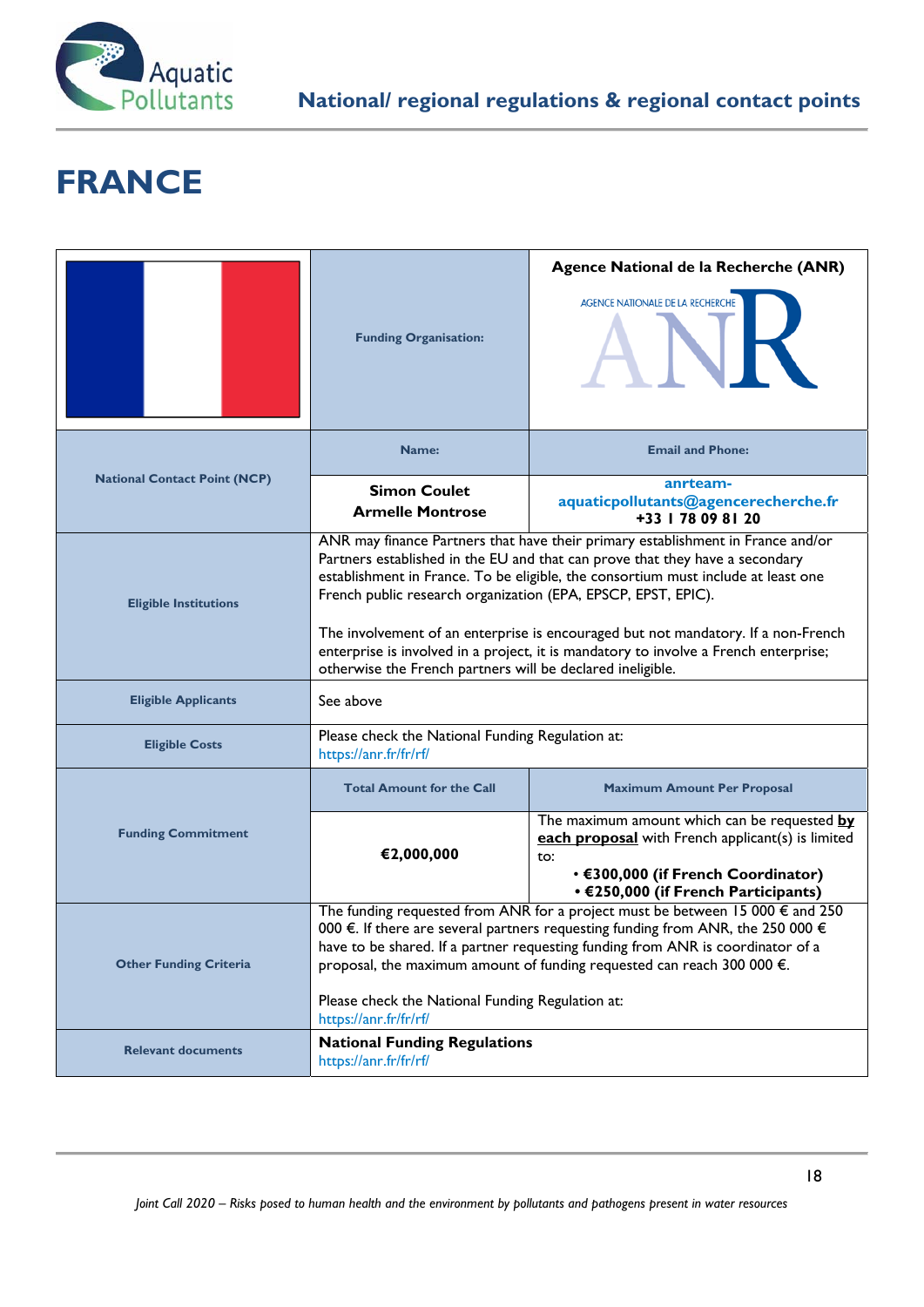

| <b>Additional Info</b> | <b>Additional eligibility criterion:</b><br>To be eligible, the proposals must not be judged as similar with another<br>proposal.<br>The similarity between two Projects is established when these Projects (in their<br>entirety or in part) describe identical main objectives or result from a simple<br>adaptation.                                                                                                                                                                                                                                                                                                                                                                                                                                                                                                                                                                                       |
|------------------------|---------------------------------------------------------------------------------------------------------------------------------------------------------------------------------------------------------------------------------------------------------------------------------------------------------------------------------------------------------------------------------------------------------------------------------------------------------------------------------------------------------------------------------------------------------------------------------------------------------------------------------------------------------------------------------------------------------------------------------------------------------------------------------------------------------------------------------------------------------------------------------------------------------------|
|                        | Project partners' commitment:<br>Access to genetic resources and traditional knowledge associated with<br>genetic resources<br>Pursuant to the Nagoya Protocol, ANR must obtain documentary evidence of Due<br>Diligence Declarations (DDDs) for all research projects that it funds. Projects funded<br>will be asked to make a declaration on potential utilisation of genetic resources during<br>their projects.<br>DDDs for research work can be submitted online using the special application on the<br>MESRI website. Credentials to access the application can be obtained from the<br>director of the host institution. For full details, go to: http://www.enseignementsup-<br>recherche.gouv.fr/pid37627/utilisation-ressources-genetiques-associees.html                                                                                                                                         |
|                        | <b>Open Science</b><br>As part of the contribution of the ANR to the promotion and implementation of an<br>open science, and in connexion with the National plan for an open science, the<br>applicants formally undertake, if they receive funding, to: (1) post the full texts of all<br>scientific publications resulting from the research project in an open archive (either<br>directly in HAL or via a local institutional archive); and (2) to provide a data<br>management plan (DMP) within 6 months of the project start, as per the ANR Funding<br>regulation (Règlement financier) and the arrangements communicated in the act<br>allocating the grant. Besides, the ANR recommends that publications be made in<br>reviews or books in native open access.<br>Terms and conditions and important recommendations for partners<br>requesting funding from ANR will be published on ANR website. |
| <b>Useful Links</b>    | https://anr.fr/fr/appels/                                                                                                                                                                                                                                                                                                                                                                                                                                                                                                                                                                                                                                                                                                                                                                                                                                                                                     |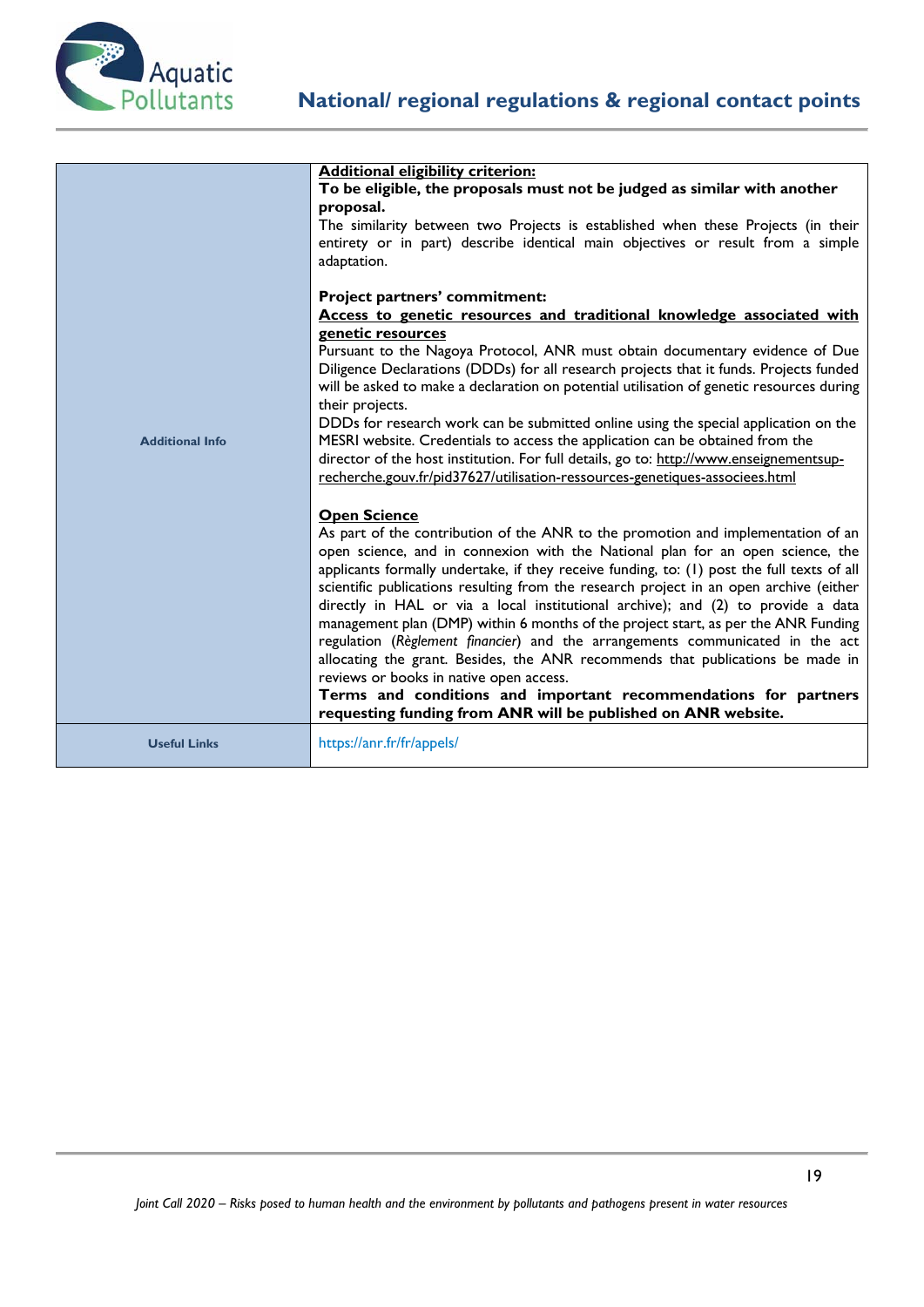

## **GERMANY**

|                                     | <b>Funding Organisation:</b>                                                                                                                                                                                                                                                                                                                                                                                                                   | <b>German Federal Ministry of Education and</b><br><b>Research (BMBF)</b><br>Bundesministerium<br>für Bildung<br>und Forschung |  |
|-------------------------------------|------------------------------------------------------------------------------------------------------------------------------------------------------------------------------------------------------------------------------------------------------------------------------------------------------------------------------------------------------------------------------------------------------------------------------------------------|--------------------------------------------------------------------------------------------------------------------------------|--|
|                                     | Name:                                                                                                                                                                                                                                                                                                                                                                                                                                          | <b>Email and Phone:</b>                                                                                                        |  |
| <b>National Contact Point (NCP)</b> | <b>Stefanie Pietsch</b>                                                                                                                                                                                                                                                                                                                                                                                                                        | ptj-aquapollut.call@fz-juelich.de<br>+49 30 20199-3152                                                                         |  |
|                                     | <b>Christian Stolle</b>                                                                                                                                                                                                                                                                                                                                                                                                                        | +49 381 20356-275                                                                                                              |  |
| <b>Eligible Institutions</b>        | Applications may be submitted by German institutions of higher education and non-<br>university research institutions as well as by commercial companies, particularly small<br>and medium-sized enterprises (SME) which are headquartered and exploit their results<br>primarily in Germany. Also local authorities, non-profit organizations or associations<br>are eligible for funding.                                                    |                                                                                                                                |  |
| <b>Eligible Applicants</b>          | For information regarding the EU's standard definition of SMEs, please visit<br>http://ec.europa.eu/growth/smes/business-friendly-environment/sme-definition_en.<br>Research institutions, which receive joint basic funding from the Federal Government<br>and the Länder, can only be granted project funding supplementary to their basic<br>funding for additional expenditure under certain preconditions.                                |                                                                                                                                |  |
| <b>Eligible Costs</b>               | Personnel cost, Travel cost, Sub-contracting, Equipment, Consumables, Overheads<br>(Not included: Building investments)<br>Richtlinien für Zuwendungsanträge auf Ausgaben/Kostenbasis(AZA/AZK)<br>https://foerderportal.bund.de/easy/easy_index.php?auswahl=easy_formulare<br>Projektpauschale: Universities should consider cost for the "Projektpauschale" already<br>in the preparation of the proposal.                                    |                                                                                                                                |  |
|                                     | <b>Total Amount for the Call</b>                                                                                                                                                                                                                                                                                                                                                                                                               | <b>Maximum Amount Per Proposal</b>                                                                                             |  |
| <b>Funding Commitment</b>           | The maximum budget per German partner per<br>proposal is 250,000 €. If a German partner is<br>coordinator of a proposal, the maximum amount<br>€ 3,000,000<br>of funding requested can reach $450,000 \in$ . If there<br>are several German partners in the same<br>consortium, the max. total commitment from<br>BMBF is 600,000 € per consortium.                                                                                            |                                                                                                                                |  |
| <b>Other Funding Criteria</b>       | Only two German partners in a consortium are eligible. The prerequisite for<br>two German partners in a consortium is that at least one partner can be classified as a<br>stakeholder or end user (e.g. companies, SMEs, municipalities, authorities, associations,<br>etc.). If there is no German stakeholder or end user in the consortium, only one<br>German partner per consortium can participate - either as a coordinator or partner. |                                                                                                                                |  |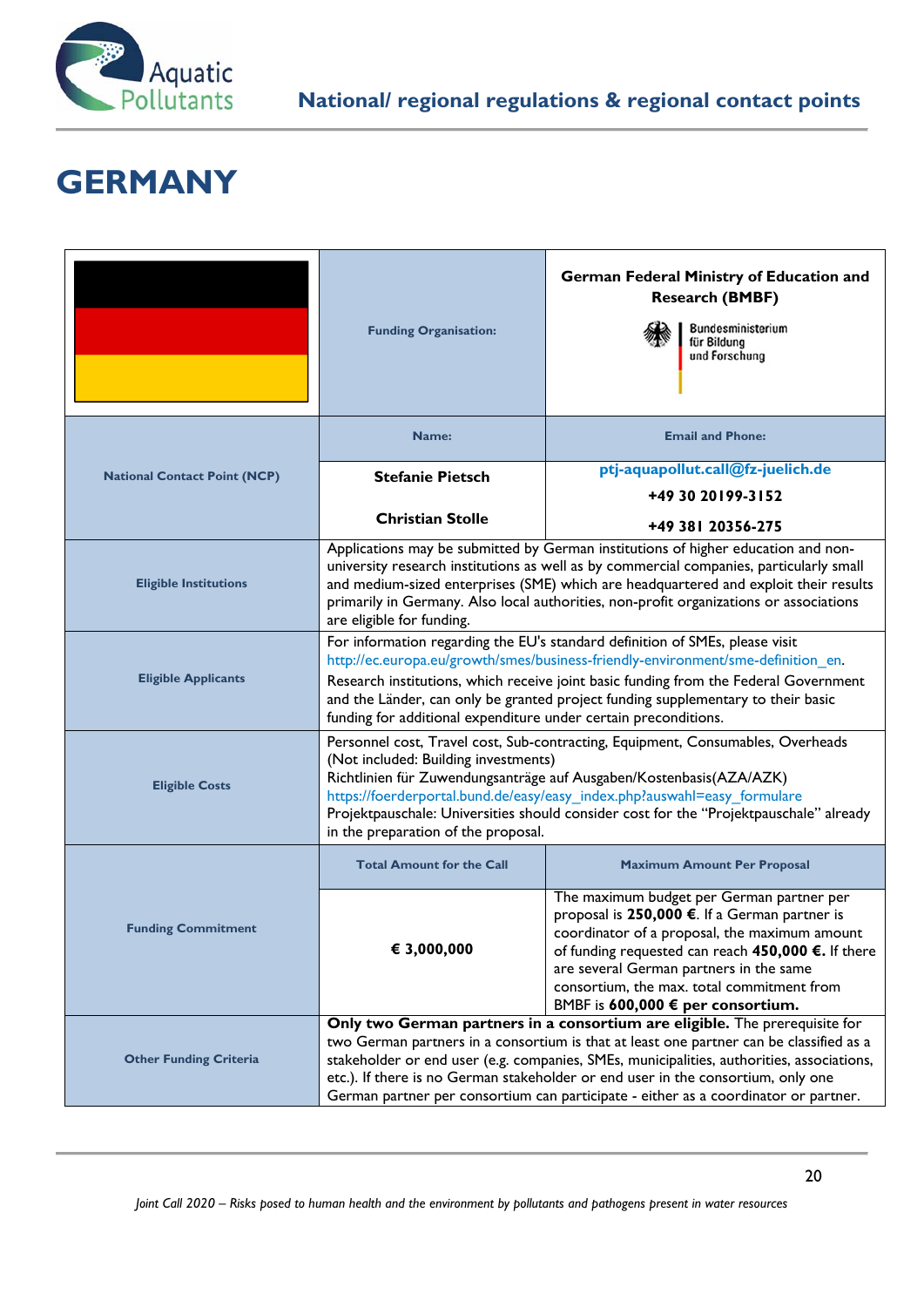

|                           | <b>National Regulations:</b> Research for Sustainable Development, www.fona.de                                                                                                             |  |
|---------------------------|--------------------------------------------------------------------------------------------------------------------------------------------------------------------------------------------|--|
| <b>Relevant documents</b> | The funding procedure will follow the national criteria of the funding of the Federal<br>Ministry of Education and Research                                                                |  |
|                           | http://foerderportal.bund.de/easy/easy_index.php?auswahl=easy_formulare                                                                                                                    |  |
| <b>Additional Info</b>    | Funding quota:<br>Universities, Research organisations, Associations and local authorities: up to<br>$\bullet$<br>100%<br>Companies: up to max. 50 %<br>SMEs: Up to max. 80% (incl. bonus) |  |
| <b>Useful Links</b>       | https://www.fona.de/de/themen/wassermanagement.php<br>https://www.ptj.de/projektfoerderung/mare-n                                                                                          |  |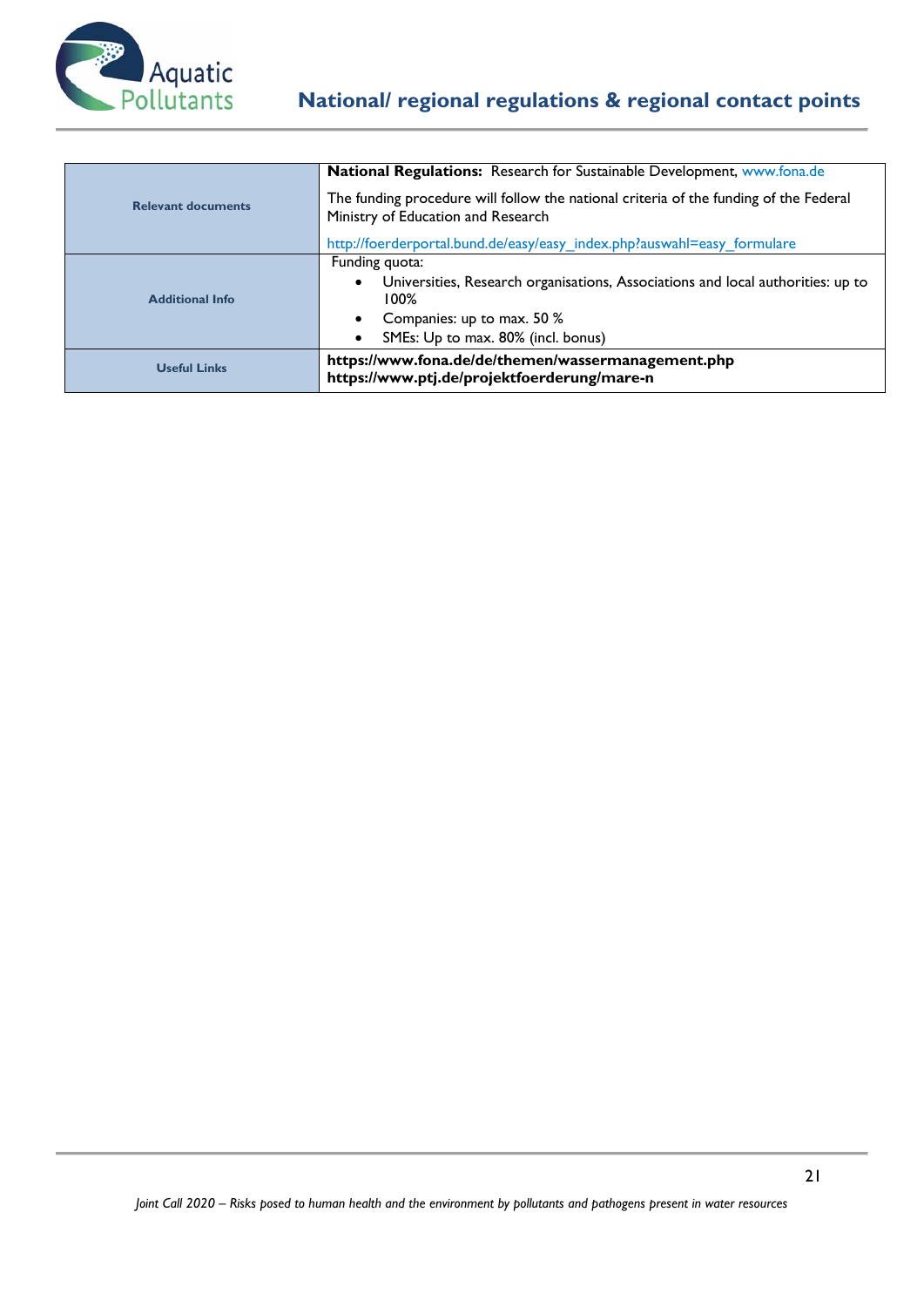

# **GREECE**

|                                     | <b>Funding Organisation:</b>                                                                                                                                                                                                                                                                                                                                                                                                                                                                                                                                                                                                                                                                                                                                                                                                                                                                                                                                                                                                                                                                                                                                                                                                                                                                                                                                                                                                                                                                                                                                                                                                                                                                                                                                                                                                                                                                                                                                    | <b>General Secretariat for Research &amp;</b><br><b>Technology (GSRT)</b><br><b>GENERAL SECRETARIAT FOR</b><br><b>RESEARCH AND TECHNOLOGY</b>                                                                                                                  |  |
|-------------------------------------|-----------------------------------------------------------------------------------------------------------------------------------------------------------------------------------------------------------------------------------------------------------------------------------------------------------------------------------------------------------------------------------------------------------------------------------------------------------------------------------------------------------------------------------------------------------------------------------------------------------------------------------------------------------------------------------------------------------------------------------------------------------------------------------------------------------------------------------------------------------------------------------------------------------------------------------------------------------------------------------------------------------------------------------------------------------------------------------------------------------------------------------------------------------------------------------------------------------------------------------------------------------------------------------------------------------------------------------------------------------------------------------------------------------------------------------------------------------------------------------------------------------------------------------------------------------------------------------------------------------------------------------------------------------------------------------------------------------------------------------------------------------------------------------------------------------------------------------------------------------------------------------------------------------------------------------------------------------------|----------------------------------------------------------------------------------------------------------------------------------------------------------------------------------------------------------------------------------------------------------------|--|
| <b>National Contact Point (NCP)</b> | Name:                                                                                                                                                                                                                                                                                                                                                                                                                                                                                                                                                                                                                                                                                                                                                                                                                                                                                                                                                                                                                                                                                                                                                                                                                                                                                                                                                                                                                                                                                                                                                                                                                                                                                                                                                                                                                                                                                                                                                           | <b>Email and Phone:</b>                                                                                                                                                                                                                                        |  |
|                                     | Sofia Dimitropoulou                                                                                                                                                                                                                                                                                                                                                                                                                                                                                                                                                                                                                                                                                                                                                                                                                                                                                                                                                                                                                                                                                                                                                                                                                                                                                                                                                                                                                                                                                                                                                                                                                                                                                                                                                                                                                                                                                                                                             | s.dimitropoulou@gsrt.gr<br>00302131300187                                                                                                                                                                                                                      |  |
| <b>Eligible Institutions</b>        | as well as individual enterprises are not eligible under this scheme.                                                                                                                                                                                                                                                                                                                                                                                                                                                                                                                                                                                                                                                                                                                                                                                                                                                                                                                                                                                                                                                                                                                                                                                                                                                                                                                                                                                                                                                                                                                                                                                                                                                                                                                                                                                                                                                                                           | GSRT potentially supports all private and public legal entities namely: private<br>enterprises (such as SMEs, large-companies etc), research organizations, higher<br>education institutions, and other public organizations with R&D activities). Individuals |  |
| <b>Eligible Applicants</b>          | Applicants may submit in the current call, if they are enterprises, up to two (2)<br>proposals from the same enterprise and for Public research Institutes and Universities<br>up to (2) proposals at the level of the same Laboratory or School or Institute or                                                                                                                                                                                                                                                                                                                                                                                                                                                                                                                                                                                                                                                                                                                                                                                                                                                                                                                                                                                                                                                                                                                                                                                                                                                                                                                                                                                                                                                                                                                                                                                                                                                                                                |                                                                                                                                                                                                                                                                |  |
| <b>Eligible Costs</b>               | Department.<br>(a) personnel costs: researchers, technicians and other supporting staff to the extent<br>employed on the project.<br>(b) costs on fixed assets i.e. b1) costs of instruments and equipment to the extent<br>and for the period used for the project. Where such instruments and equipment are<br>not used for their full life for the project, only the depreciation costs corresponding<br>to the life of the project, as calculated on the basis of generally accepted accounting<br>principles are considered as eligible and b2) costs for buildings and land, to the<br>extent and for the duration period used for the project. With regard to buildings,<br>only the depreciation costs corresponding to the life of the project, as calculated on<br>the basis of generally accepted accounting principles are considered as eligible. For<br>land, costs of commercial transfer or actually incurred capital costs are eligible.<br>(c) costs of contractual research, knowledge and patents bought or licensed from<br>outside sources at arm's length conditions, as well as costs of consultancy and<br>equivalent services used exclusively for the project.<br>(d) additional general costs and other operating expenses, including costs of<br>materials, supplies, travel expenses, organization of meetings, dissemination/publicity<br>costs, audit costs, incurred directly as a result of the project implementation.<br>(e) indirect costs = flat rate $15\%$ of personnel costs. Indirect costs are eligible for all<br>legal entities and include costs that do not incur directly as a result of the project<br>implementation (e. g. administrative and management costs, utility costs).<br>Note: -Please bear in mind that scientific management costs are eligible under<br>category (a) whereas administrative and financial/legal management costs fall under<br>eligible categories (e) or (d)-audit costs only. |                                                                                                                                                                                                                                                                |  |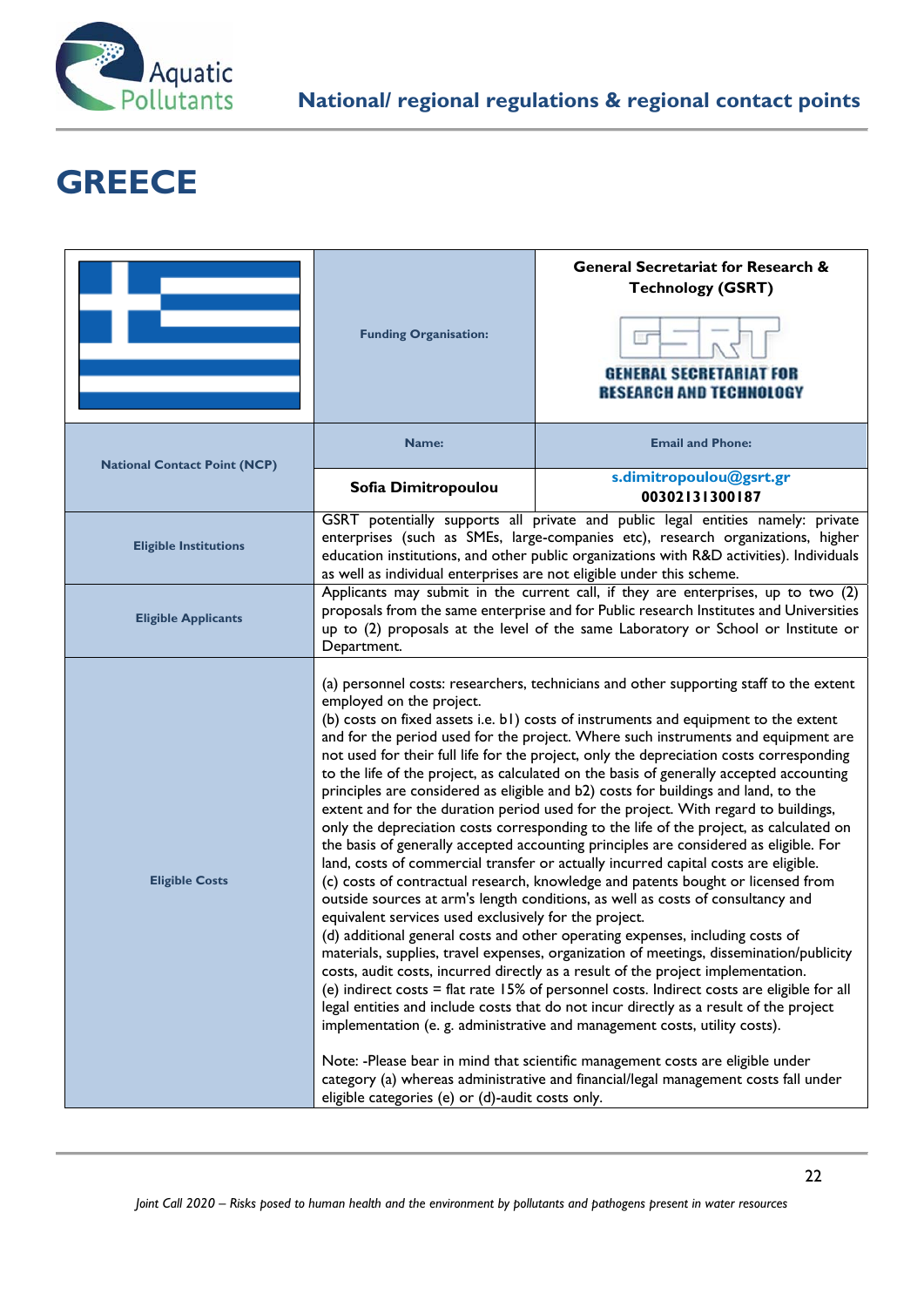

|                               | - Subcontracting is allowed. This will be clarified in the guidelines of the national call.                                                                                                                                                                                                                                                                                                                                                                                                                                                                                                                                                                                                                                                                                                                                                                       |                                                                                                                                                                                                                                                                                                                                                                                                                |  |
|-------------------------------|-------------------------------------------------------------------------------------------------------------------------------------------------------------------------------------------------------------------------------------------------------------------------------------------------------------------------------------------------------------------------------------------------------------------------------------------------------------------------------------------------------------------------------------------------------------------------------------------------------------------------------------------------------------------------------------------------------------------------------------------------------------------------------------------------------------------------------------------------------------------|----------------------------------------------------------------------------------------------------------------------------------------------------------------------------------------------------------------------------------------------------------------------------------------------------------------------------------------------------------------------------------------------------------------|--|
|                               | <b>Total Amount for the Call</b>                                                                                                                                                                                                                                                                                                                                                                                                                                                                                                                                                                                                                                                                                                                                                                                                                                  | <b>Maximum Amount Per Proposal</b>                                                                                                                                                                                                                                                                                                                                                                             |  |
| <b>Funding Commitment</b>     | тм€                                                                                                                                                                                                                                                                                                                                                                                                                                                                                                                                                                                                                                                                                                                                                                                                                                                               | Upper funding limits for the eligible costs<br>Upper limit of the total public funding will be<br>200.000 € per project (including indirect costs).<br>The maximum state aid intensity will be<br>calculated according to the provisions of the<br>European state aid rules and regulations in<br>force (type of research activity, size of the<br>participating<br>enterprise,<br>collaborative<br>research). |  |
| <b>Other Funding Criteria</b> | Evaluation<br>At national level, only eligibility check is conducted and not a full peer review at pre-<br>proposals and full proposals stages. We rely on the evaluation made by the COFUND<br>Call Evaluation Committee and external reviewers                                                                                                                                                                                                                                                                                                                                                                                                                                                                                                                                                                                                                  |                                                                                                                                                                                                                                                                                                                                                                                                                |  |
| <b>Relevant documents</b>     | <b>National Regulations</b>                                                                                                                                                                                                                                                                                                                                                                                                                                                                                                                                                                                                                                                                                                                                                                                                                                       |                                                                                                                                                                                                                                                                                                                                                                                                                |  |
| <b>Additional Info</b>        | Funding Programme : "Operational Programme for Research, Entrepreneurship and<br>Innovation 2014-2020, National Research and Innovation Strategy for Smart<br>Specialization 2014-2020 (RIS3)"<br>Applicants are informed that this annex is for general guidance only. For more detailed<br>rules and regulations please refer to the national/regional call announcement and<br>contact the National/Regional Contact Point.<br>Submission at the national level is required at a later stage. A national call will be<br>published to support the approved, at the transnational level, proposals only. Detailed<br>information on the procedure and the funding rules will be provided at the GSRT<br>website in the guidelines of the national call, during the submission period.<br>The duration of a funded project is 24 months without any prolongation |                                                                                                                                                                                                                                                                                                                                                                                                                |  |
| <b>Useful Links</b>           |                                                                                                                                                                                                                                                                                                                                                                                                                                                                                                                                                                                                                                                                                                                                                                                                                                                                   | https://www.espa.gr/el/Pages/ProclamationsFS.aspx?item=4383                                                                                                                                                                                                                                                                                                                                                    |  |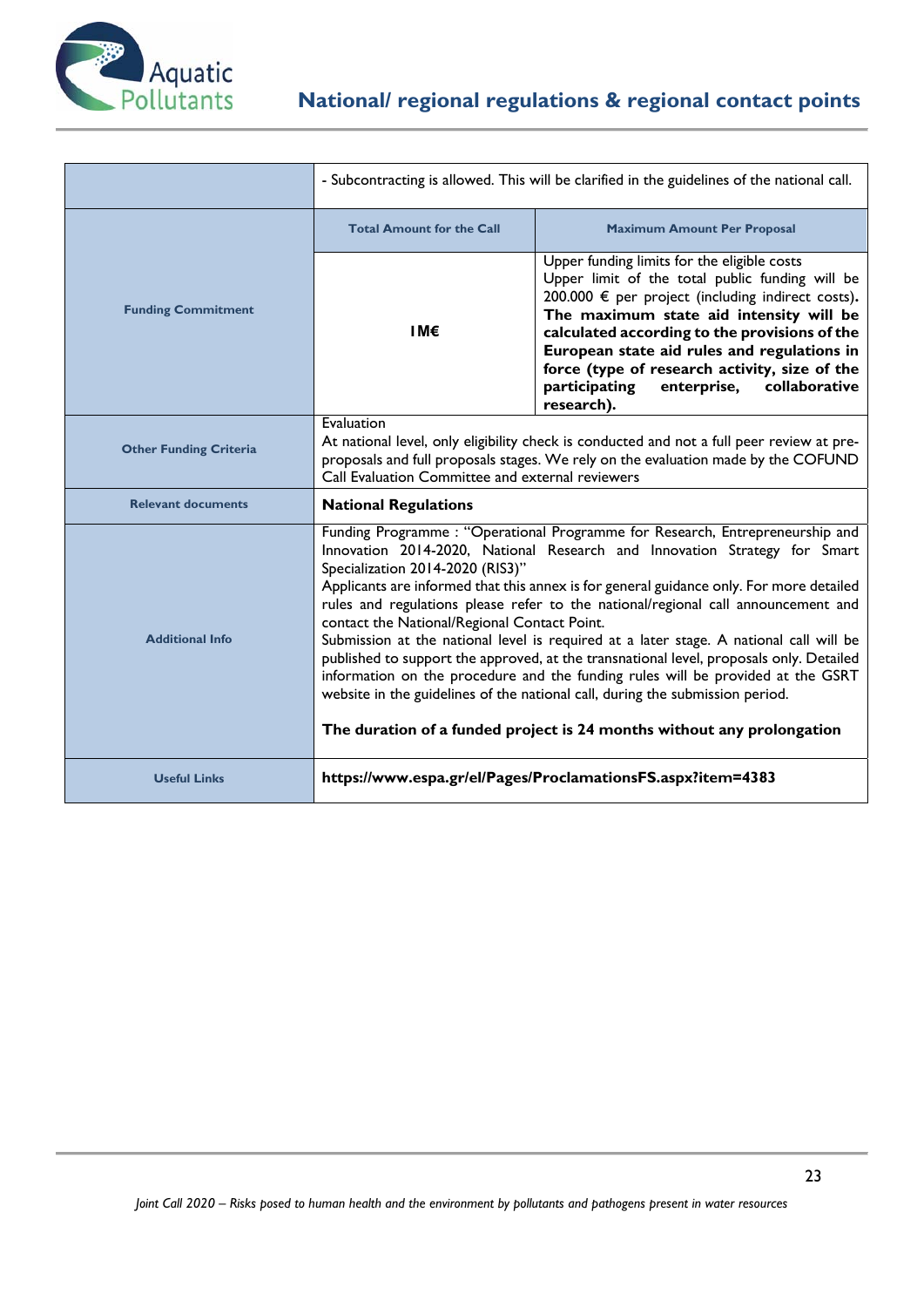

#### **IRELAND**

|                                     | <b>Funding Organisation:</b>                                                                                                                                                                                                                                                               | <b>Environmental Protection Agency (EPA)</b><br><b>COO</b> Research<br>Climate - Water - Sustainability                                                                                                                                                                                                             |  |
|-------------------------------------|--------------------------------------------------------------------------------------------------------------------------------------------------------------------------------------------------------------------------------------------------------------------------------------------|---------------------------------------------------------------------------------------------------------------------------------------------------------------------------------------------------------------------------------------------------------------------------------------------------------------------|--|
| <b>National Contact Point (NCP)</b> | Name:                                                                                                                                                                                                                                                                                      | <b>Email and Phone:</b>                                                                                                                                                                                                                                                                                             |  |
|                                     | <b>Lisa Sheils</b>                                                                                                                                                                                                                                                                         | I.sheils@epa.ie                                                                                                                                                                                                                                                                                                     |  |
| <b>Eligible Institutions</b>        | EPA Research 2019 Call - Guide for Applicants<br><b>EPA Research 2019 Call - Guide for Grantees</b><br><b>EPA Research 2019 Call - Terms and Conditions</b>                                                                                                                                | EPA funding rules apply - All types of organisations are eligible - Please consult:                                                                                                                                                                                                                                 |  |
| <b>Eligible Applicants</b>          | EPA funding rules apply - Applicants from the Republic of Ireland are eligible. -<br>Please consult:<br><b>EPA Research 2019 Call - Guide for Applicants</b><br>EPA Research 2019 Call - Guide for Grantees<br><b>EPA Research 2019 Call - Terms and Conditions</b>                        |                                                                                                                                                                                                                                                                                                                     |  |
| <b>Eligible Costs</b>               | EPA funding rules apply - Please consult:<br><b>EPA Research 2019 Call - Guide for Applicants</b><br><b>EPA Research 2019 Call - Guide for Grantees</b><br><b>EPA Research 2019 Call - Terms and Conditions</b><br>Post-completion dissemination costs do not apply to Transnational Calls |                                                                                                                                                                                                                                                                                                                     |  |
|                                     | <b>Total Amount for the Call</b>                                                                                                                                                                                                                                                           | <b>Maximum Amount Per Proposal</b>                                                                                                                                                                                                                                                                                  |  |
| <b>Funding Commitment</b>           | € 500,000                                                                                                                                                                                                                                                                                  | The following will be used as national<br>eligibility criteria:<br>Maximum Budget Requested for Coordinator:<br>€ 300,000<br>Maximum Budget Requested for Partners:<br>€ 150,000<br>Maximum of I Irish research organisation (e.g.<br>coordinator or partner) requesting budget from<br>the EPA within a consortium |  |
| <b>Other Funding Criteria</b>       | As detailed in "Maximum Amount Per Proposal"                                                                                                                                                                                                                                               |                                                                                                                                                                                                                                                                                                                     |  |
| <b>Relevant documents</b>           | EPA Research 2019 Call - Guide for Applicants<br>EPA Research 2019 Call - Guide for Grantees<br><b>EPA Research 2019 Call - Terms and Conditions</b>                                                                                                                                       |                                                                                                                                                                                                                                                                                                                     |  |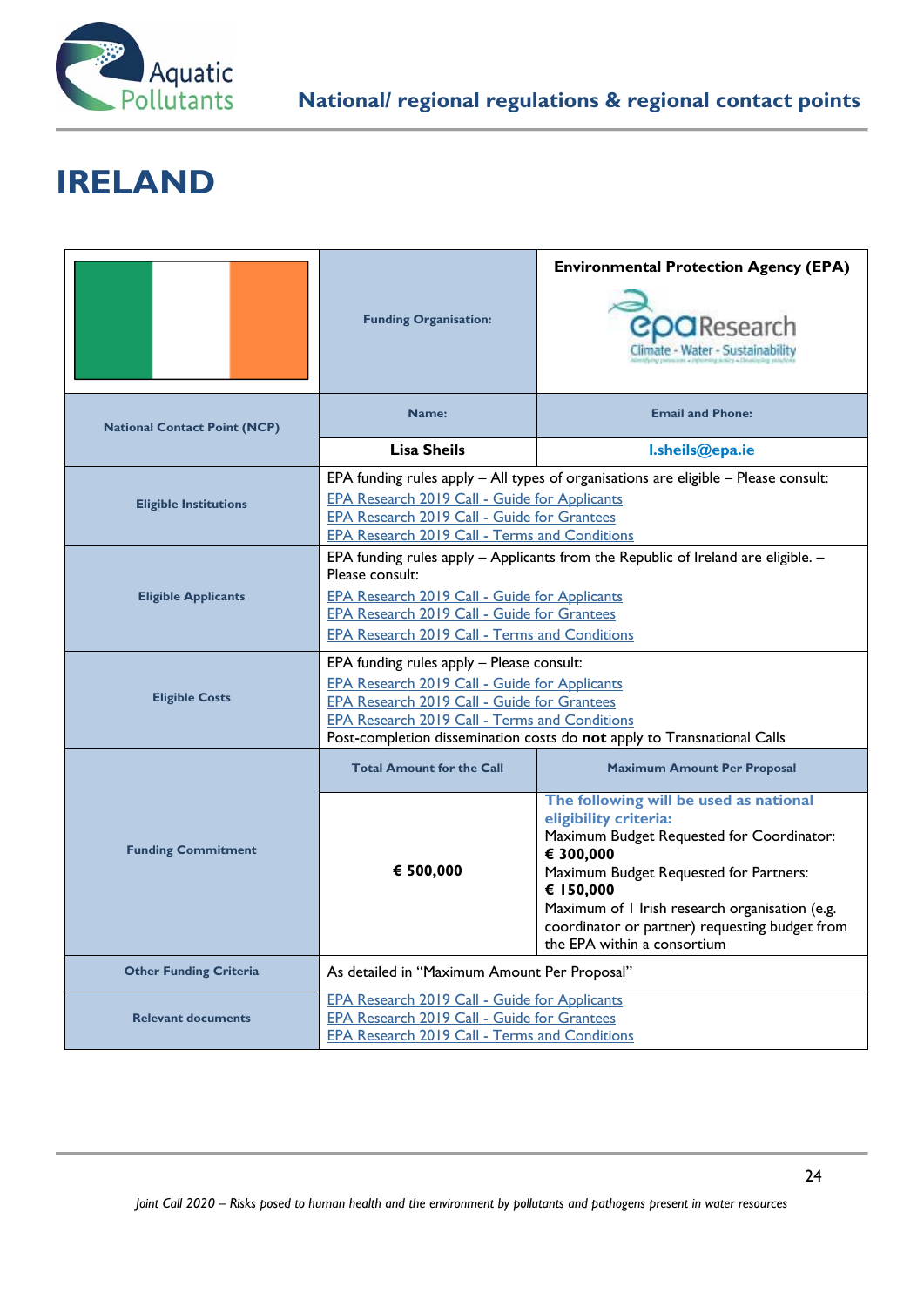

| <b>Additional Info</b> | Irish applicants are not required to send any documentation to the EPA in<br>advance of the pre-proposal & proposal submission.<br>The EPA will not respond to queries relating to the scope of the proposed<br>research. |
|------------------------|---------------------------------------------------------------------------------------------------------------------------------------------------------------------------------------------------------------------------|
| <b>Useful Links</b>    | www.epa.ie                                                                                                                                                                                                                |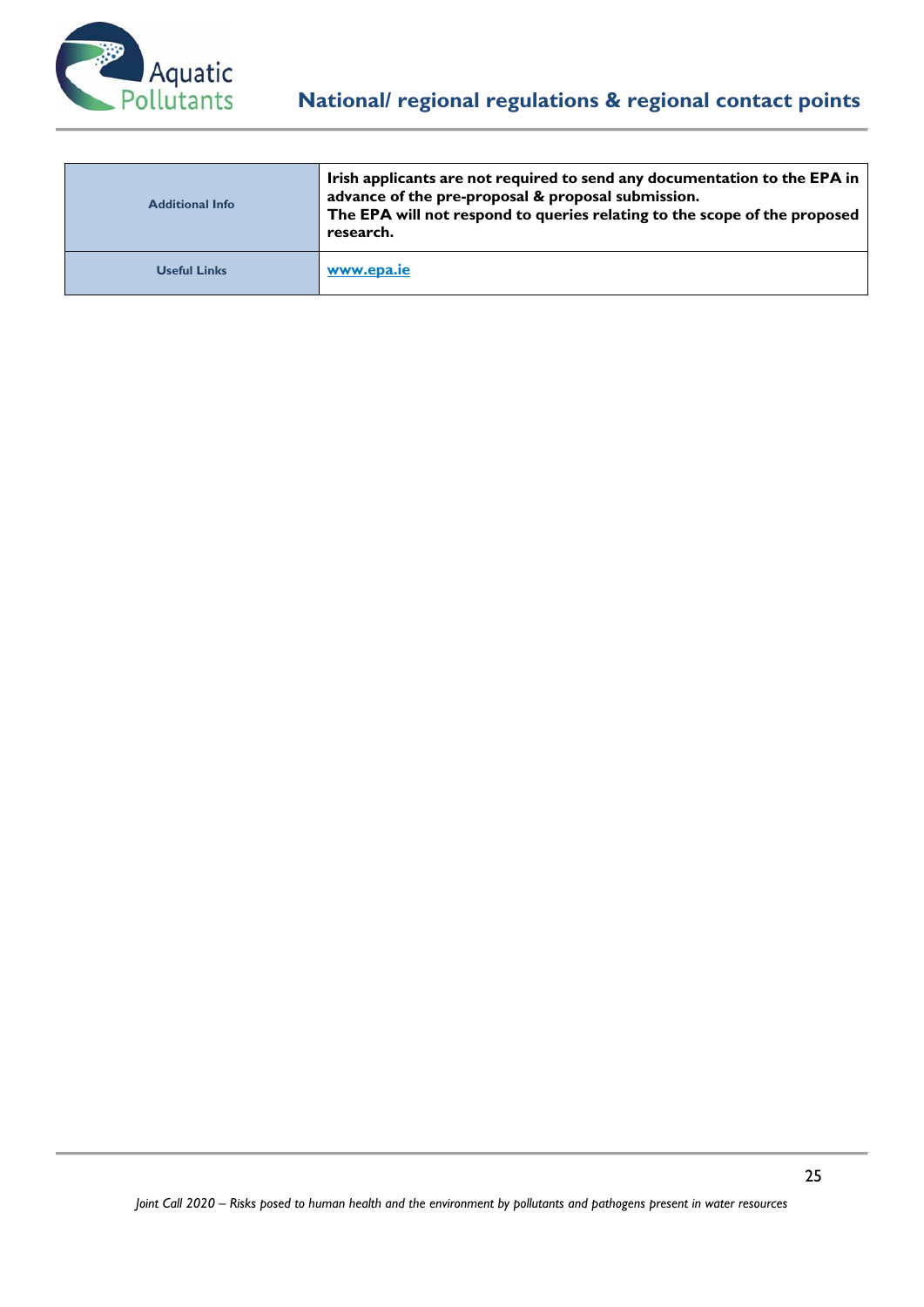

# **ISRAEL**

|                                     |                                                                                                                                                                                                                                                                                                                                                                                                                                                                                            | Ministry of Health -                                                                                                                                                                                           |  |
|-------------------------------------|--------------------------------------------------------------------------------------------------------------------------------------------------------------------------------------------------------------------------------------------------------------------------------------------------------------------------------------------------------------------------------------------------------------------------------------------------------------------------------------------|----------------------------------------------------------------------------------------------------------------------------------------------------------------------------------------------------------------|--|
|                                     |                                                                                                                                                                                                                                                                                                                                                                                                                                                                                            | <b>Chief Scientist Office (CSO-MOH)</b>                                                                                                                                                                        |  |
|                                     | <b>Funding Organisation:</b>                                                                                                                                                                                                                                                                                                                                                                                                                                                               |                                                                                                                                                                                                                |  |
| <b>National Contact Point (NCP)</b> | Name:                                                                                                                                                                                                                                                                                                                                                                                                                                                                                      | <b>Email and Phone:</b>                                                                                                                                                                                        |  |
|                                     | <b>Dr. Irit Allon</b><br>Mrs. Orly Spivak                                                                                                                                                                                                                                                                                                                                                                                                                                                  | irit.allon@moh.gov.il<br>orlee.f@gmail.com                                                                                                                                                                     |  |
| <b>Eligible Institutions</b>        | University, research center or hospital                                                                                                                                                                                                                                                                                                                                                                                                                                                    |                                                                                                                                                                                                                |  |
| <b>Eligible Applicants</b>          | Position in a university, research center or hospital. Research authority must approve<br>position prior to submission. PI should hold a Ph.D., M.D., D.M.D., D. Sc or equivalent<br>degree and employed by an eligible institution. Research will not be funded<br>simultaneously by CSO-MOH on more than one grant (Era-NET or national).<br>Researchers can not apply for more than one grant from any ERA-NET funded by<br>CSO-MOH or submit more than one proposal for any programme. |                                                                                                                                                                                                                |  |
| <b>Eligible Costs</b>               | Materials and consumables; Travel & hosting (up to 10%); No salaries for applicants;<br>No heavy equipment, Institutional overhead 10%.                                                                                                                                                                                                                                                                                                                                                    |                                                                                                                                                                                                                |  |
|                                     | <b>Total Amount for the Call</b>                                                                                                                                                                                                                                                                                                                                                                                                                                                           | <b>Maximum Amount Per Proposal</b>                                                                                                                                                                             |  |
| <b>Funding Commitment</b>           | Up to $\epsilon$ 300,000, depending on<br>budget availability                                                                                                                                                                                                                                                                                                                                                                                                                              | The following will be used as national<br>eligibility criteria:<br>Up to 140,000 € per partner<br>Additional 20,000 € for coordination<br>Maximum of 2 projects will be funded, up to 1<br>Israeli coordinator |  |
| <b>Other Funding Criteria</b>       | Submission of financial and scientific reports at national level is required annually.                                                                                                                                                                                                                                                                                                                                                                                                     |                                                                                                                                                                                                                |  |
| <b>Relevant documents</b>           | Not applicable                                                                                                                                                                                                                                                                                                                                                                                                                                                                             |                                                                                                                                                                                                                |  |
| <b>Additional Info</b>              | Prior to submission, researchers will submit to CSO-MOH an abstract approved by<br>their research authority including budget distribution. No submission of abstract can<br>result in declaration of the consortium as ineligible. If the application involves human<br>or animal experiments, bioethics approvals must be submitted with the application or<br>up to 4 months later.                                                                                                      |                                                                                                                                                                                                                |  |
| <b>Useful Links</b>                 | Please see detailed instructions of application at the national level and reporting at<br>http://www.health.gov.il/research-fund                                                                                                                                                                                                                                                                                                                                                           |                                                                                                                                                                                                                |  |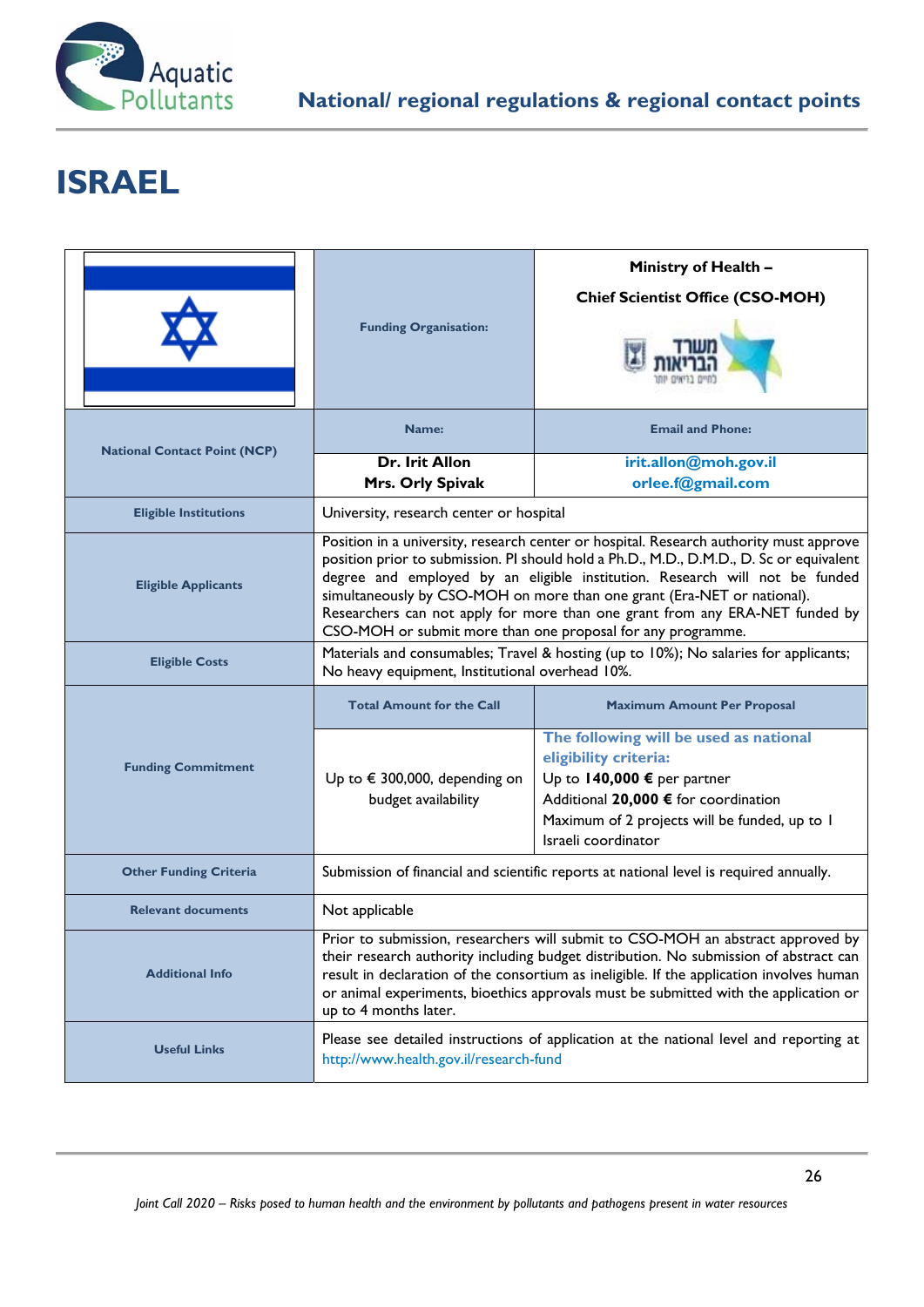

# **ITALY**

|                                     | <b>Funding Organisation:</b>                                                                                                                                                                                                                                                                                                                                                                                                                                                                                                                                                                                                                                                    | Agenzia Regionale per la Protezione<br>dell'Ambiente Regione Siciliana (A.R.P.A.<br>Sicilia)                                                                                                                                                             |  |
|-------------------------------------|---------------------------------------------------------------------------------------------------------------------------------------------------------------------------------------------------------------------------------------------------------------------------------------------------------------------------------------------------------------------------------------------------------------------------------------------------------------------------------------------------------------------------------------------------------------------------------------------------------------------------------------------------------------------------------|----------------------------------------------------------------------------------------------------------------------------------------------------------------------------------------------------------------------------------------------------------|--|
| <b>National Contact Point (NCP)</b> | Name:                                                                                                                                                                                                                                                                                                                                                                                                                                                                                                                                                                                                                                                                           | <b>Email and Phone:</b>                                                                                                                                                                                                                                  |  |
|                                     | Vincenzo Infantino                                                                                                                                                                                                                                                                                                                                                                                                                                                                                                                                                                                                                                                              | vinfantino@arpa.sicilia.it                                                                                                                                                                                                                               |  |
| <b>Eligible Institutions</b>        |                                                                                                                                                                                                                                                                                                                                                                                                                                                                                                                                                                                                                                                                                 | All institutions are eligible, providing that they have stable organization in Italy                                                                                                                                                                     |  |
| <b>Eligible Applicants</b>          | The following entities are eligible, providing that they have stable organization in Italy:<br>enterprises, universities, research institutions, research organizations in accordance<br>with EU Reg. n. 651/2014 of the European Commission - June 17, 2014.<br>Any participant, in order to be eligible, must comply with the eligibility criteria listed<br>in the "ARPA Sicilia Funding Guidelines": https://www.arpa.sicilia.it<br>A maximum of two Italian participants per project proposal requesting funding to<br>ARPA Sicilia are admitted.<br>Italian applicants can participate as coordinator in only one project proposal requesting<br>funding to ARPA Sicilia. |                                                                                                                                                                                                                                                          |  |
|                                     | Eligible costs are in accordance with EU Reg. n. 651/2014 of the European<br>Commission - June 17, 2014.                                                                                                                                                                                                                                                                                                                                                                                                                                                                                                                                                                        |                                                                                                                                                                                                                                                          |  |
| <b>Eligible Costs</b>               | maximum of 10% of admissible costs.                                                                                                                                                                                                                                                                                                                                                                                                                                                                                                                                                                                                                                             | Funding will be provided for the following categories: Personnel, Equipment<br>(depreciation costs if not used for their full life for the project), Subcontracting,<br>Other Costs and Overheads. Overheads ("Spese generali") shall be calculated as a |  |
| <b>Funding Commitment</b>           | <b>Total Amount for the Call</b>                                                                                                                                                                                                                                                                                                                                                                                                                                                                                                                                                                                                                                                | <b>Maximum Amount Per Proposal</b>                                                                                                                                                                                                                       |  |
|                                     | € 100,000                                                                                                                                                                                                                                                                                                                                                                                                                                                                                                                                                                                                                                                                       | Maximum Budget Requested for all Italian partners<br>(coordinator and/or partner): € 100,000                                                                                                                                                             |  |
| <b>Other Funding Criteria</b>       | Aid intensity<br>Public institutions and research entities (public and private) will be financed at a rate<br>of 100% of admissible costs.<br>Funding levels are based on Art. 25 of EU Reg. n. 651/2014 of the European<br>Commission and are determined in the following way for private entities :<br>The aid intensity for each beneficiary shall not exceed :<br>(a) 100 % of the eligible costs for fundamental research;                                                                                                                                                                                                                                                 |                                                                                                                                                                                                                                                          |  |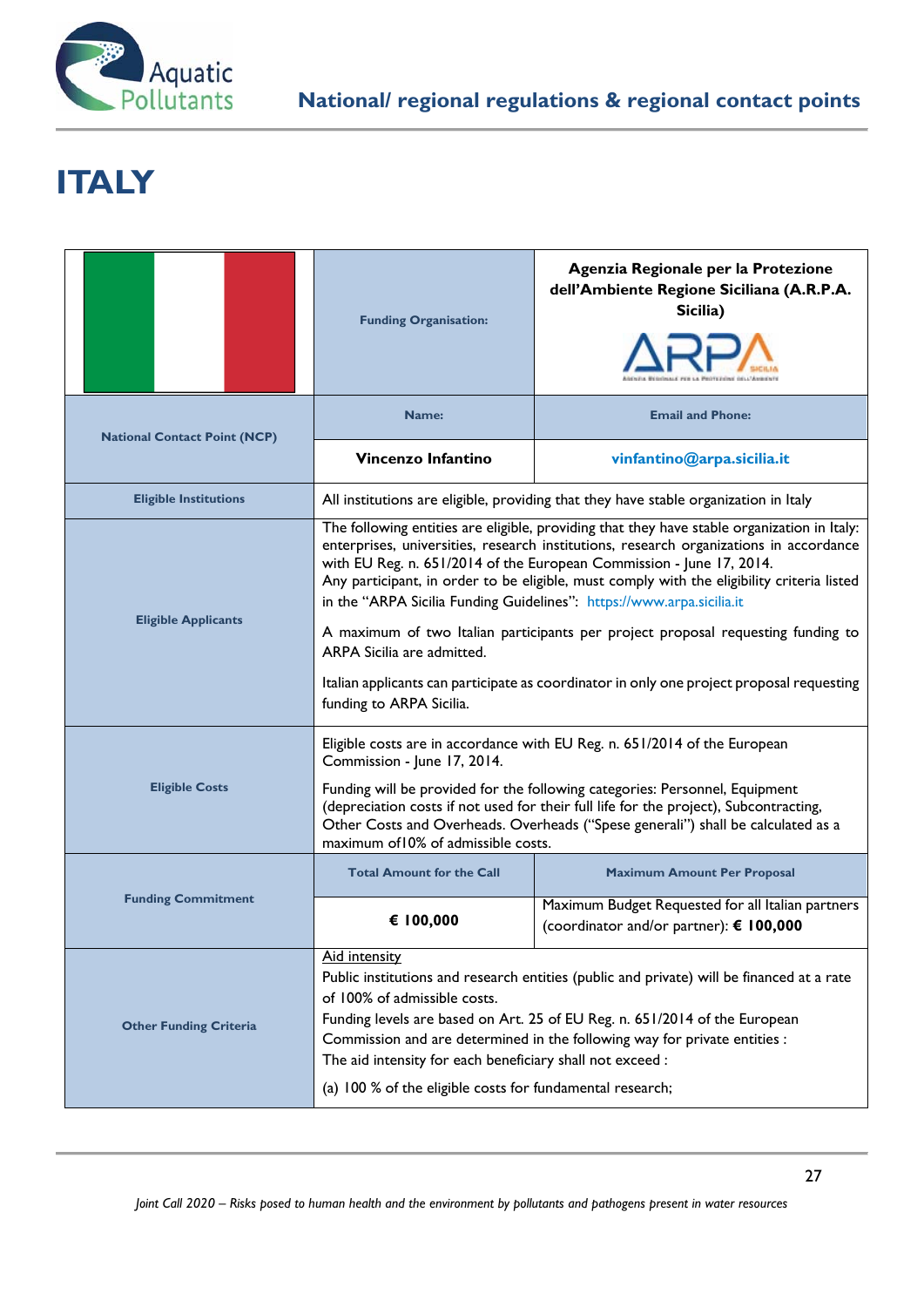

|                           | (b) 50 % of the eligible costs for industrial research;                                                                                                                                                                                                             |  |
|---------------------------|---------------------------------------------------------------------------------------------------------------------------------------------------------------------------------------------------------------------------------------------------------------------|--|
|                           | (c) 25 % of the eligible costs for experimental development;                                                                                                                                                                                                        |  |
|                           | The aid intensities for industrial research and experimental development may be<br>increased up to a maximum aid intensity of 80 % of the eligible costs as follows:                                                                                                |  |
|                           | (a) by 10 percentage points for medium-sized enterprises and by 20 percentage<br>points for small enterprises;                                                                                                                                                      |  |
|                           | (b) by 15 percentage points if one of the following conditions is fulfilled:                                                                                                                                                                                        |  |
|                           | (i) the project involves effective collaboration:                                                                                                                                                                                                                   |  |
|                           | - between undertakings among which at least one is an SME, or is carried<br>out in at least two Member States, or in a Member State and in a<br>Contracting Party of the EEA Agreement, and no single undertaking bears<br>more than 70 % of the eligible costs, or |  |
|                           | - between an undertaking and one or more research and knowledge-<br>dissemination organisations, where the latter bear at least 10 % of the<br>eligible costs and have the right to publish their own research results;                                             |  |
|                           | (ii) the results of the project are widely disseminated through conferences,<br>publication, open access repositories, or free or open source software.                                                                                                             |  |
|                           | On request of applicants a pre-payment may be done, equal to:<br>50% of the total contribution for public entities and research entities;<br>50% of the total contribution for private entities with necessary financial<br>guarantee.                              |  |
|                           | The remaining part of the contribution will be paid in instalments after each financial<br>and progress reporting period.<br>Funded participants will be requested to submit financial and scientific reports to<br>Arpa Sicilia.                                   |  |
|                           | integrativo nazionale", published<br>"Avviso<br><b>ARPA</b><br>Sicilia website<br>the<br>on                                                                                                                                                                         |  |
| <b>Relevant documents</b> | https://www.arpa.sicilia.it/                                                                                                                                                                                                                                        |  |
|                           | EU Reg. n. 651/2014 of the European Commission - June 17, 2014                                                                                                                                                                                                      |  |
|                           | Italian applicants are required to send specific documentation to ARPA Sicilia at                                                                                                                                                                                   |  |
| <b>Additional Info</b>    | proposal submission stage (please see "Avviso integrativo nazionale" for requirements                                                                                                                                                                               |  |
|                           | and submission mode).<br>ARPA Sicilia will not respond to queries relating to the scope of the proposed research                                                                                                                                                    |  |
| <b>Useful Links</b>       | The complete list of criteria and provisions, which must be satisfied by all Italian<br>participants, can be found in the "Avviso integrativo nazionale", published on the<br>dedicated web page on ARPA Sicilia website https://www.arpa.sicilia.it/               |  |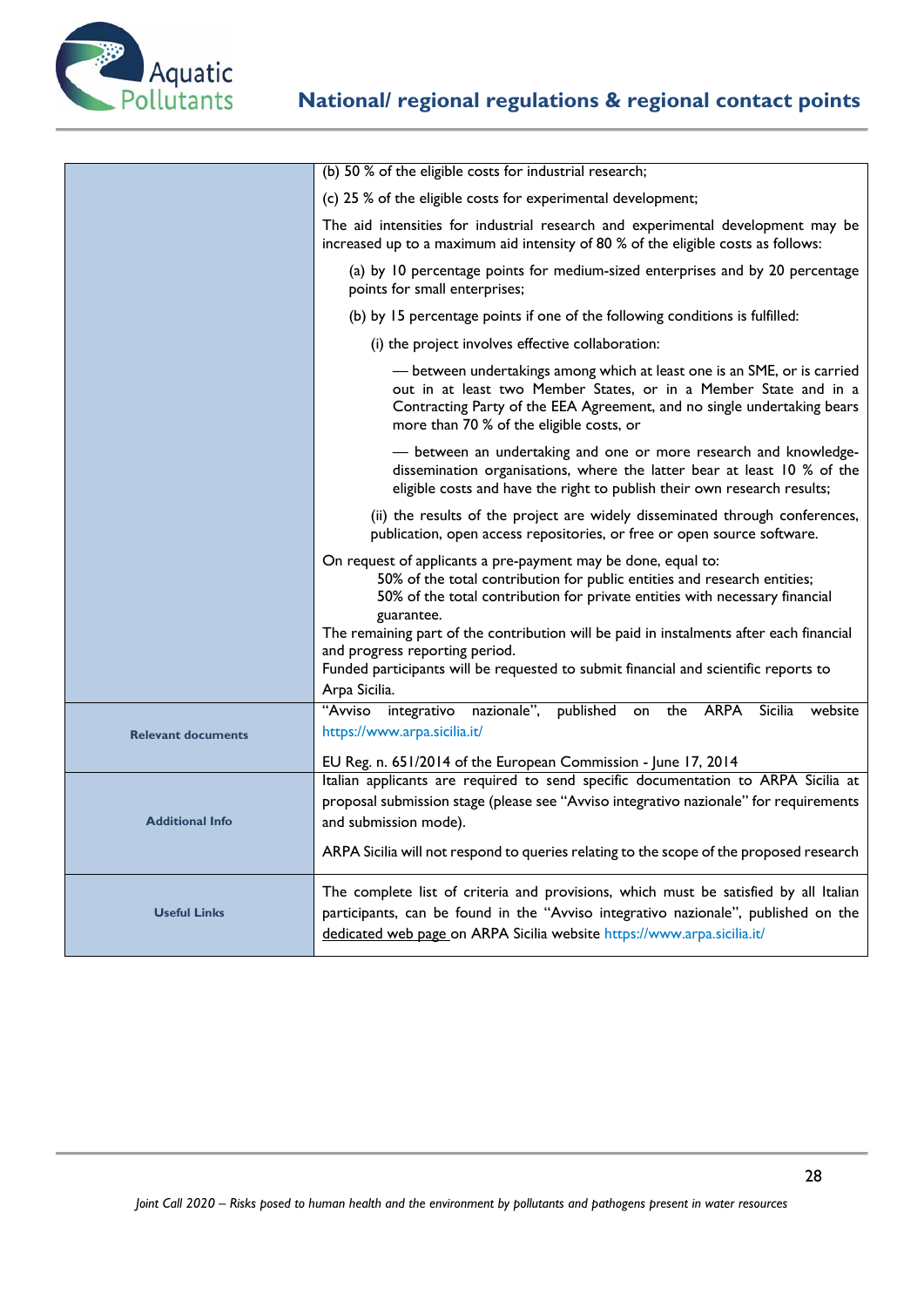

# **ITALY**

|                                     |                                                                                                                                                                                                                                                                                                                                                                                                           | Ministero dell'Università e della Ricerca<br>(MUR) |  |
|-------------------------------------|-----------------------------------------------------------------------------------------------------------------------------------------------------------------------------------------------------------------------------------------------------------------------------------------------------------------------------------------------------------------------------------------------------------|----------------------------------------------------|--|
|                                     | <b>Funding Organisation:</b>                                                                                                                                                                                                                                                                                                                                                                              |                                                    |  |
|                                     | Name:                                                                                                                                                                                                                                                                                                                                                                                                     | <b>Email and Phone:</b>                            |  |
| <b>National Contact Point (NCP)</b> | <b>Aldo Covello</b>                                                                                                                                                                                                                                                                                                                                                                                       | aldo.covello@miur.it<br>+39 06 5849 6465           |  |
|                                     | Valeria Cardia                                                                                                                                                                                                                                                                                                                                                                                            | valeria.cardia@miur.it<br>+39 06 5849 7333         |  |
|                                     | According to art. 60 of the Decree-Law n. 83/2012 and art. 5 of its implementing Ministerial<br>decree 593/2016, the following entities are eligible, providing that they have stable<br>organization in Italy:                                                                                                                                                                                           |                                                    |  |
| <b>Eligible Institutions</b>        | - Enterprises, universities, research institutions, research organizations in accordance with<br>EU Reg. n. 651/2014 of the European Commission - June 17, 2014. Eligible participants<br>must have a stable organization in Italy;                                                                                                                                                                       |                                                    |  |
|                                     | - Local and regional administrations and their investee companies (a more detailed<br>description will be given in the Avviso integrativo nazionale)                                                                                                                                                                                                                                                      |                                                    |  |
|                                     | The participant must not be defaulting with regard to other funding received by the<br>Ministry.<br>The participant must not have requested/got any other funding for the same research<br>activities.                                                                                                                                                                                                    |                                                    |  |
|                                     | The participant must respect the Italian law "D.Lgs. n 159 del 6/09/2011 e successive<br>modificazioni ed integrazioni".<br>The participant must not be subject to bankruptcy proceedings as of art. 5, comma 4, letter                                                                                                                                                                                   |                                                    |  |
|                                     | b) of DM 593/2016 or must not be a company in difficulty according to the definition under<br>number 18) of article 2 "Definitions" of Regulation (EU) no. 651/2014.<br>The participant must be in compliance with the obligations laid down in the contributory                                                                                                                                          |                                                    |  |
| <b>Eligible Applicants</b>          | and social security regulations (DURC).<br>The judicial and pending records of the legal representative of the participant are negative.<br>For any participant, with the exception of public universities and public research<br>institutions (Enti pubblici di ricerca), the following financial criteria, calculated using the<br>data reported in the last approved balance sheet, must be fulfilled: |                                                    |  |
|                                     | $CN > (CP - I)/2$<br>Where:<br>$CN = net$ assets (Capitale netto)                                                                                                                                                                                                                                                                                                                                         |                                                    |  |
|                                     | • CP = sum of the costs of all the projects for which public funding has been requested<br>by the participant during the year<br>• I = sum of the contributions received, approved or requested for the same projects                                                                                                                                                                                     |                                                    |  |
|                                     | OF/F < 8%<br>Where:                                                                                                                                                                                                                                                                                                                                                                                       |                                                    |  |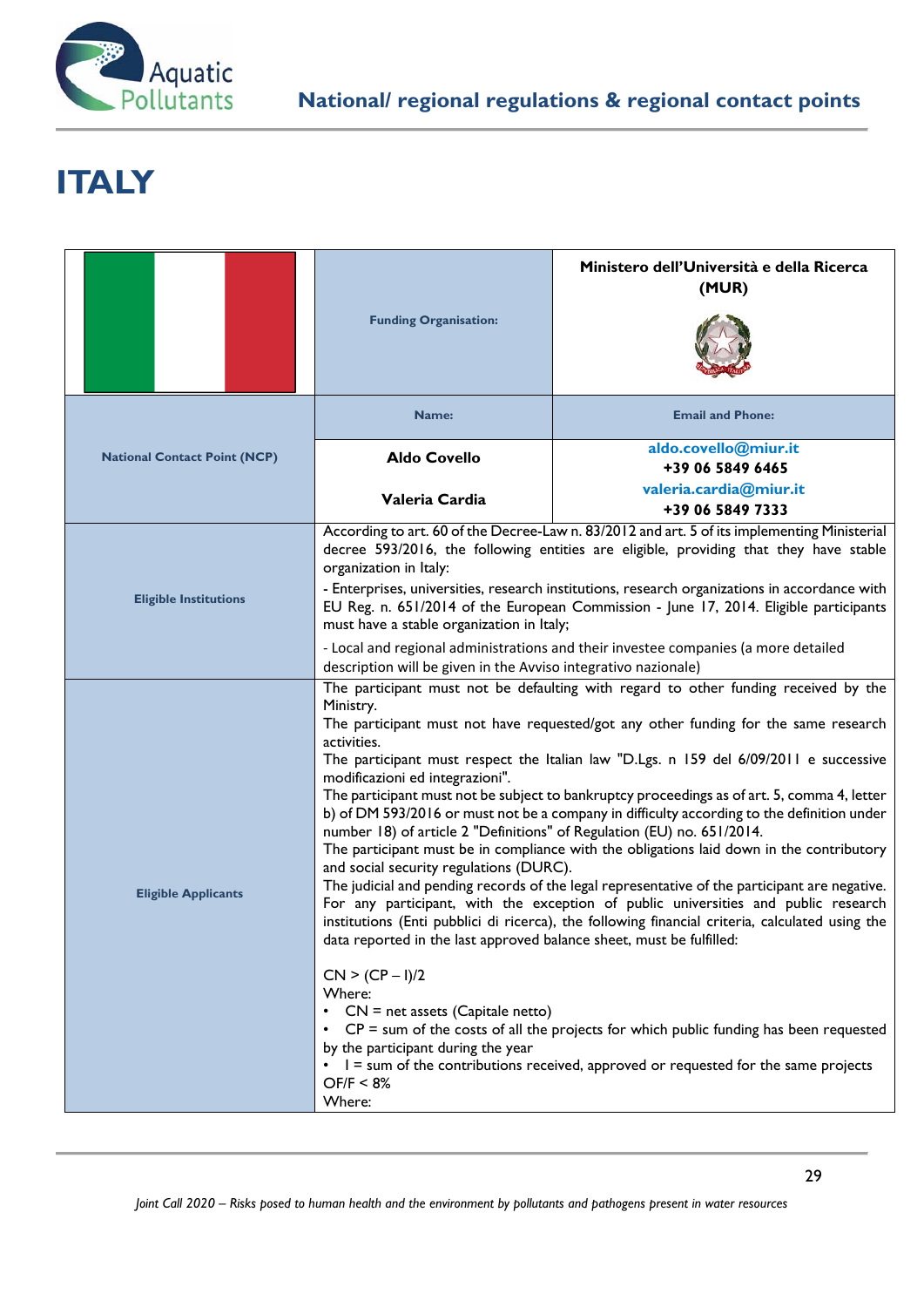

|                               | $\bullet$<br>$F =$ turnover (Fatturato)<br>$\bullet$                                                                                                                                                                                                                                                                                                                                                                                                                                                                                                                                                                                                                                                                             |                         | OF = financial charges (Oneri finanziari)                                                                                                                                                              |                                                                     |                                                                               |                                                                                                                                                                                                                                                                                                                                                                                            |
|-------------------------------|----------------------------------------------------------------------------------------------------------------------------------------------------------------------------------------------------------------------------------------------------------------------------------------------------------------------------------------------------------------------------------------------------------------------------------------------------------------------------------------------------------------------------------------------------------------------------------------------------------------------------------------------------------------------------------------------------------------------------------|-------------------------|--------------------------------------------------------------------------------------------------------------------------------------------------------------------------------------------------------|---------------------------------------------------------------------|-------------------------------------------------------------------------------|--------------------------------------------------------------------------------------------------------------------------------------------------------------------------------------------------------------------------------------------------------------------------------------------------------------------------------------------------------------------------------------------|
| <b>Eligible Costs</b>         | All activities classifiable as Basic research, Industrial research and Experimental<br>development are eligible for funding. Furthermore, Basic research and Industrial research<br>activities must be predominant with respect to Experimental development activities (in<br>terms of costs).<br>All costs incurred during the lifetime of the project under the following categories are<br>eligible: Personnel, Equipment, Consulting and equivalent services, Consumables and<br>Overheads.<br>Overheads (spese generali) shall be calculated as a percentage of the personnel costs and<br>cannot be higher than 50% of them. Travel expenses, dissemination and coordination costs<br>are to be included in the overheads. |                         |                                                                                                                                                                                                        |                                                                     |                                                                               |                                                                                                                                                                                                                                                                                                                                                                                            |
| <b>Funding Commitment</b>     | <b>Total Amount for the Call</b><br><b>Maximum Amount Per Proposal</b>                                                                                                                                                                                                                                                                                                                                                                                                                                                                                                                                                                                                                                                           |                         |                                                                                                                                                                                                        |                                                                     |                                                                               |                                                                                                                                                                                                                                                                                                                                                                                            |
|                               |                                                                                                                                                                                                                                                                                                                                                                                                                                                                                                                                                                                                                                                                                                                                  | € 500.000,00            |                                                                                                                                                                                                        |                                                                     |                                                                               | € 150.000,00                                                                                                                                                                                                                                                                                                                                                                               |
| <b>Other Funding Criteria</b> | the eligible costs for the funding rate listed in the following table.<br>Applicant<br>typology<br>Activity<br>typology<br><b>Basic Research</b><br>Industrial<br>Research<br><b>Experimental</b><br>Research<br>On request of applicants a pre-payment may be done, equal to:<br>80% of the total contribution for public entities;<br>50% of the total contribution for private entities.<br>progress reporting period.                                                                                                                                                                                                                                                                                                        | grant<br>grant<br>grant | Enterprises and private research bodies (which<br>meet the requirements of research organization<br>under EU Reg. no. 651/2014 of the Commission -<br>Small<br><b>Enterprises</b><br>40%<br>40%<br>30% | June 17, 2014)<br>Medium<br><b>Enterprises</b><br>30%<br>30%<br>20% | <b>Funding Rates</b><br><b>Big</b><br><b>Enterprises</b><br>20%<br>20%<br>10% | The amount of funding which can be granted to each beneficiary is calculated multiplying<br>Universities, public research<br>institutions, research<br>organizations (public and<br>private) in accordance with<br>Reg. EU n. 651/2014 of the<br>Commission - June 17, 2014)<br>70%<br>50%<br>25%<br>The remaining part of contribute will be paid in instalments after each financial and |
| <b>Relevant documents</b>     | - Decreto legge n. 83/2012;<br>- Decreto Ministeriale n. 593 del 26 luglio 2016;<br>- Linee guida al DM del 26 luglio 2016 n. 593                                                                                                                                                                                                                                                                                                                                                                                                                                                                                                                                                                                                |                         |                                                                                                                                                                                                        |                                                                     |                                                                               |                                                                                                                                                                                                                                                                                                                                                                                            |
| <b>Additional Info</b>        | In addition to the project proposal, which shall be submitted at European level, the Italian<br>participants are requested to submit further documentation to MUR, through the national<br>web platform, available at the following link: banditransnazionali-miur.cineca.it<br>These national additional documents must be submitted by the same deadline established<br>for the pre-proposal phase submission as defined in the international joint call.<br>Any participant who does not submit its national documents by the deadline of the pre-<br>proposal phase, will be considered not eligible for funding.                                                                                                            |                         |                                                                                                                                                                                                        |                                                                     |                                                                               |                                                                                                                                                                                                                                                                                                                                                                                            |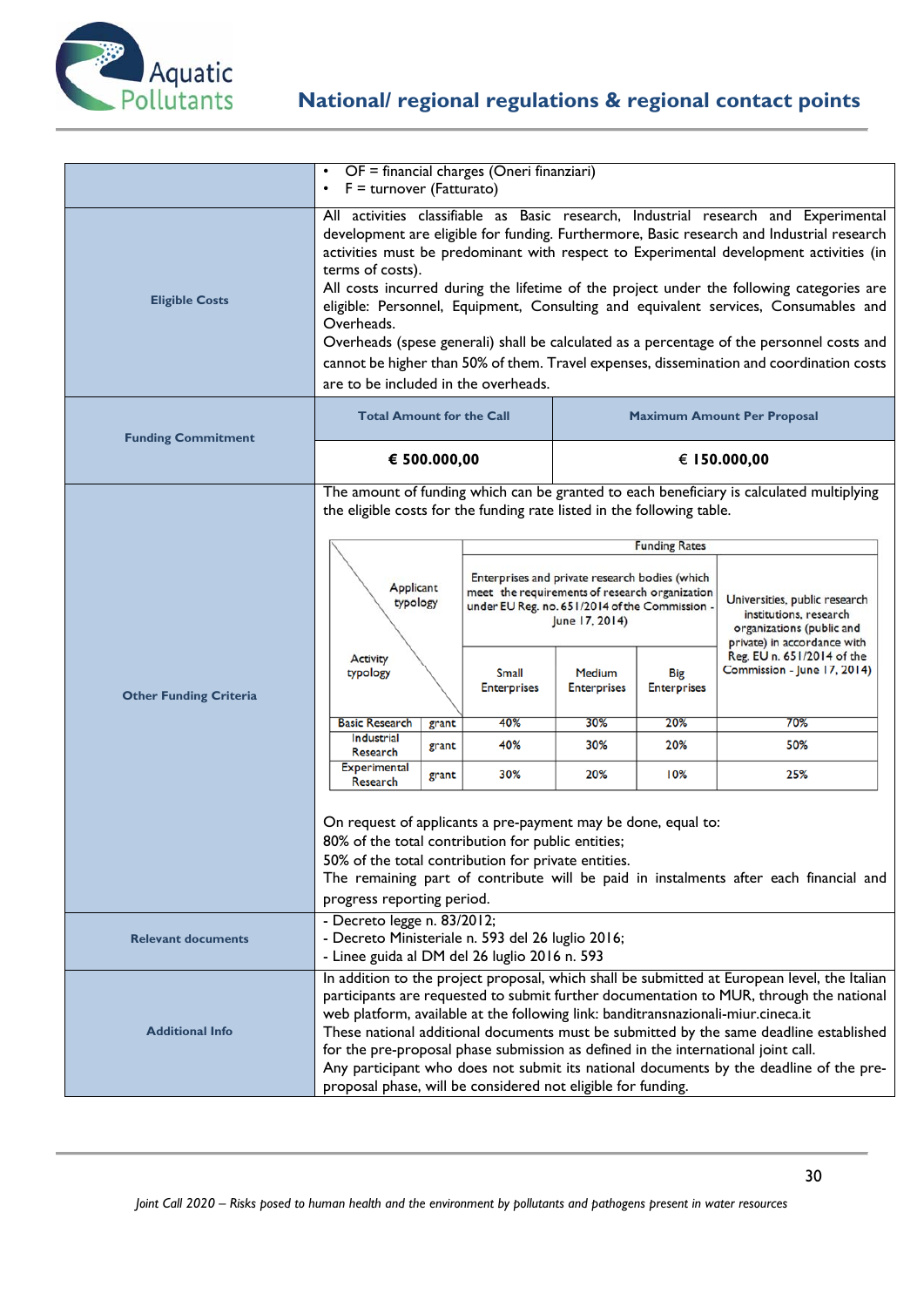

|                     | MUR will require to all Italian participants admitted for funding some additional documents<br>describing more in detail the participant and its research activities within the project.<br>It is strongly recommended to contact the National Contact Persons already in early stage<br>of project preparation.<br>The admission for funding is subject to the adoption of the necessary accounting and<br>administrative measures for the allocation of the resources.<br>Funded participants will be requested to submit financial and scientific reports to MUR. |
|---------------------|----------------------------------------------------------------------------------------------------------------------------------------------------------------------------------------------------------------------------------------------------------------------------------------------------------------------------------------------------------------------------------------------------------------------------------------------------------------------------------------------------------------------------------------------------------------------|
| <b>Useful Links</b> | http://www.ricercainternazionale.miur.it/era/eranet-cofund-(h2020)/aquatic-<br>pollutants.aspx                                                                                                                                                                                                                                                                                                                                                                                                                                                                       |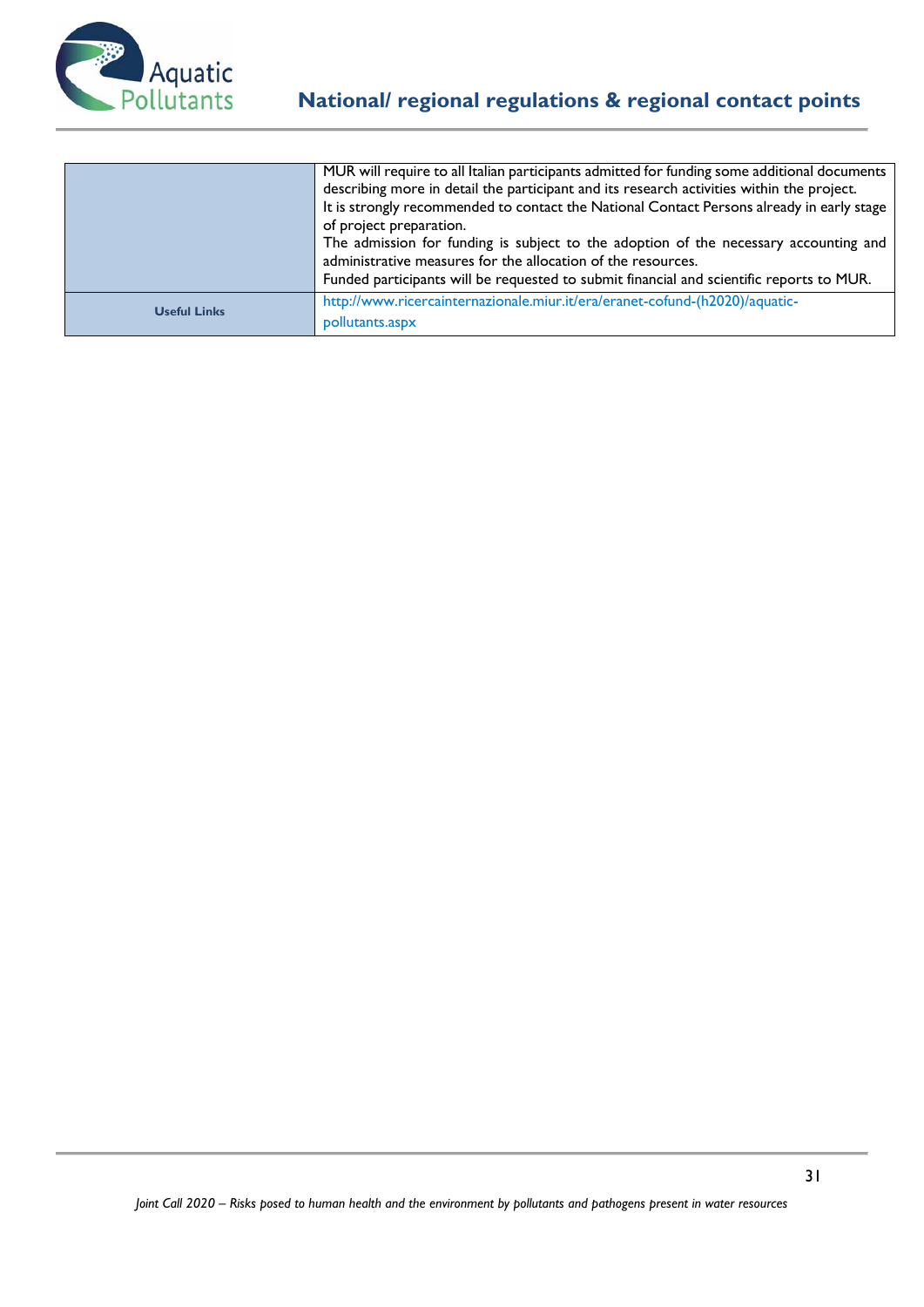

# **LATVIA**

|                                     |                                                                                                                                                                                                                                                                                                                                                                                                                                                                                                                                                                                                                                                                                                                                                                                                                                                                                                   | Ministry of Education and Science (IZM)                                                                                                                                                                                                                    |  |
|-------------------------------------|---------------------------------------------------------------------------------------------------------------------------------------------------------------------------------------------------------------------------------------------------------------------------------------------------------------------------------------------------------------------------------------------------------------------------------------------------------------------------------------------------------------------------------------------------------------------------------------------------------------------------------------------------------------------------------------------------------------------------------------------------------------------------------------------------------------------------------------------------------------------------------------------------|------------------------------------------------------------------------------------------------------------------------------------------------------------------------------------------------------------------------------------------------------------|--|
|                                     | <b>Funding Organisation:</b>                                                                                                                                                                                                                                                                                                                                                                                                                                                                                                                                                                                                                                                                                                                                                                                                                                                                      | <b>Education and Science</b><br>Republic of Latvia                                                                                                                                                                                                         |  |
| <b>National Contact Point (NCP)</b> | Name:                                                                                                                                                                                                                                                                                                                                                                                                                                                                                                                                                                                                                                                                                                                                                                                                                                                                                             | <b>Email and Phone:</b>                                                                                                                                                                                                                                    |  |
|                                     | <b>Kaspars Karolis</b>                                                                                                                                                                                                                                                                                                                                                                                                                                                                                                                                                                                                                                                                                                                                                                                                                                                                            | Kaspars.karolis@izm.gov.lv<br>+37167047996                                                                                                                                                                                                                 |  |
| <b>Eligible Institutions</b>        | R&D institutions (research institutes, universities, higher education establishments,<br>research centres etc.) that are listed in the Registry of Research Institutions<br>operated by the Ministry of Education and Science of the Republic of Latvia. Entity<br>must apply to Research Organization definitions according to regulation 651/2014.<br>Any other type of participants can participate on their own costs and are not<br>covered by the Ministry.                                                                                                                                                                                                                                                                                                                                                                                                                                 |                                                                                                                                                                                                                                                            |  |
| <b>Eligible Applicants</b>          |                                                                                                                                                                                                                                                                                                                                                                                                                                                                                                                                                                                                                                                                                                                                                                                                                                                                                                   |                                                                                                                                                                                                                                                            |  |
| <b>Eligible Costs</b>               | Personnel costs (researchers, technicians and other supporting staff to the extent<br>employed on the research project) and relevant personnel taxes. Other direct<br>costs such as consumables, equipment (only depreciation costs), materials,<br>reagents.<br>Travels and allowances according to travel plan.<br>Indirect costs can reach a maximum of 25% of the total direct costs. The activities<br>must correspond to "research" according to Latvian Law on Scientific Activity. Only<br>non-commercial activities can be comprised in projects with Latvian participation.<br>Subcontracting: Expenses incurred by a third party to carry out tasks or provide<br>services that require special scientific or technical competences outside the<br>institution's normal area of activity. The amount may not exceed 20% of the total<br>direct costs allocated to the Latvian partner. |                                                                                                                                                                                                                                                            |  |
|                                     | <b>Total Amount for the Call</b>                                                                                                                                                                                                                                                                                                                                                                                                                                                                                                                                                                                                                                                                                                                                                                                                                                                                  | <b>Maximum Amount Per Proposal</b>                                                                                                                                                                                                                         |  |
| <b>Funding Commitment</b>           | 300 000 €                                                                                                                                                                                                                                                                                                                                                                                                                                                                                                                                                                                                                                                                                                                                                                                                                                                                                         | The maximum amount that a Latvian partner can<br>request is 70 000 € per year or Coordinator<br>100 000 per year. In case of two Latvian<br>partners in a consortium, the maximum total<br>funding available for a project is $100 000 \, \epsilon$ /year. |  |
| <b>Other Funding Criteria</b>       |                                                                                                                                                                                                                                                                                                                                                                                                                                                                                                                                                                                                                                                                                                                                                                                                                                                                                                   |                                                                                                                                                                                                                                                            |  |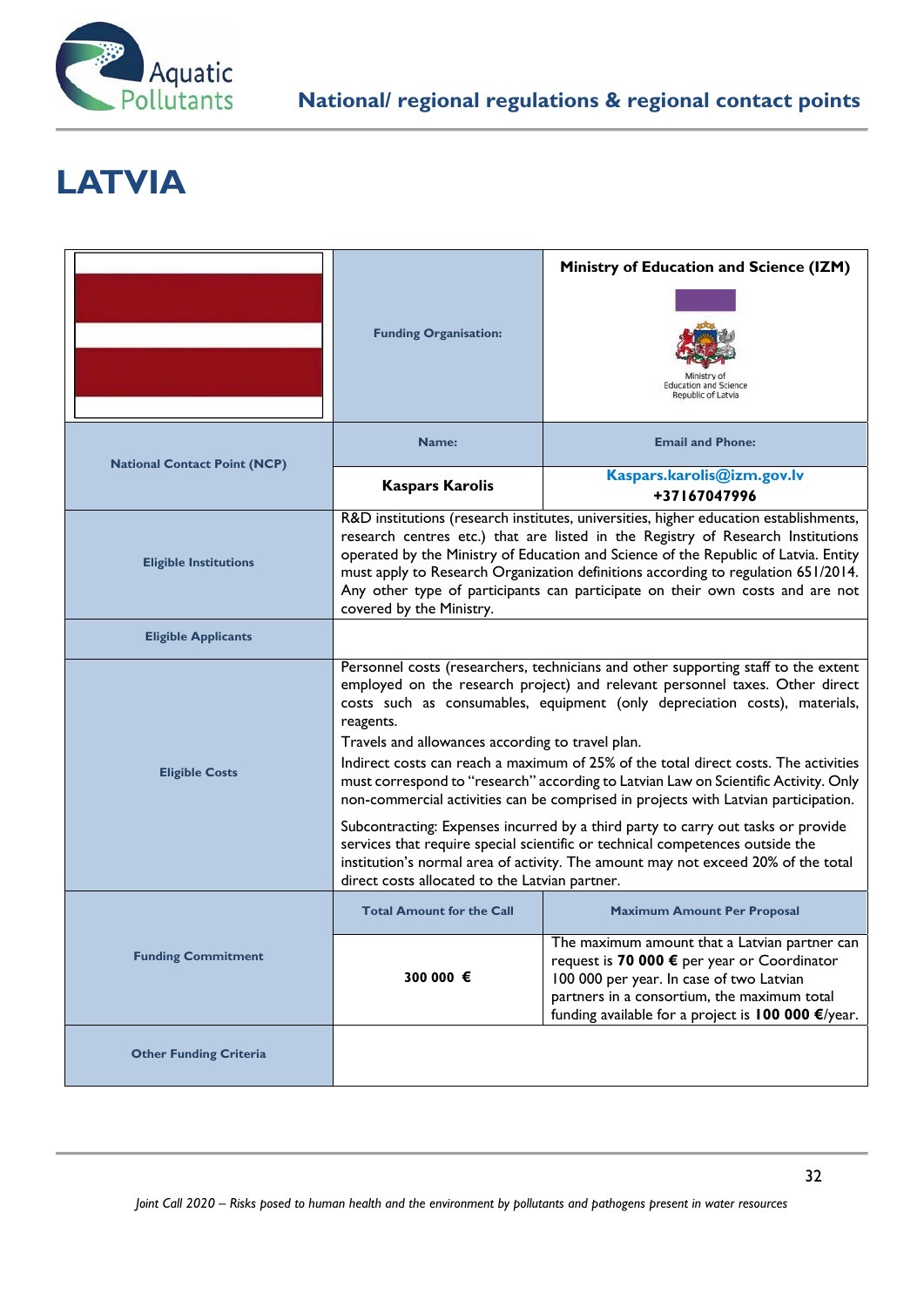

| <b>Relevant documents</b> | <b>National Regulations</b>                                                                                               |
|---------------------------|---------------------------------------------------------------------------------------------------------------------------|
| <b>Additional Info</b>    | Attention! Latvian partners have to end all activities until the 1.11.2023, and submit<br>a report in I month thereafter! |
| <b>Useful Links</b>       |                                                                                                                           |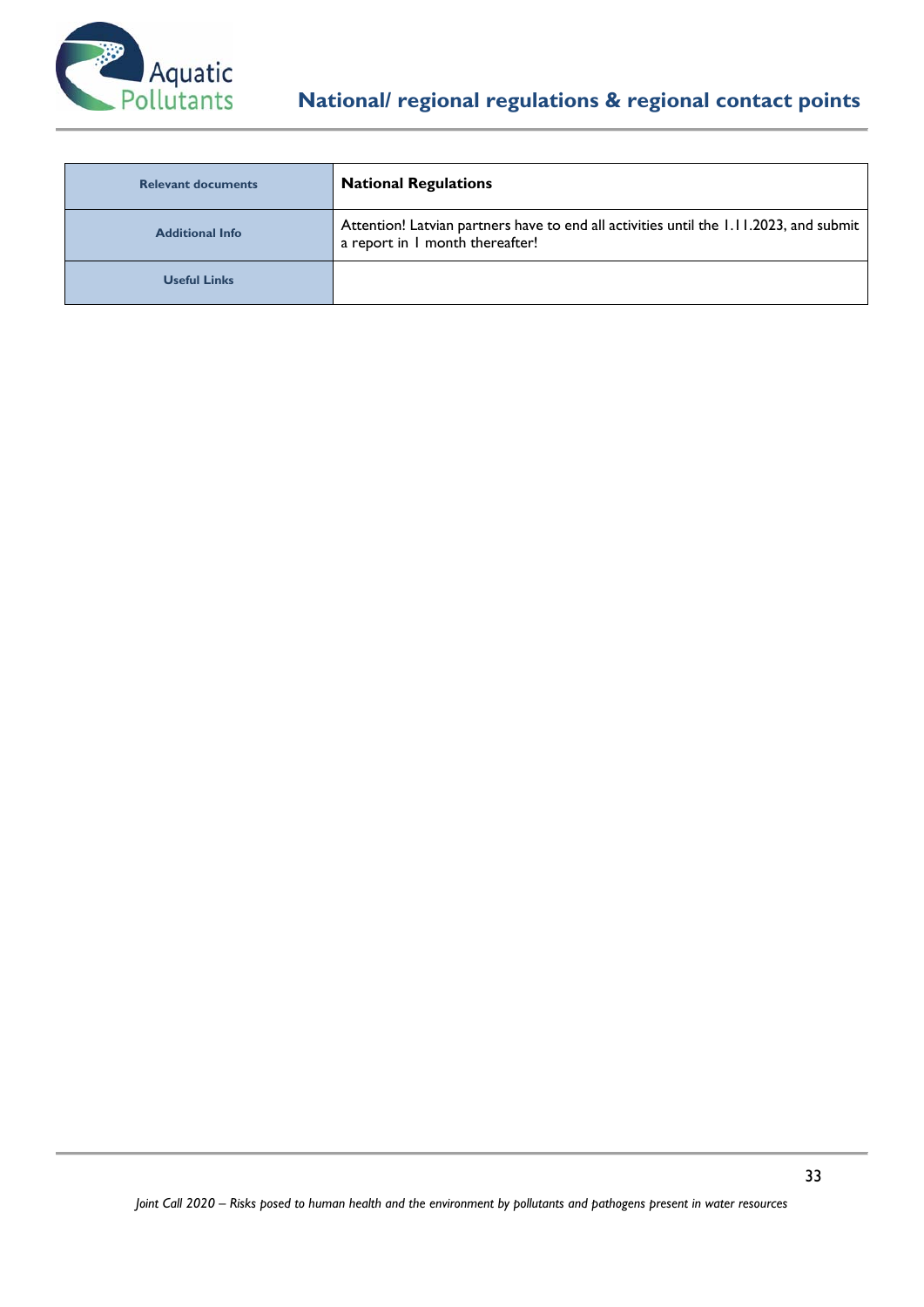

# **MOLDOVA (Republic of)**

|                                     | <b>Funding Organisation:</b>                                                                                                                                                                                                                                                         | <b>National Agency for Research and</b><br><b>Development (NARD)</b> |  |
|-------------------------------------|--------------------------------------------------------------------------------------------------------------------------------------------------------------------------------------------------------------------------------------------------------------------------------------|----------------------------------------------------------------------|--|
| <b>National Contact Point (NCP)</b> | Name:                                                                                                                                                                                                                                                                                | <b>Email and Phone:</b>                                              |  |
|                                     | Viorica Boaghi<br>Olga Davidenco                                                                                                                                                                                                                                                     | Viorica.boaghi@gmail.com<br>Olga.davidenco@ancd.gov.md               |  |
| <b>Eligible Institutions</b>        | Scientific and research organizations                                                                                                                                                                                                                                                |                                                                      |  |
| <b>Eligible Applicants</b>          | Scientific and research organizations                                                                                                                                                                                                                                                |                                                                      |  |
| <b>Eligible Costs</b>               |                                                                                                                                                                                                                                                                                      |                                                                      |  |
| <b>Funding Commitment</b>           | <b>Total Amount for the Call</b>                                                                                                                                                                                                                                                     | <b>Maximum Amount Per Proposal</b>                                   |  |
|                                     | 100000 €<br>25 000 €                                                                                                                                                                                                                                                                 |                                                                      |  |
| <b>Other Funding Criteria</b>       | <b>National Strategic Priorities</b>                                                                                                                                                                                                                                                 |                                                                      |  |
| <b>Relevant documents</b>           | <b>National Regulations</b>                                                                                                                                                                                                                                                          |                                                                      |  |
|                                     | I. Code on science and innovation of the Republic of Moldova, Law no. 259-XV of 15.07.2004                                                                                                                                                                                           |                                                                      |  |
|                                     | 2. Law no. 190 of 21.09.2017 for amending and completing some legislative acts                                                                                                                                                                                                       |                                                                      |  |
| <b>Additional Info</b>              | 3. Government Decision no.381 / 2019 on the approval of the National Program in the fields of<br>research and innovation for the years 2020-2023 and of the Action Plan on its implementation                                                                                        |                                                                      |  |
|                                     | 4. Government Decision no.382 / 2019 on the approval of the Methodology for financing projects in<br>the fields of research and innovation<br>5. Government Decision no.196 of 28.02.2018 on the organization and functioning of<br>the National Agency for Research and Development |                                                                      |  |
| <b>Useful Links</b>                 | https://ancd.gov.md/                                                                                                                                                                                                                                                                 |                                                                      |  |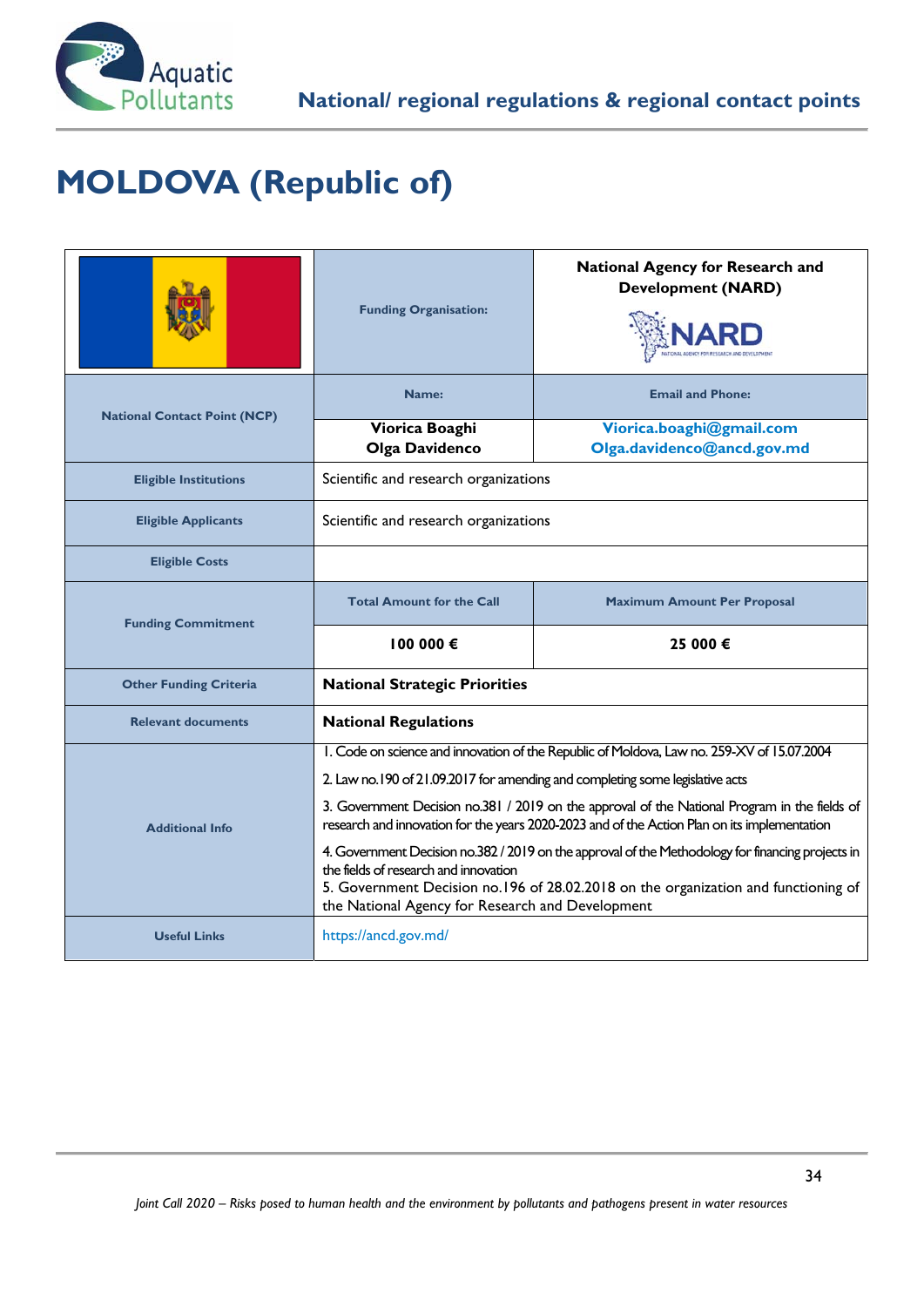

#### **NORWAY**

|                                     |                                                                                                                                                                                                                                                                      | The Research Council of Norway (RCN)                                                                |
|-------------------------------------|----------------------------------------------------------------------------------------------------------------------------------------------------------------------------------------------------------------------------------------------------------------------|-----------------------------------------------------------------------------------------------------|
|                                     | <b>Funding Organisation:</b>                                                                                                                                                                                                                                         | The Research Council<br>of Norway                                                                   |
| <b>National Contact Point (NCP)</b> | Name:                                                                                                                                                                                                                                                                | <b>Email and Phone:</b>                                                                             |
|                                     | <b>Ivar Berthling</b>                                                                                                                                                                                                                                                | itb@rcn.no<br>+4790066509                                                                           |
| <b>Eligible Institutions</b>        | (See<br>research institutions<br>definition and<br>Norwegian<br>specification<br>under<br>https://www.forskningsradet.no/en/apply-for-funding/who-can-apply-for-<br>funding/research-organisations/                                                                  |                                                                                                     |
| <b>Eligible Applicants</b>          | Norwegian applicants must have completed a doctoral degree or corresponding<br>qualifications.                                                                                                                                                                       |                                                                                                     |
| <b>Eligible Costs</b>               | See: https://www.forskningsradet.no/en/apply-for-funding/Budget/                                                                                                                                                                                                     |                                                                                                     |
|                                     | <b>Total Amount for the Call</b>                                                                                                                                                                                                                                     | <b>Maximum Amount Per Proposal</b>                                                                  |
| <b>Funding Commitment</b>           | $Ca. \in 500.000$                                                                                                                                                                                                                                                    | Within a single project proposal, the<br>Norwegian contribution requested cannot<br>exceed €125.000 |
| <b>Other Funding Criteria</b>       |                                                                                                                                                                                                                                                                      |                                                                                                     |
| <b>Relevant documents</b>           | General RCN conditions for funding: https://www.forskningsradet.no/en/                                                                                                                                                                                               |                                                                                                     |
| <b>Additional Info</b>              | After funding decision, the Norwegian part of funded projects must register<br>through the RCN portal. Further information will be provided to the<br>relevant partners. Follow-up of the Norwegian part of the project will<br>follow RCN guidelines and deadlines. |                                                                                                     |
| <b>Useful Links</b>                 |                                                                                                                                                                                                                                                                      |                                                                                                     |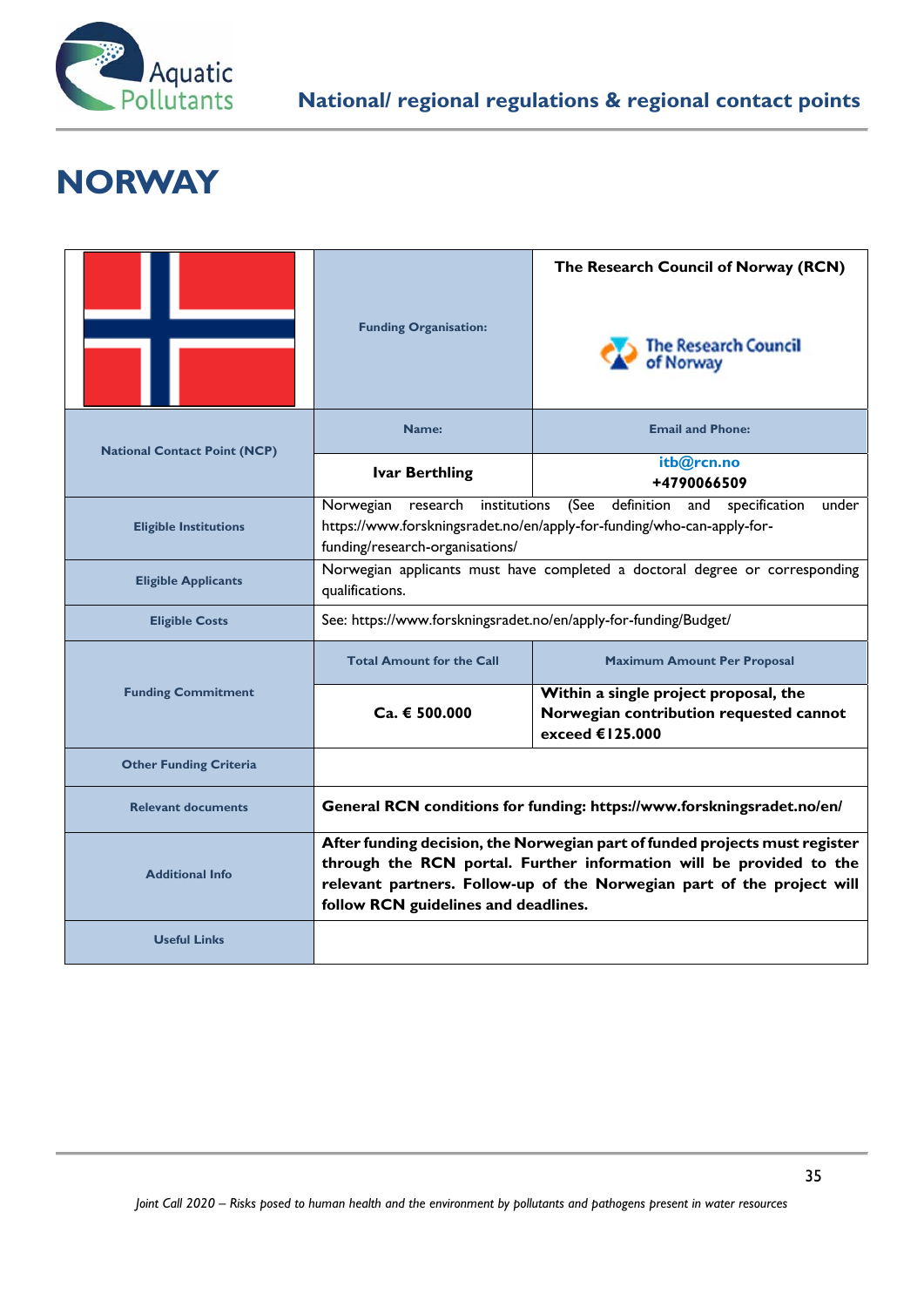

# **POLAND**

|                                     | <b>Funding Organisation:</b>                                                                                                                                                                                                                                                                                                                                                                                                                                                                                                                                                                                                                                                                                                                                                                                | <b>National Centre for Research and</b><br><b>Development (NCBR)</b><br>The National Centre<br>for Research and Development                                                                                                                                            |
|-------------------------------------|-------------------------------------------------------------------------------------------------------------------------------------------------------------------------------------------------------------------------------------------------------------------------------------------------------------------------------------------------------------------------------------------------------------------------------------------------------------------------------------------------------------------------------------------------------------------------------------------------------------------------------------------------------------------------------------------------------------------------------------------------------------------------------------------------------------|------------------------------------------------------------------------------------------------------------------------------------------------------------------------------------------------------------------------------------------------------------------------|
| <b>National Contact Point (NCP)</b> | Name:                                                                                                                                                                                                                                                                                                                                                                                                                                                                                                                                                                                                                                                                                                                                                                                                       | <b>Email and Phone:</b>                                                                                                                                                                                                                                                |
|                                     | Kinga Szymańska-Rzeźnik                                                                                                                                                                                                                                                                                                                                                                                                                                                                                                                                                                                                                                                                                                                                                                                     | kinga.szymanska@ncbr.gov.pl                                                                                                                                                                                                                                            |
| <b>Eligible Institutions</b>        | Research organizations;<br>Micro, Small, Medium and Large Enterprises.                                                                                                                                                                                                                                                                                                                                                                                                                                                                                                                                                                                                                                                                                                                                      |                                                                                                                                                                                                                                                                        |
| <b>Eligible Applicants</b>          | Research organizations (research and knowledge-dissemination organisations);<br>Micro, Small, Medium and Large Enterprises;<br>Group of entities (within the meaning of art. 37 section I point Ia of The Act of 30<br>April 2010 on the National Centre for Research and Development, published in<br>Journal of Laws item 1770, 2019;).                                                                                                                                                                                                                                                                                                                                                                                                                                                                   |                                                                                                                                                                                                                                                                        |
|                                     | The eligible costs shall be the following:<br>I. personnel costs (researchers, technicians and other supporting staff to the<br>extent employed on the research project);<br>2. cost of contractual research, costs of consultancy and equivalent services used<br>exclusively for the research activity; this cost type cannot account for more than 70%<br>of all eligible costs of a project; the subcontracting can be obtained from consortium<br>partner only in justified case, this need will be verified by a national experts panel;<br>3. operating costs including:<br>costs of instruments and equipment, technical knowledge and patents to the<br>extent and for the period used for the research project; if such instruments and                                                           |                                                                                                                                                                                                                                                                        |
| <b>Eligible Costs</b>               | equipment are not used for their full life for the research project, only the<br>depreciation costs corresponding to the life of the research project, as calculated on<br>the basis of good accounting practice, shall be considered eligible;<br>. costs for buildings and land, to the extent and for the duration used for the<br>research project; with regard to buildings, only the depreciation costs corresponding<br>to the life of the research project, as calculated on the basis of good accounting<br>practice shall be considered eligible; for land, costs of commercial transfer or actually<br>incurred capital costs shall be eligible;<br>other operating costs including costs of materials, supplies and similar products<br>incurred directly as a result of the research activity; |                                                                                                                                                                                                                                                                        |
|                                     | excluding subcontracting (2); It means $4=(1+3)*25\%$ .                                                                                                                                                                                                                                                                                                                                                                                                                                                                                                                                                                                                                                                                                                                                                     | 4. additional overheads incurred indirectly as a result of the research project; that<br>costs should account 25% of all eligible project costs; That costs (4) are counted as a<br>multiplication by percentage given above (called x%) and the rest of direct costs, |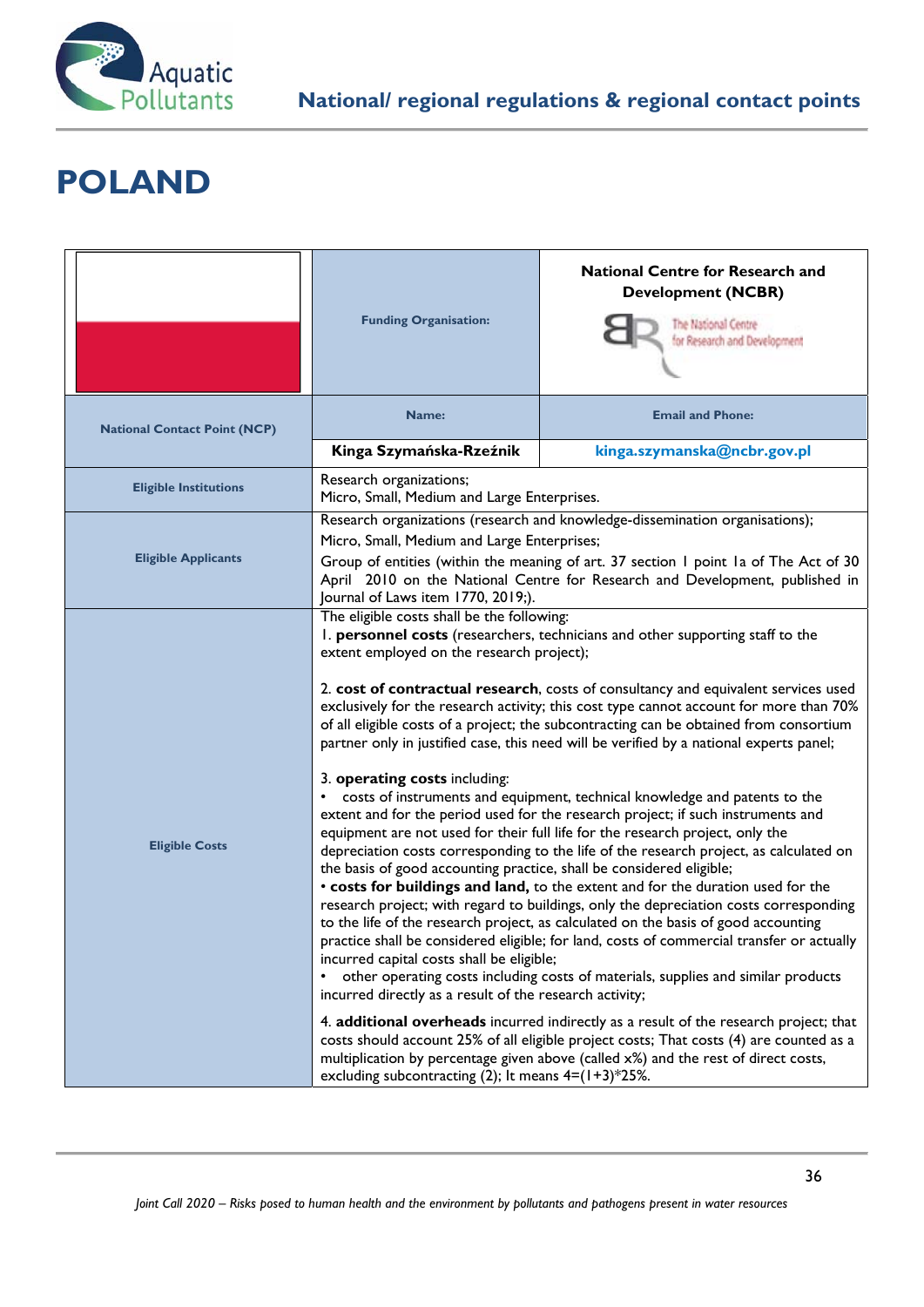

Funding quota of Polish participants can be up to 100% for research organizations. In the case of enterprises, funding quota will be decided on a case-by-case basis depending on the size of the company, type of research/development, risk associated with the research activities and commercial perspective of exploitation, under Section 2 of the Regulation of the Minister of Science and Higher Education of 25 February 2015 on criteria and rules on granting state aid and "de minimis" aid by the National Centre for Research and Development, published in Journal of Laws item 299, 2015.

|                               |                                                                                                                                                                                                                                                                                                                                                                                                                                                                                                                                                                              | Large<br><b>Enterprises</b> | <b>Medium</b><br><b>Enterprises</b> | Micro/Small<br><b>Enterprises</b>                                                                             | <b>Universities</b><br>and research<br>organizations |
|-------------------------------|------------------------------------------------------------------------------------------------------------------------------------------------------------------------------------------------------------------------------------------------------------------------------------------------------------------------------------------------------------------------------------------------------------------------------------------------------------------------------------------------------------------------------------------------------------------------------|-----------------------------|-------------------------------------|---------------------------------------------------------------------------------------------------------------|------------------------------------------------------|
|                               | <b>Fundamental/Basic</b><br>Research                                                                                                                                                                                                                                                                                                                                                                                                                                                                                                                                         | n/a                         | n/a                                 | n/a                                                                                                           | n/a                                                  |
|                               | <b>Industrial/Applied</b><br>Research                                                                                                                                                                                                                                                                                                                                                                                                                                                                                                                                        | Up to 50+15<br>(max 65 %    | Up to<br>$50+10+15$<br>(max 75 %)   | Up to<br>$50+20+15$<br>( $max 80 %$ )                                                                         | Up to 100 %                                          |
|                               | <b>Experimental</b><br>development                                                                                                                                                                                                                                                                                                                                                                                                                                                                                                                                           | Up to 25+15<br>(max 40 %    | Up to<br>$25+10+15$<br>(max 50 %)   | Up to<br>$25+20+15$<br>(max 60 %                                                                              | Up to 100 %                                          |
|                               | In any case only Industrial/Applied Research and Experimental Development will be<br>funded.<br>Other type of activities (e.g. coordination, dissemination, management) cannot be<br>included into separated task.<br>All eligible entities, invited to submit Polish proposal are obliged to use the rate of<br>exchange of The European Central Bank dated on the day of opening the call.                                                                                                                                                                                 |                             |                                     |                                                                                                               |                                                      |
|                               | <b>Total Amount for the Call</b><br><b>Maximum Amount Per Proposal</b>                                                                                                                                                                                                                                                                                                                                                                                                                                                                                                       |                             |                                     |                                                                                                               |                                                      |
| <b>Funding Commitment</b>     | 600 000€                                                                                                                                                                                                                                                                                                                                                                                                                                                                                                                                                                     |                             |                                     | In relation to the budget limit it is recommended<br>that one project partner can require up to<br>200 000 €. |                                                      |
| <b>Other Funding Criteria</b> | Organization must be registered in Poland.                                                                                                                                                                                                                                                                                                                                                                                                                                                                                                                                   |                             |                                     |                                                                                                               |                                                      |
| <b>Relevant documents</b>     | <b>National Regulations</b>                                                                                                                                                                                                                                                                                                                                                                                                                                                                                                                                                  |                             |                                     |                                                                                                               |                                                      |
| <b>Additional Info</b>        | For enterprises it is strongly advised to state in the Pre-proposal application form in<br>table for Project coordinator/Project partner, in the row "Other information": the<br>KRS number of the enterprise and the size of the enterprise (micro/small, medium,<br>large).<br>A condition for the participation of a group of entities as the Applicant in the<br>competition is its formal existence on the date of submission of the pre-proposal,<br>confirmed by its members concluding, at least conditionally, agreement on the creation<br>of a group of entities. |                             |                                     |                                                                                                               |                                                      |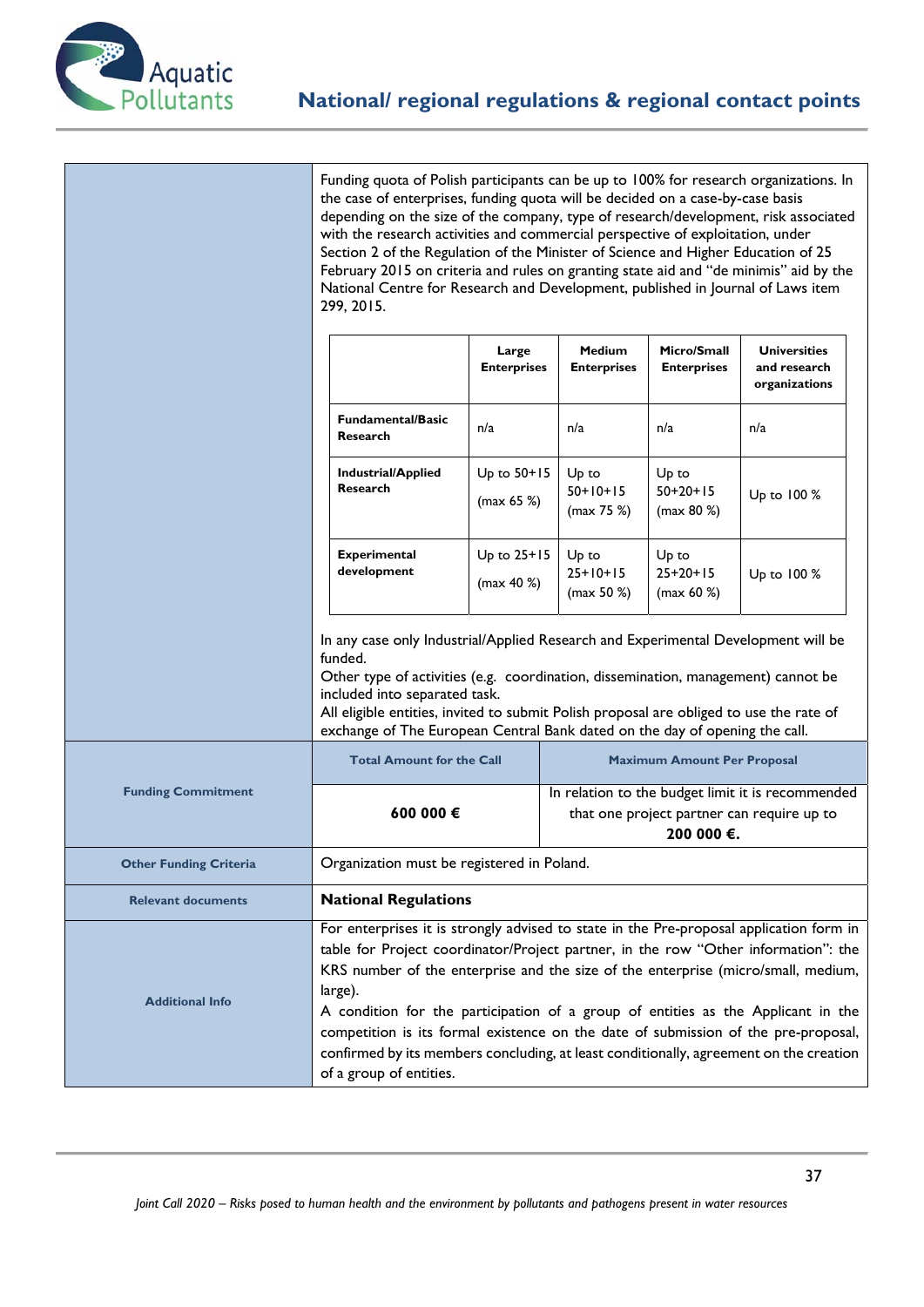

|                     | Please note that group of entities counts as two project partners from Poland (it meets<br>the limit on the number of participants from the same country, please see call text for<br>details). |
|---------------------|-------------------------------------------------------------------------------------------------------------------------------------------------------------------------------------------------|
| <b>Useful Links</b> | https://www.ncbr.gov.pl/programy/programy-miedzynarodowe/                                                                                                                                       |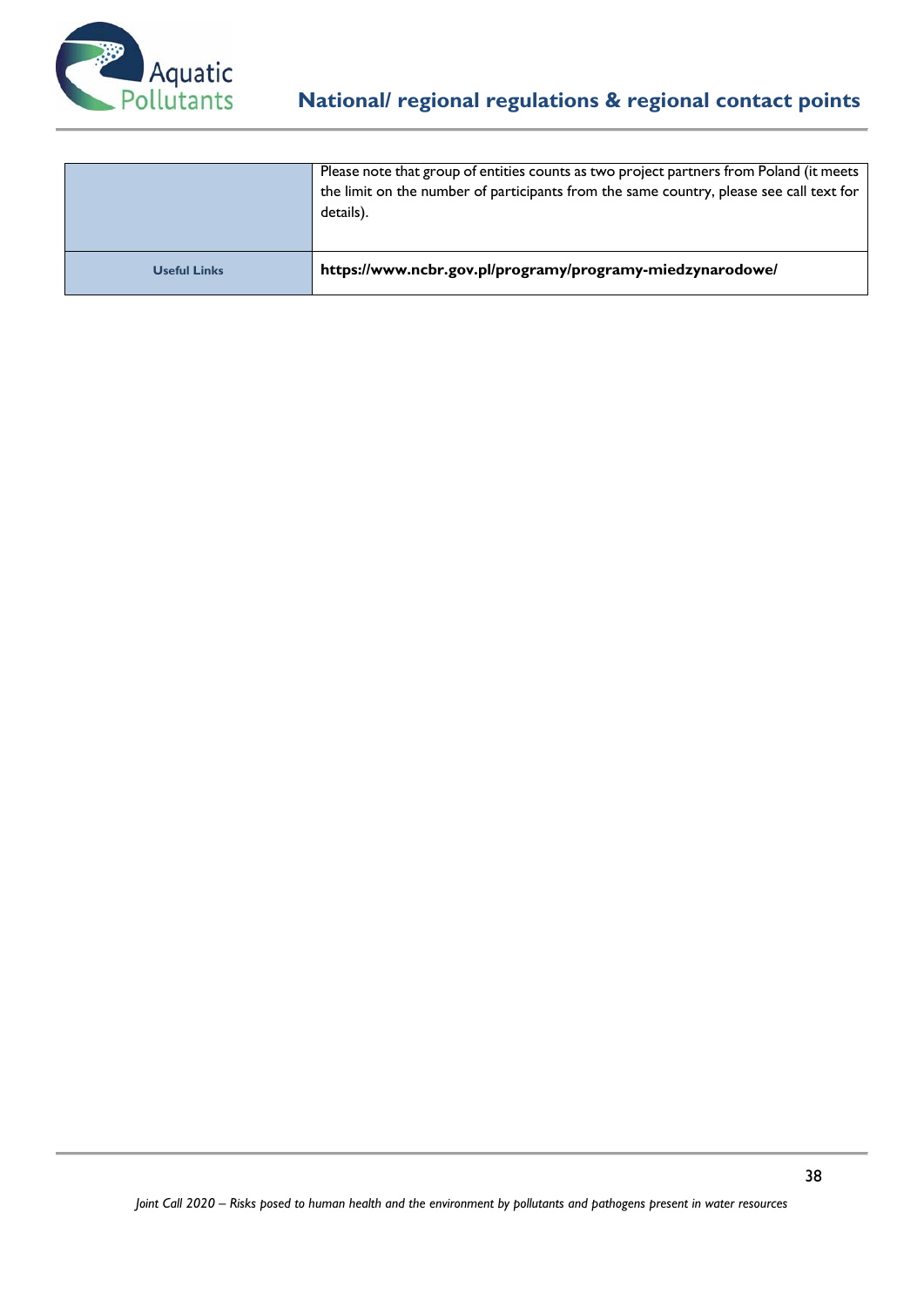

# **PORTUGAL**

|                                     | <b>Funding Organisation:</b>                                                                                                   | <b>Foundation for Science and Technology</b><br>(FCT, I.P.)<br>Fundação<br>para a Ciência<br>e a Tecnologia<br>FCT                                                                                                                                                                                                                                                                                                                                                                                                                                                                                                                                                                                                     |
|-------------------------------------|--------------------------------------------------------------------------------------------------------------------------------|------------------------------------------------------------------------------------------------------------------------------------------------------------------------------------------------------------------------------------------------------------------------------------------------------------------------------------------------------------------------------------------------------------------------------------------------------------------------------------------------------------------------------------------------------------------------------------------------------------------------------------------------------------------------------------------------------------------------|
| <b>National Contact Point (NCP)</b> | Name:                                                                                                                          | <b>Email and Phone:</b>                                                                                                                                                                                                                                                                                                                                                                                                                                                                                                                                                                                                                                                                                                |
|                                     | <b>Germana Santos</b><br>Rui Munhá                                                                                             | germana.santos@fct.pt / 213911569<br>rui.munha@fct.pt / 213911538                                                                                                                                                                                                                                                                                                                                                                                                                                                                                                                                                                                                                                                      |
| <b>Eligible Institutions</b>        | Please check National Regulation at:                                                                                           | https://www.fct.pt/apoios/projectos/regulamentofundosnacionais.phtml.en (Articles 3-5)                                                                                                                                                                                                                                                                                                                                                                                                                                                                                                                                                                                                                                 |
| <b>Eligible Applicants</b>          | Please check National Regulation at:                                                                                           | https://www.fct.pt/apoios/projectos/regulamentofundosnacionais.phtml.en (Article 6)                                                                                                                                                                                                                                                                                                                                                                                                                                                                                                                                                                                                                                    |
| <b>Eligible Costs</b>               | Please check National Regulation at:<br>https://www.fct.pt/apoios/projectos/regulamentofundosnacionais.phtml.en (Articles 7-9) |                                                                                                                                                                                                                                                                                                                                                                                                                                                                                                                                                                                                                                                                                                                        |
| <b>Funding Commitment</b>           | <b>Total Amount for the Call</b>                                                                                               | <b>Maximum Amount Per Proposal</b>                                                                                                                                                                                                                                                                                                                                                                                                                                                                                                                                                                                                                                                                                     |
|                                     |                                                                                                                                |                                                                                                                                                                                                                                                                                                                                                                                                                                                                                                                                                                                                                                                                                                                        |
|                                     | 300.000€                                                                                                                       | $100.000 \in$                                                                                                                                                                                                                                                                                                                                                                                                                                                                                                                                                                                                                                                                                                          |
| <b>Other Funding Criteria</b>       |                                                                                                                                | If more than one Portuguese institution participates in a consortium, the budget must be<br>shared, with the maximum limit of requested funding set at 100.000 € per consortium.                                                                                                                                                                                                                                                                                                                                                                                                                                                                                                                                       |
| <b>Relevant documents</b>           |                                                                                                                                | <b>National Regulations</b>                                                                                                                                                                                                                                                                                                                                                                                                                                                                                                                                                                                                                                                                                            |
| <b>Additional Info</b>              | instructions.<br>pending decisions, scientific areas and other calls.                                                          | In addition to the national regulations, within a transnational call specific rules of the<br>consortium may be applicable; please read carefully the Call Text and all the related<br>Portuguese applicants will have to fill in and send a Declaration of Commitment<br>(DC) duly signed and stamped to the NCPs via email. FCT may require the<br>original of the DC in the future (Article 5 of the National Regulation). Check the<br>National Regulation terms for admission and acceptance of proposals and projects, namely<br>concerning the update of technical and financial reports and return of funds of<br>ongoing/concluded projects, and situation of proposals previously submitted to FCT regarding |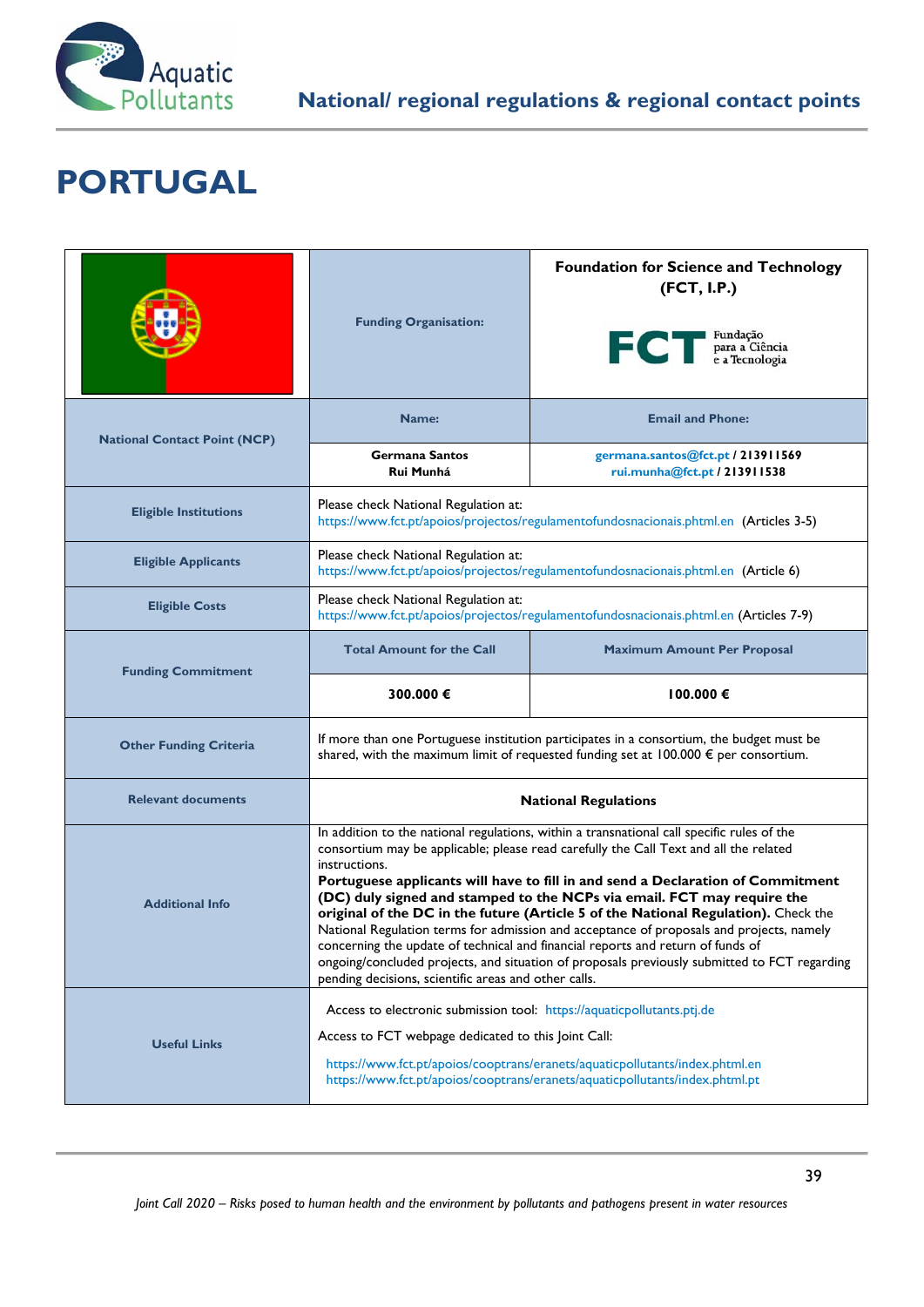

#### **ROMANIA**

|                                     | <b>Funding Organisation:</b>                                                                                                                                                                                                                                                                                                                                                                                                                                                                                                                                                                                     | <b>Executive Agency for Higher Education,</b><br>Research, Development and Innovation<br><b>Funding (UEFISCDI)</b><br>Education, Research, Develope<br>and Innovation Funding                                                                                                          |  |
|-------------------------------------|------------------------------------------------------------------------------------------------------------------------------------------------------------------------------------------------------------------------------------------------------------------------------------------------------------------------------------------------------------------------------------------------------------------------------------------------------------------------------------------------------------------------------------------------------------------------------------------------------------------|----------------------------------------------------------------------------------------------------------------------------------------------------------------------------------------------------------------------------------------------------------------------------------------|--|
|                                     | Name:                                                                                                                                                                                                                                                                                                                                                                                                                                                                                                                                                                                                            | <b>Email and Phone:</b>                                                                                                                                                                                                                                                                |  |
| <b>National Contact Point (NCP)</b> | <b>Mihaela Manole</b>                                                                                                                                                                                                                                                                                                                                                                                                                                                                                                                                                                                            | Mihaela.manole@uefiscdi.ro<br>0040.21.302.38.63                                                                                                                                                                                                                                        |  |
|                                     | Nicoleta Dumitrache                                                                                                                                                                                                                                                                                                                                                                                                                                                                                                                                                                                              | Nicoleta.dumitrache@uefiscdi.ro<br>0040.21.302.38.86                                                                                                                                                                                                                                   |  |
| <b>Eligible Institutions</b>        | Eligible entities for funding are universities, public institutions, R&D national institutions,<br>joint-stock companies, SME's and Large companies, NGOs (associations, foundations,<br>etc.), others. Funding rates vary in accordance with state aid legislation.                                                                                                                                                                                                                                                                                                                                             |                                                                                                                                                                                                                                                                                        |  |
| <b>Eligible Applicants</b>          | Eligibility of principal investigator.                                                                                                                                                                                                                                                                                                                                                                                                                                                                                                                                                                           |                                                                                                                                                                                                                                                                                        |  |
| <b>Eligible Costs</b>               | a. Staff costs;<br>b. Logistics expenses<br>- Capital expenditure;<br>- Expenditure on stocks - supplies and inventory items;<br>- Expenditure on services performed by third parties cannot exceed 25 % of the funding<br>from the public budget. The subcontracted parts should not be core/substantial parts of<br>the project work;<br>c. Travel expenses;<br>d. Overhead (indirect costs) is calculated as a percentage of direct costs: staff costs,<br>logistics costs (excluding capital costs and cost for subcontracting) and travel expenses.<br>Indirect costs will not exceed 20 % of direct costs. |                                                                                                                                                                                                                                                                                        |  |
|                                     | <b>Total Amount for the Call</b>                                                                                                                                                                                                                                                                                                                                                                                                                                                                                                                                                                                 | <b>Maximum Amount Per Proposal</b>                                                                                                                                                                                                                                                     |  |
| <b>Funding Commitment</b>           | 500.000€                                                                                                                                                                                                                                                                                                                                                                                                                                                                                                                                                                                                         | 250.000 € for all romanian partners in case a<br>Romanian institution is the Coordinator;<br>200.000 € for all romanian partners in case a<br>Romanian institution is not the Coordinator;<br>(please read: https://uefiscdi.ro/pachet-de-<br>informatii-suprogramul-3-2-orizont-2020) |  |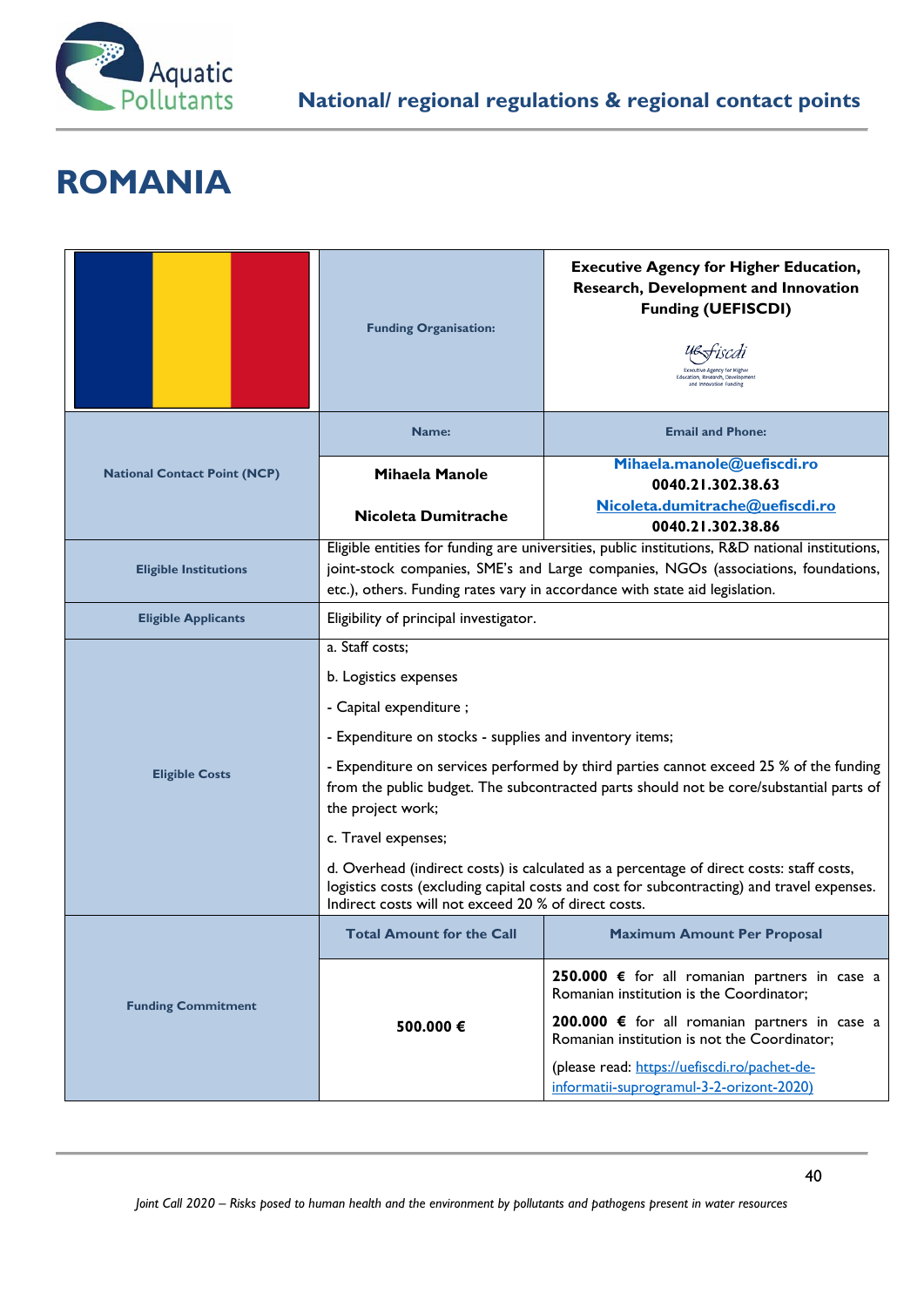

| <b>Other Funding Criteria</b> |                                                                       |
|-------------------------------|-----------------------------------------------------------------------|
| <b>Relevant documents</b>     | <b>National Regulations</b>                                           |
| <b>Additional Info</b>        |                                                                       |
| <b>Useful Links</b>           | https://uefiscdi.ro/pachet-de-informatii-suprogramul-3-2-orizont-2020 |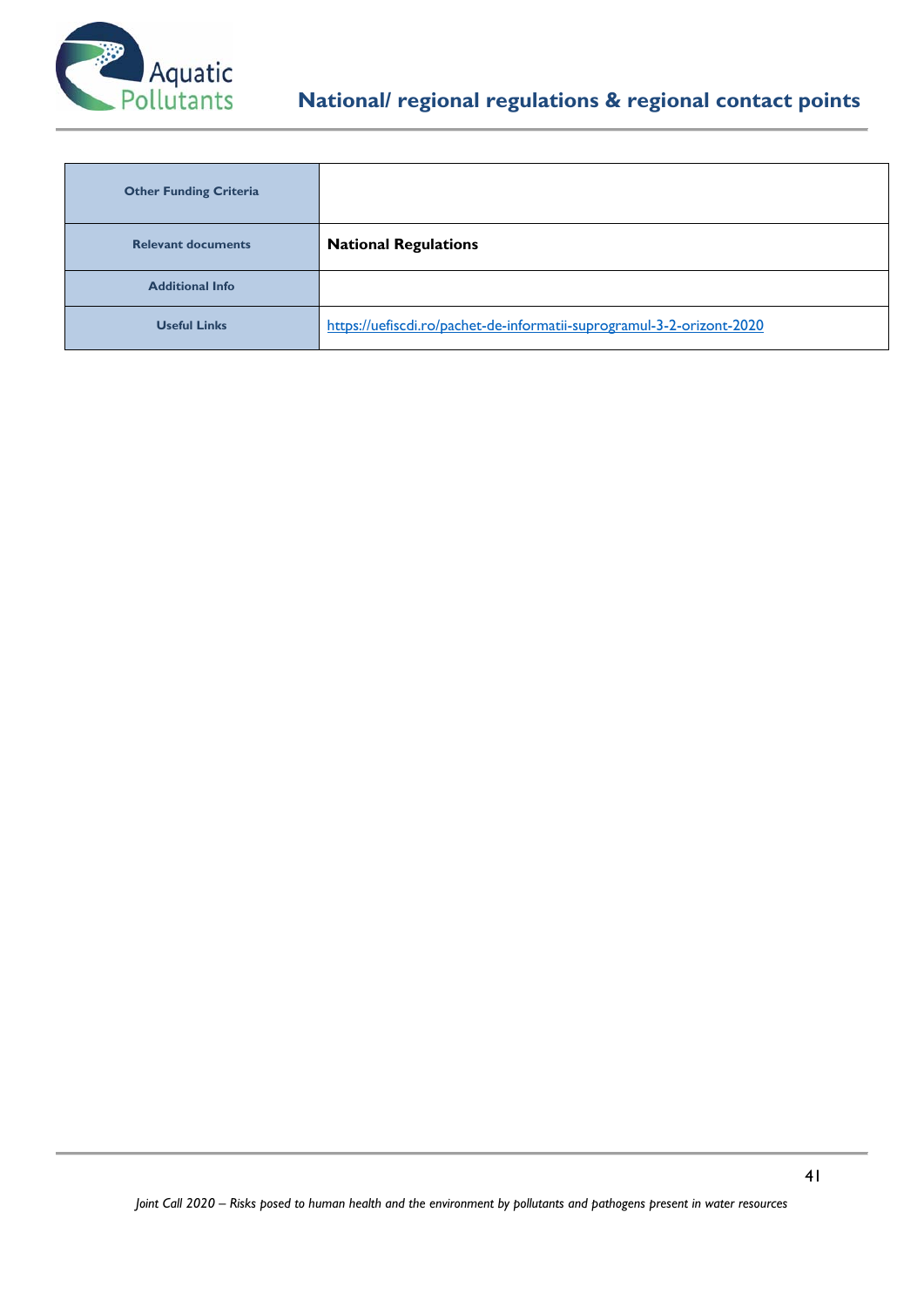

# **SCOTLAND**

|                                     | <b>Funding Organisation:</b>                                                                                                                                                                                      | <b>Scottish Enterprise (SCOTENT)</b><br>Scottish Enterprise |  |
|-------------------------------------|-------------------------------------------------------------------------------------------------------------------------------------------------------------------------------------------------------------------|-------------------------------------------------------------|--|
| <b>National Contact Point (NCP)</b> | Name:                                                                                                                                                                                                             | <b>Email and Phone:</b>                                     |  |
|                                     | <b>Karen Fraser</b>                                                                                                                                                                                               | karen.fraser@scotent.co.uk<br>+44 141 4685658               |  |
| <b>Eligible Institutions</b>        | Universities (in a consortium led by a company, having at least two companies, and<br>with at least one of these being Scottish-based and undertaking R&D in Scotland and<br>limit of one research organisation). |                                                             |  |
| <b>Eligible Applicants</b>          | Any company. Only universities and companies in the Scottish Enterprise area are<br>eligible (those in the Highlands and Islands area are not eligible).                                                          |                                                             |  |
| <b>Eligible Costs</b>               | Project-specific costs including salaries, overheads, equipment, IT, consultancy,<br>training, materials, trials, IP, in whole or in part as per pre-defined criteria available<br>on request.                    |                                                             |  |
| <b>Funding Commitment</b>           | <b>Total Amount for the Call</b>                                                                                                                                                                                  | <b>Maximum Amount Per Proposal</b>                          |  |
|                                     | € 752,000                                                                                                                                                                                                         | No limit                                                    |  |
| <b>Other Funding Criteria</b>       | Co-funding rate of 25-50% of eligible costs and subject to Scottish Enterprise policy<br>and procedures and EU State Aid Regulation. Preference to proposals with the<br>greatest economic impact.                |                                                             |  |
| <b>Relevant documents</b>           | Scottish Enterprise Large R&D Grant guidelines (see link below).                                                                                                                                                  |                                                             |  |
| <b>Additional Info</b>              | Consortiums must consist of a Scottish based company and 2 other EU member<br>states.                                                                                                                             |                                                             |  |
| <b>Useful Links</b>                 | https://www.scottish-enterprise.com/support-for-businesses/funding-and-<br>grants/growing-your-business/research-and-development-grant                                                                            |                                                             |  |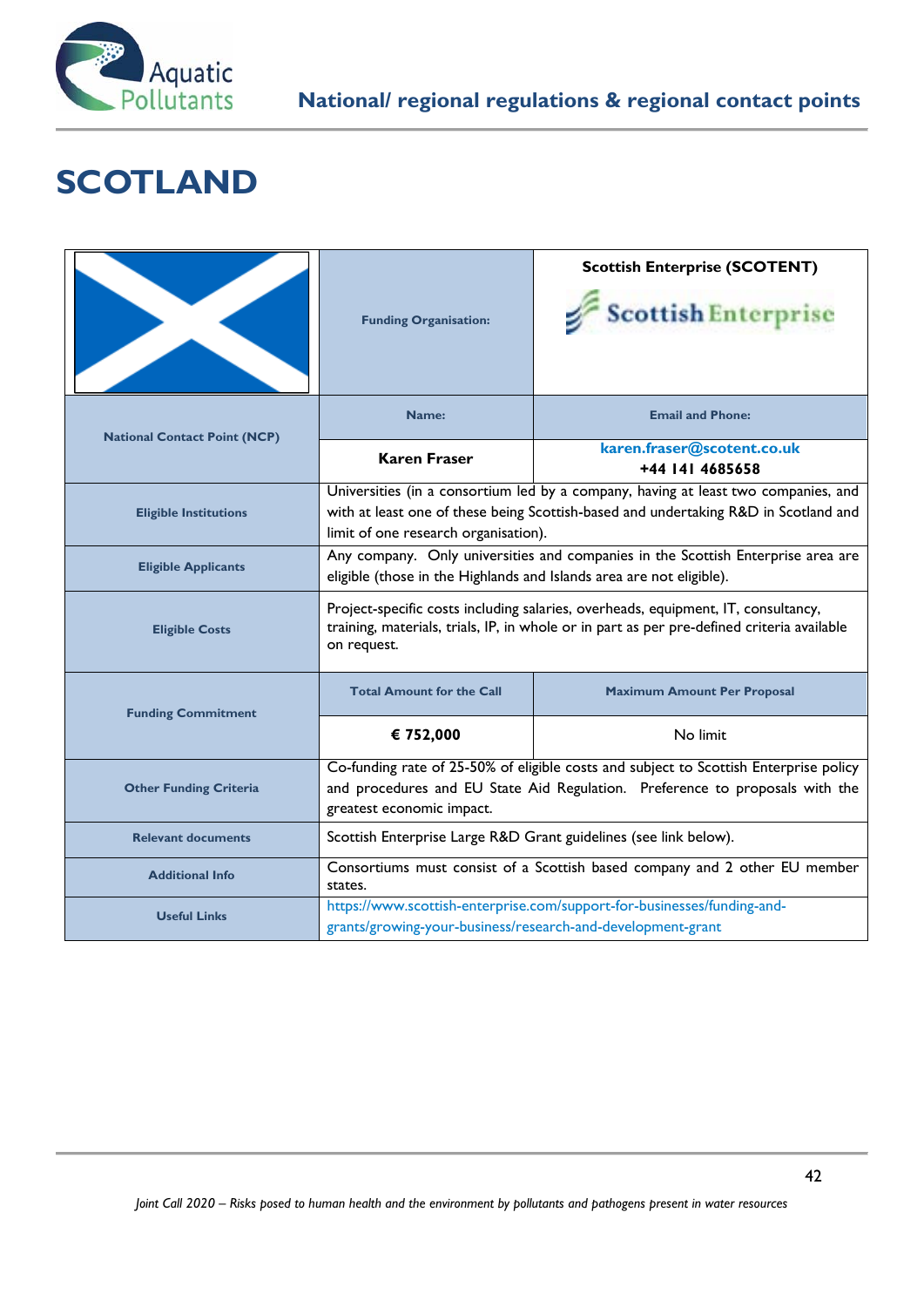

# **SOUTH AFRICA**

| $\blacklozenge$                     | <b>Funding Organisation:</b>                                                                                                                                                                                                                                                                                                                                                                                                                                                                                                                                                                                                                                                                                                                                                                                                                                                             | <b>Water Research Commission (WRC)</b>                                                                                                                            |
|-------------------------------------|------------------------------------------------------------------------------------------------------------------------------------------------------------------------------------------------------------------------------------------------------------------------------------------------------------------------------------------------------------------------------------------------------------------------------------------------------------------------------------------------------------------------------------------------------------------------------------------------------------------------------------------------------------------------------------------------------------------------------------------------------------------------------------------------------------------------------------------------------------------------------------------|-------------------------------------------------------------------------------------------------------------------------------------------------------------------|
|                                     | Name:                                                                                                                                                                                                                                                                                                                                                                                                                                                                                                                                                                                                                                                                                                                                                                                                                                                                                    | <b>Email and Phone:</b>                                                                                                                                           |
| <b>National Contact Point (NCP)</b> | Mr Tiyani Chauke                                                                                                                                                                                                                                                                                                                                                                                                                                                                                                                                                                                                                                                                                                                                                                                                                                                                         | Tiyanic@wrc.org.za<br>+27 12 761 9304                                                                                                                             |
| <b>Eligible Institutions</b>        | Private Sector conducting research, development and innovation.                                                                                                                                                                                                                                                                                                                                                                                                                                                                                                                                                                                                                                                                                                                                                                                                                          | South African registered Universities, Science Councils, Research Institutions and                                                                                |
| <b>Eligible Applicants</b>          |                                                                                                                                                                                                                                                                                                                                                                                                                                                                                                                                                                                                                                                                                                                                                                                                                                                                                          |                                                                                                                                                                   |
| <b>Eligible Costs</b>               | Direct project related cost: personnel, project activities and procurement of<br>equipment and Other direct costs: consumables and travel costs (flight,<br>accommodation, allowance and visa fees) to participate in the project kick-off and<br>other obligatory project consortium meetings.                                                                                                                                                                                                                                                                                                                                                                                                                                                                                                                                                                                          |                                                                                                                                                                   |
|                                     | <b>Total Amount for the Call</b>                                                                                                                                                                                                                                                                                                                                                                                                                                                                                                                                                                                                                                                                                                                                                                                                                                                         | <b>Maximum Amount Per Proposal</b>                                                                                                                                |
| <b>Funding Commitment</b>           | €130,000                                                                                                                                                                                                                                                                                                                                                                                                                                                                                                                                                                                                                                                                                                                                                                                                                                                                                 | Maximum of €50,000 per project for the<br>duration of the project and not per annum.<br>*The WRC will use an standard average<br>rate of IR=€15 for all projects* |
| <b>Other Funding Criteria</b>       | 1) To access the WRC funding, all SA lead researchers in approved AquaPolllutants<br>projects will be required to submit a funding application through the WRC Online<br>Business Management System (BMS) as the first step for contracting process and also<br>for national reporting. The submission on BMS is mainly to capture the already<br>approved project on the WRC system.<br>(2) All projects should be aligned to one or more of the WRC strategic objectives to<br>qualify for funding. Check WRC website for more information and there must be a<br>clear distinction of new elements and value addition to projects that have been<br>previously funded by the WRC through national calls. Misaligned projects and failure<br>to clearly distinguish the new elements in previously funded projects will lead to<br>funding rejection regardless of Water JPI approval. |                                                                                                                                                                   |
| <b>Relevant documents</b>           | <b>National Regulations</b>                                                                                                                                                                                                                                                                                                                                                                                                                                                                                                                                                                                                                                                                                                                                                                                                                                                              |                                                                                                                                                                   |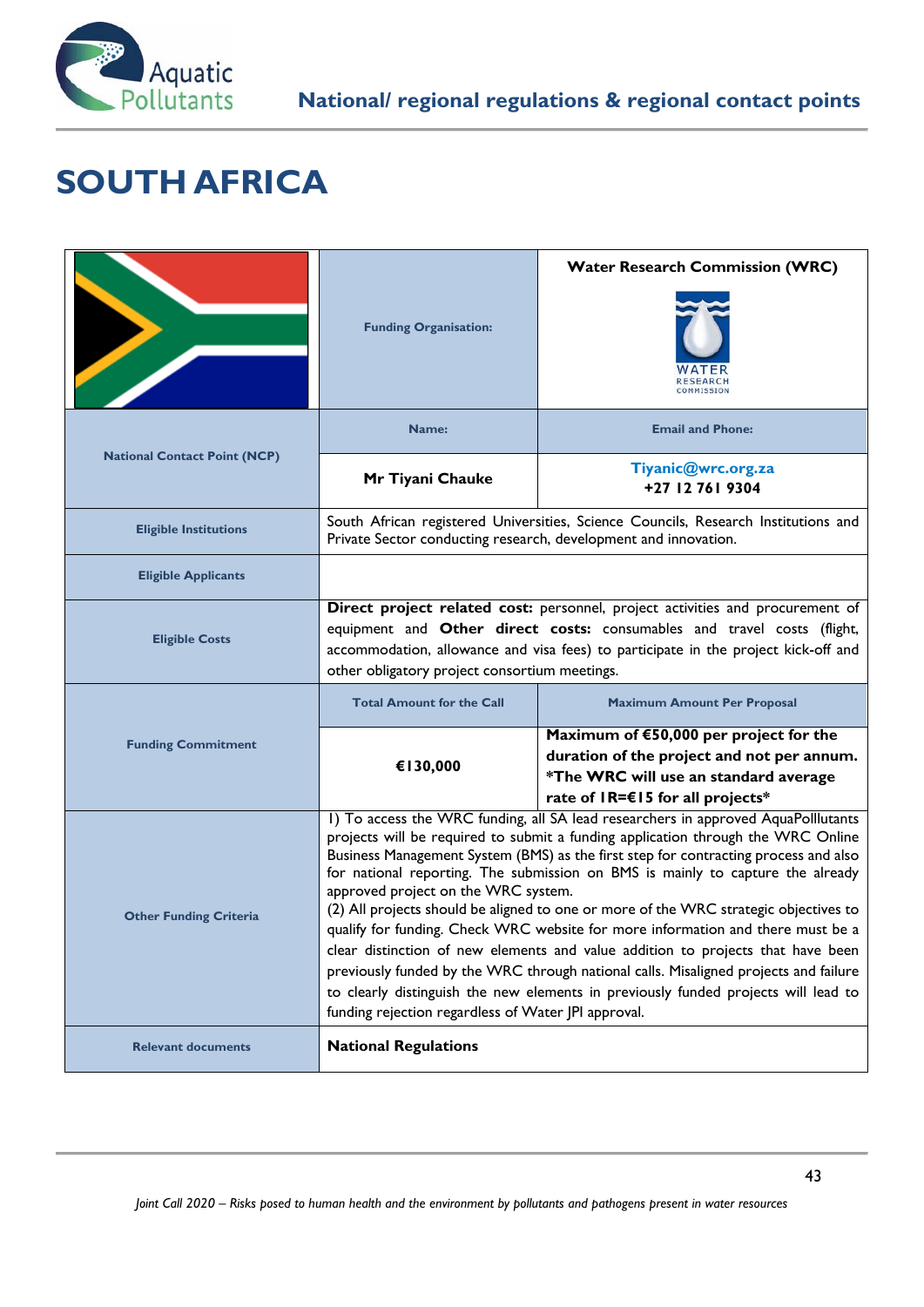

| <b>Additional Info</b> | (1) SA partners are encouraged to include students in the projects for capacity<br>building.<br>(2) Before submitting the proposal to the AquaPolllutants call secretariat, it is advised<br>that the SA partner share the project outline with the WRC also highlighting the<br>required financial cost for the SA partner to get WRC endorsement. The project<br>outlines should be submitted to the WRC NCP not later than 2 weeks before the<br>call deadline to allow sufficient time for the WRC expert to assess the application.<br>(3) The WRC National Contact Point will facilitate and assist with partner matching<br>between SA and for WaterJPI call partners countries if necessary.<br>(4) To raise awareness and promote the call in SA, the WRC will share the<br>information on the call information session that will be conducted virtually by the<br>AquaPolllutants secretariat and also live stream the session using WRC social media<br>channels. The WRC NCP will also be available for bilateral meetings with individual<br>institution as per invitation. |
|------------------------|------------------------------------------------------------------------------------------------------------------------------------------------------------------------------------------------------------------------------------------------------------------------------------------------------------------------------------------------------------------------------------------------------------------------------------------------------------------------------------------------------------------------------------------------------------------------------------------------------------------------------------------------------------------------------------------------------------------------------------------------------------------------------------------------------------------------------------------------------------------------------------------------------------------------------------------------------------------------------------------------------------------------------------------------------------------------------------------|
| <b>Useful Links</b>    | Any concerns relating to the FMS can be directed to <b>bms-suppot@wrc.org.za</b>                                                                                                                                                                                                                                                                                                                                                                                                                                                                                                                                                                                                                                                                                                                                                                                                                                                                                                                                                                                                         |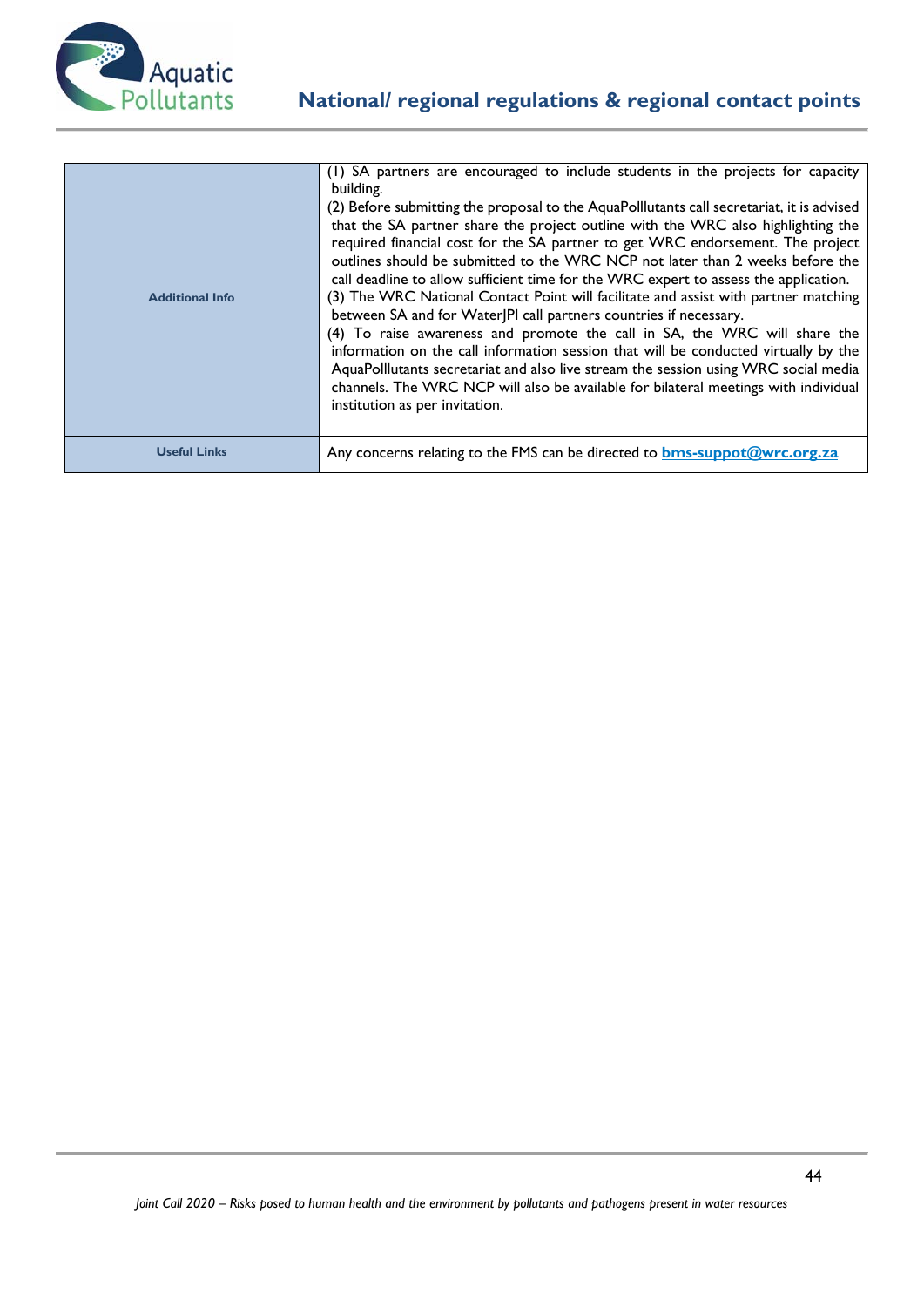

# **SPAIN**

|                                     | <b>Funding Organisation:</b>                                                                                                                                                                                                                                                                                                                                                                                                                                                                                                      | Agencia Estatal de Investigación (AEI)<br>ESTATAL DE<br>INVESTIGACIÓN |
|-------------------------------------|-----------------------------------------------------------------------------------------------------------------------------------------------------------------------------------------------------------------------------------------------------------------------------------------------------------------------------------------------------------------------------------------------------------------------------------------------------------------------------------------------------------------------------------|-----------------------------------------------------------------------|
| <b>National Contact Point (NCP)</b> | Name:                                                                                                                                                                                                                                                                                                                                                                                                                                                                                                                             | <b>Email and Phone:</b>                                               |
|                                     | <b>Abraham Trujillo</b>                                                                                                                                                                                                                                                                                                                                                                                                                                                                                                           | aquapollutants@aei.gob.es<br>+34 916038359                            |
|                                     | Eligible entities for the State Research Agency funding are:<br>Non-profit research organizations, which must comply with the requirements<br>established by this transnational call and with the rules on eligibility<br>defined in the PCI 2020.                                                                                                                                                                                                                                                                                |                                                                       |
| <b>Eligible Institutions</b>        | Spanish partners belonging to Hospitals, primary health care or public health<br>administration of the National Health System (SNS) or belonging to Accredited<br>Health Research Institutes (Institutos de Investigación Sanitaria acreditados, IIS) or<br>CIBER and CIBERNED should apply for funding to the National Institute of Health<br>Carlos III (ISCIII), also participating in this transnational call. Please, check ISCIII rules.<br>Spanish Principal Investigators must demonstrate experience as investigators in |                                                                       |
|                                     | projects funded by the Plan Estatal I+D+i 2013-2016, the Plan Estatal I+D+i 2017-2020,<br>ERC Grants, European Framework Programmes or other relevant national or<br>international programmes.<br>AEI and the ISCIII reserve the right to exchange applicants in order to maximize the                                                                                                                                                                                                                                            |                                                                       |
|                                     | available funds, provided the respective eligibility rules are met.                                                                                                                                                                                                                                                                                                                                                                                                                                                               |                                                                       |
| <b>Eligible Applicants</b>          | Incompatibilities: These must be taken into account when participating in different<br><b>ERA-Nets or other international initiatives.</b><br>- Principal Investigators are not allowed to apply for funding in more than one<br>proposal of this ERA-NET AquaticPollutants cofounded call, in more than one<br>proposal in the same PCI call or in two PCI calls in consecutive years.<br>- Principal Investigators must remain unchanged between the proposal to this<br>transnational call and the PCI 2020 call.              |                                                                       |
|                                     | The State Research Agency will avoid double funding (overlapping with other EU or<br>National funding) and will not grant projects or parts of projects already funded.                                                                                                                                                                                                                                                                                                                                                           |                                                                       |
| <b>Eligible Costs</b>               | Personnel costs for temporary employment contracts (scholarships are not eligible).<br>Current costs, small scientific equipment, disposable materials, travelling expenses<br>and other costs that can be justified as necessary to carry out the proposed activities.                                                                                                                                                                                                                                                           |                                                                       |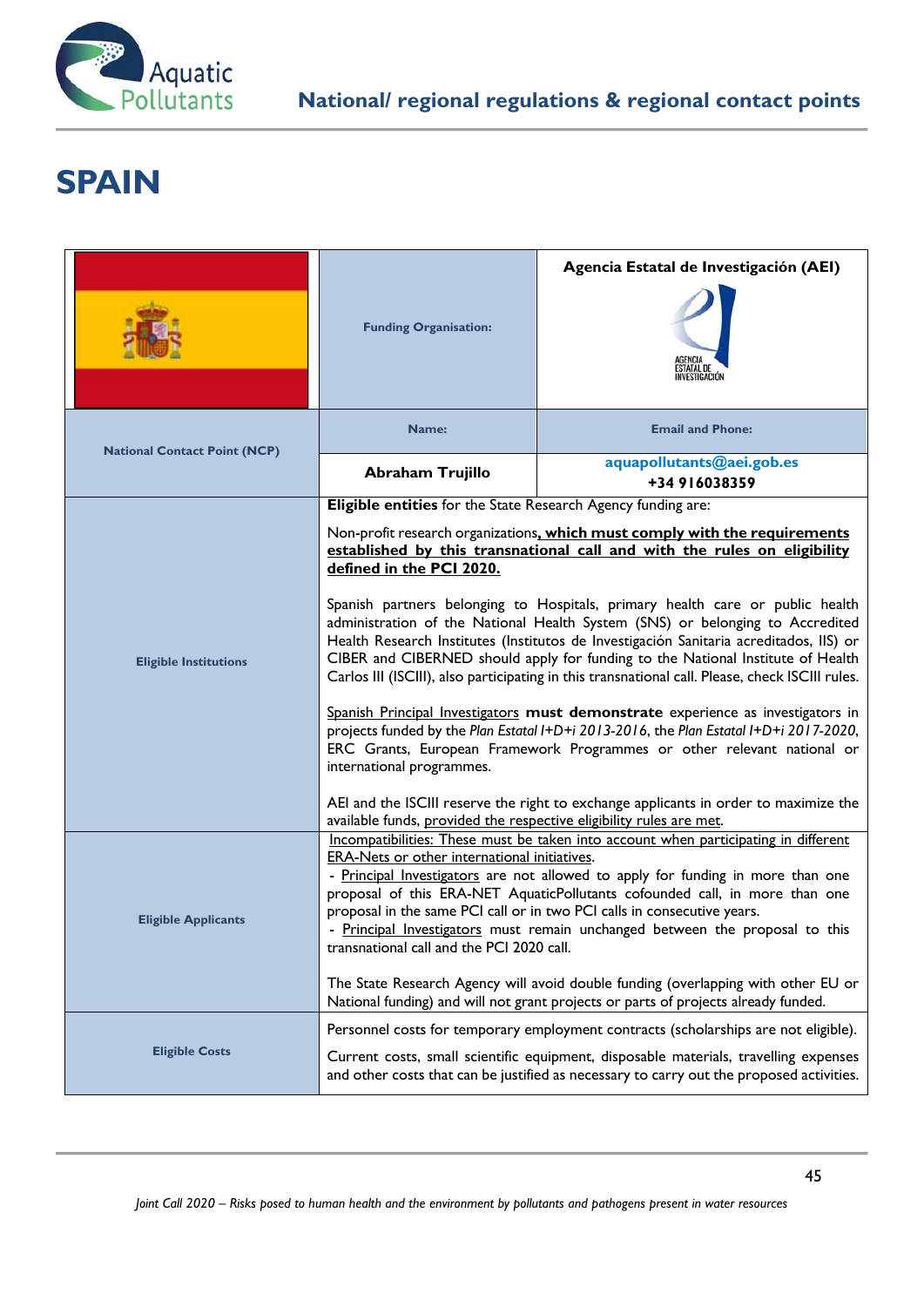

|                               | call.                                                                                                                                                                                                                                                                                                                                                                                                                                                                                                                          | Indirect costs (overheads) and clinical trials are not eligible for funding in the PCI                                                                                                                                                   |
|-------------------------------|--------------------------------------------------------------------------------------------------------------------------------------------------------------------------------------------------------------------------------------------------------------------------------------------------------------------------------------------------------------------------------------------------------------------------------------------------------------------------------------------------------------------------------|------------------------------------------------------------------------------------------------------------------------------------------------------------------------------------------------------------------------------------------|
|                               | <b>Total Amount for the Call</b>                                                                                                                                                                                                                                                                                                                                                                                                                                                                                               | <b>Maximum Amount Per Proposal</b>                                                                                                                                                                                                       |
| <b>Funding Commitment</b>     |                                                                                                                                                                                                                                                                                                                                                                                                                                                                                                                                | Maximum amount of funding per legal entity<br>٠<br>eligible for AEI should not exceed €150.000<br>for a 3-year project.                                                                                                                  |
|                               | 1.000.000 €                                                                                                                                                                                                                                                                                                                                                                                                                                                                                                                    | Maximum per proposal is €200.000,<br>independently of the number of legal entities<br>applying.                                                                                                                                          |
|                               |                                                                                                                                                                                                                                                                                                                                                                                                                                                                                                                                | In addition, 50.000 more can be requested if<br>the transnational proposal is led by a PI<br>eligible for AEI funding.                                                                                                                   |
|                               | Centres formed by different Spanish legal entities will be considered as a unique<br>entity, and thus the maximum funding should not exceed the limits per proposal<br>established above (for example, to mixed centres).<br>The final funding will take into account the transnational evaluation of the<br>collaborative proposal, the scientific quality of the Spanish group, the added value of<br>the international collaboration, the participation of the industrial sector, and the<br>financial resources available. |                                                                                                                                                                                                                                          |
| <b>Other Funding Criteria</b> |                                                                                                                                                                                                                                                                                                                                                                                                                                                                                                                                |                                                                                                                                                                                                                                          |
|                               | Programa Estatal de Investigación, Desarrollo e Innovación Orientada a los Retos de la<br>Sociedad, Plan Estatal de Investigación Científica y Técnica y de Innovación 2017-2020. Plan<br>Estatal. The projects granted by the State Research Agency must be aligned with the<br>main objectives described in the Programa Estatal.                                                                                                                                                                                            |                                                                                                                                                                                                                                          |
| <b>Relevant documents</b>     | The instrument for funding the Spanish partners will be the national call on<br>International Joint Programming or its equivalent (Programación Conjunta Internacional,<br>PCI), which is expected to be launched in 2020 (PCI 2020). As a reference, the<br>beneficiaries are advised to read the call PCI 2019.<br>AquaticPollutants cofunded call will be managed by the Subdivisión de Programas<br>Científico-Técnicos Transversales, Fortalecimiento y Excelencia.                                                       |                                                                                                                                                                                                                                          |
| <b>Additional Info</b>        |                                                                                                                                                                                                                                                                                                                                                                                                                                                                                                                                | Any publication or dissemination activity resulting from the granted projects must<br>acknowledge the State Research Agency funding: "Project (reference n° XX) funded<br>by the State Research Agency through PCI (or its equivalent)". |
| <b>Useful Links</b>           |                                                                                                                                                                                                                                                                                                                                                                                                                                                                                                                                |                                                                                                                                                                                                                                          |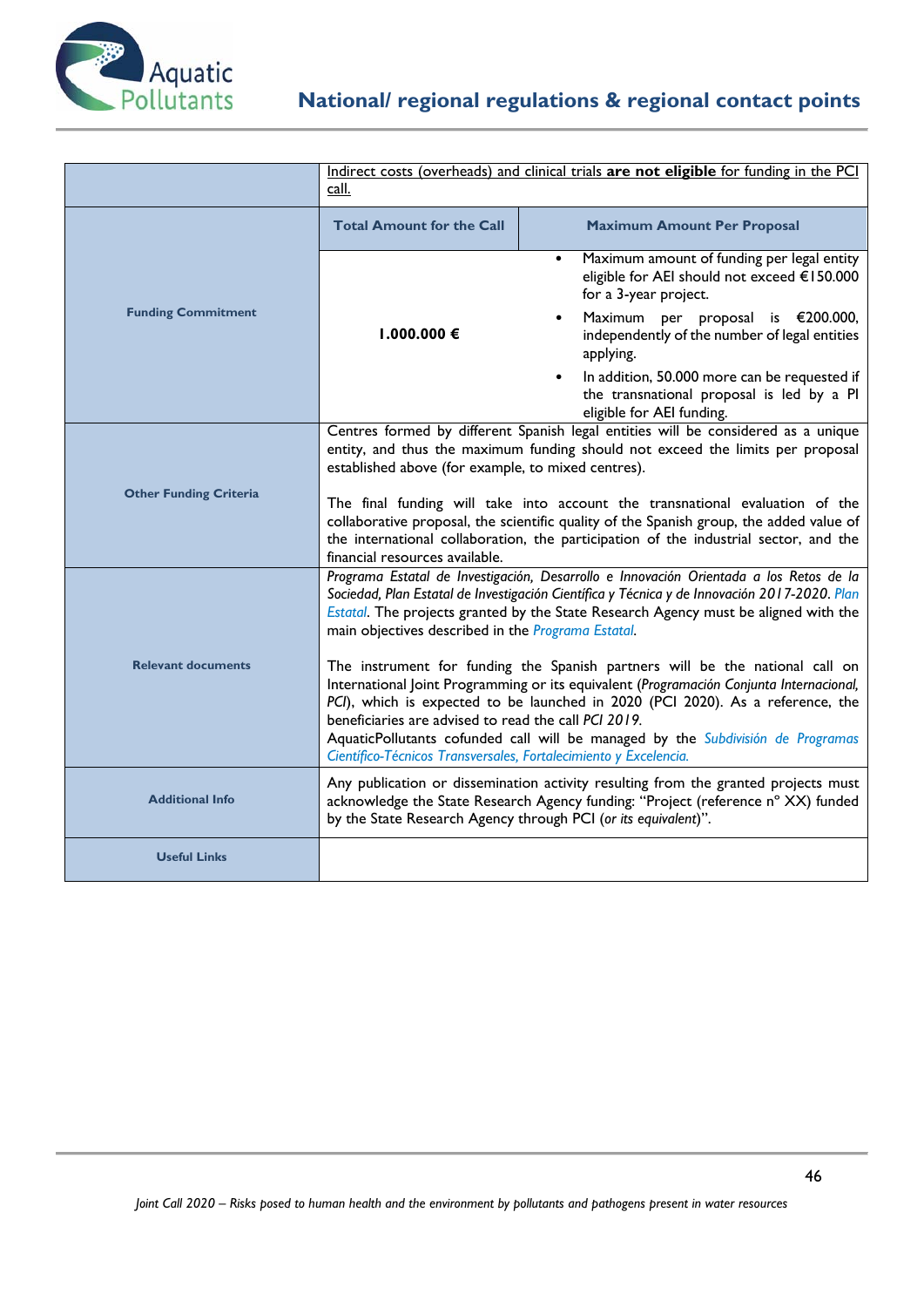

# **SPAIN**

|                                     | <b>Funding Organisation:</b><br>Name:                                                                                                                                                                                                                                                                                                                                                                                                                                                                                                                                                                                                                                                                                                                                                                                                                                                                                                                                                                                                                                                                                                                                                                                                                                                                                                                                                                                                                                                                                                                                                                     | Instituto de Salud Carlos III (ISCIII)<br>Instituto<br>de Salud<br>Carlos III<br><b>Email and Phone:</b>                                                                                                                                                                                                                                                                                                      |
|-------------------------------------|-----------------------------------------------------------------------------------------------------------------------------------------------------------------------------------------------------------------------------------------------------------------------------------------------------------------------------------------------------------------------------------------------------------------------------------------------------------------------------------------------------------------------------------------------------------------------------------------------------------------------------------------------------------------------------------------------------------------------------------------------------------------------------------------------------------------------------------------------------------------------------------------------------------------------------------------------------------------------------------------------------------------------------------------------------------------------------------------------------------------------------------------------------------------------------------------------------------------------------------------------------------------------------------------------------------------------------------------------------------------------------------------------------------------------------------------------------------------------------------------------------------------------------------------------------------------------------------------------------------|---------------------------------------------------------------------------------------------------------------------------------------------------------------------------------------------------------------------------------------------------------------------------------------------------------------------------------------------------------------------------------------------------------------|
| <b>National Contact Point (NCP)</b> | Mauricio García-Franco                                                                                                                                                                                                                                                                                                                                                                                                                                                                                                                                                                                                                                                                                                                                                                                                                                                                                                                                                                                                                                                                                                                                                                                                                                                                                                                                                                                                                                                                                                                                                                                    | mauriciog@isciii.es<br>+34 91 822 2885                                                                                                                                                                                                                                                                                                                                                                        |
| <b>Eligible Institutions</b>        | Hospitals, primary health care or public health administration of the<br><b>Spanish National Health System (SNS)</b><br>These institutions may manage research via a foundation regulated in accordance to<br>the Spanish Act 50/2002, of December 26th (a copy of the foundation's statutes<br>may be submitted).<br>Accredited Health Research Institutes (Institutos de Investigación Sanitaria<br>acreditados, IIS)<br>Accredited according to the RD 339/2004, of February 27th or RD 279/2016 (These<br>institutions may manage research via a foundation regulated according to the<br>Act<br>50/<br>2002.<br>of<br>December<br>Spanish<br>26th)<br>http://www.eng.isciii.es/ISCIII/es/contenidos/fd-investigacion/fd-institutos-<br>investigacion-sanitaria/listado-de-iis-acreditados.shtml<br><b>CIBER or CIBERNED</b><br>Team members applying to the call must be from at least two groups belonging to<br>CIBER in two different home institutions and one of these two should be a<br>Hospital, primary health care or public health administration of the Spanish<br>National Health System (SNS) or Accredited Health Research Institutes<br>(Institutos de Investigación Sanitaria acreditados, IIS).<br>NOTE: other public research organisations and private non-for profit organisations<br>should apply to the State Research Agency (AEI) also participating in this<br>transnational call. Please, check AEI rules.<br>AEI and the ISCIII reserve the right to exchange applicants in order to maximize<br>the available funds, provided the respective eligibility rules are met. |                                                                                                                                                                                                                                                                                                                                                                                                               |
| <b>Eligible Applicants</b>          | <b>Excluded</b> personnel as Principal Investigator (PI):<br>QIR, BIR, PIR).<br>contracts).<br>• Researchers contracted by a RETIC or a CONSOLIDER.                                                                                                                                                                                                                                                                                                                                                                                                                                                                                                                                                                                                                                                                                                                                                                                                                                                                                                                                                                                                                                                                                                                                                                                                                                                                                                                                                                                                                                                       | Principal Investigators (Pls) can only participate in one project proposal.<br>The Principal Investigator (PI) and all members of the research group must belong<br>to the eligible institution or be affiliated to CIBER, CIBERNED or an IIS.<br>. Those undergoing a postgraduate training in Health Specialization (MIR, FIR,<br>• Those undergoing research training (e.g. PhD students, or "Río Hortega" |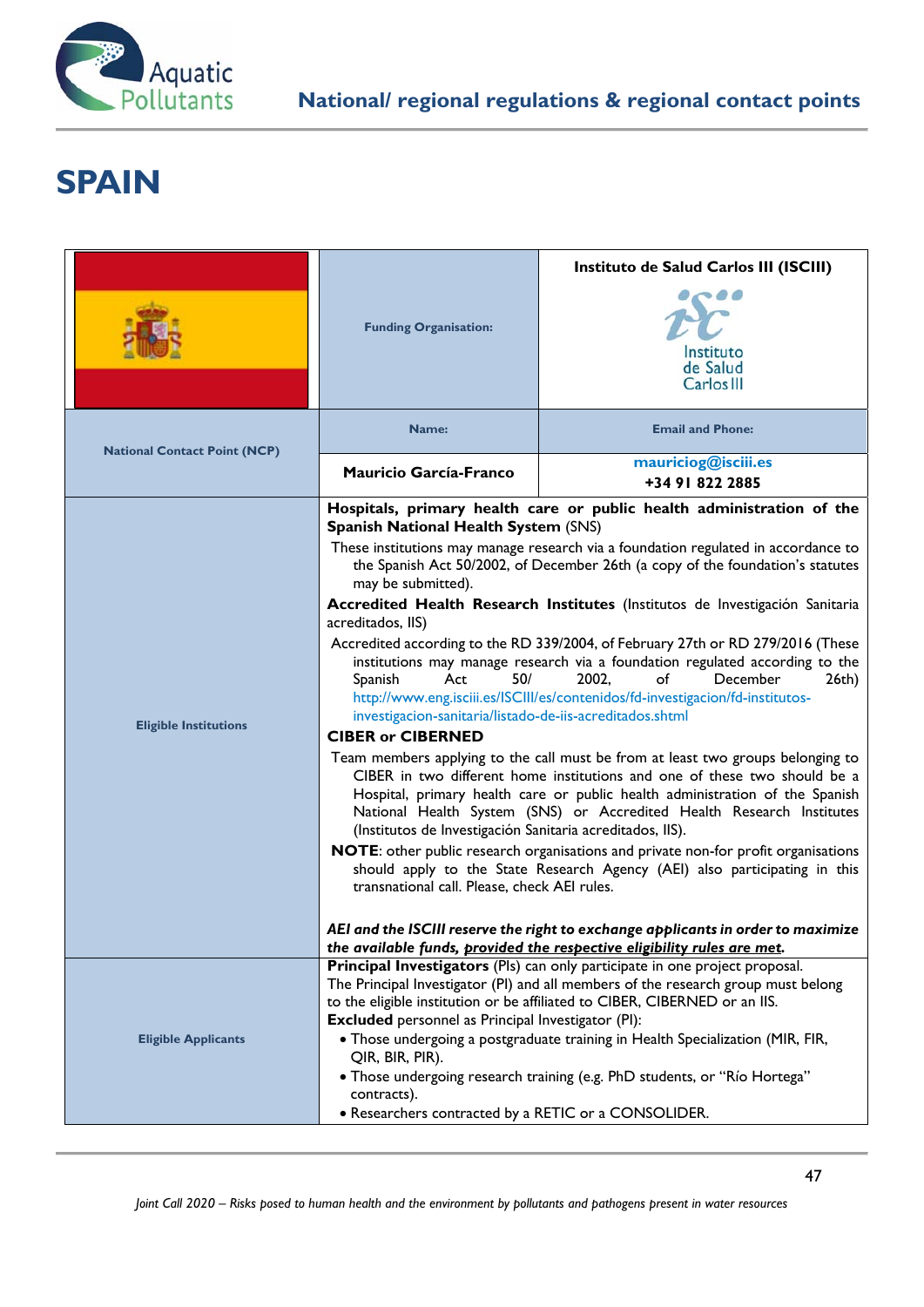

|                                                                         | Cierva" contracts).                                                                                                                                             | · Those undergoing postdoctoral training (e.g. "Sara Borrell" or "Juan de la                                                                                                                                                                                                                                                                                                                                                                                                                                                                                                                                                                                                                                                                                                                                                                                      |
|-------------------------------------------------------------------------|-----------------------------------------------------------------------------------------------------------------------------------------------------------------|-------------------------------------------------------------------------------------------------------------------------------------------------------------------------------------------------------------------------------------------------------------------------------------------------------------------------------------------------------------------------------------------------------------------------------------------------------------------------------------------------------------------------------------------------------------------------------------------------------------------------------------------------------------------------------------------------------------------------------------------------------------------------------------------------------------------------------------------------------------------|
| Eligibility of costs, types and their caps                              | not eligible).<br>the proposed activities.<br>Overheads, according to AES 2020.<br>Double funding of the same concept is not allowed.                           | Personnel costs for temporary employment contracts (scholarships are<br>Current costs, small scientific equipment, disposable materials, travelling<br>expenses and other costs that can be justified as necessary to carry out                                                                                                                                                                                                                                                                                                                                                                                                                                                                                                                                                                                                                                   |
|                                                                         | <b>Total Amount for the Call</b>                                                                                                                                | <b>Maximum Amount Per Proposal</b>                                                                                                                                                                                                                                                                                                                                                                                                                                                                                                                                                                                                                                                                                                                                                                                                                                |
| <b>Funding Commitment</b>                                               | 250.000€<br>2-3 projects tentatively<br>envisaged to be funded                                                                                                  | Up to 175,000 $\epsilon$ per partner (overheads<br>$\bullet$<br>included)<br>$Up$ to $250,000$<br>coordinator<br>€<br>per<br>$\bullet$<br>(overheads included)                                                                                                                                                                                                                                                                                                                                                                                                                                                                                                                                                                                                                                                                                                    |
| <b>Other Funding Criteria</b>                                           | <b>PLEASE NOTE:</b><br>project proposal.<br>cost, as subcontractors or funded by CDTI.<br>V. There is no other incompatibility with AES 2020.<br>relevant call. | I. Applicants from ISCIII are eligible. Eligibility criteria from AESI 2020 apply.<br>II. Same institution cannot participate with more than one partner in the same<br>III. Only one PI per beneficiary institution may be funded within the same proposal.<br>IV. SMEs and other private companies are encouraged to participate at their own<br>Incompatibility for application to any other call are subject to the provisions in the                                                                                                                                                                                                                                                                                                                                                                                                                         |
| Submission of the proposal at the<br>national level                     | be published at AES 2020.                                                                                                                                       | National applications will be required by ISCIII. The national submission period will<br>Spanish Applicants should periodically check in the web page of ISCIII if they are<br>qualified. ISCIII may not send invitations to the mandatory national phase.                                                                                                                                                                                                                                                                                                                                                                                                                                                                                                                                                                                                        |
| Submission of other information at the<br>national level                | deadline, could be declared not fundable by ISCIII.                                                                                                             | Due to administrative and legal regulations, the National Institute of Health Carlos III<br>declares the end of September 2020 as national deadline for the decision on fundable<br>project consortia which include Spanish partners to be funded by ISCIII. Any<br>concerned applicant in a proposal for which no final decision has been made by the<br>Any publication, data base, product or event protected with IPR or not, resulting<br>from the granted project must acknowledge "Award no. XX by ISCIII thorough AES<br>2020 and within the AquaticPollutants framework" even after the end of the project.                                                                                                                                                                                                                                              |
| Submission of financial and scientific<br>reports at the national level | Follow up of national grants will be according to AES 2020.                                                                                                     |                                                                                                                                                                                                                                                                                                                                                                                                                                                                                                                                                                                                                                                                                                                                                                                                                                                                   |
| <b>Requirements on data and repositories</b>                            |                                                                                                                                                                 | Researchers funded by ISCIII must make public the human genomic data, as well as<br>relevant data (phenotype and exposition data) generated inside the funded project<br>and will use open access repositories. Researchers must also make public all the<br>necessary information for the interpretation of these genomic data, including lab<br>protocols, data instruments survey tools. Regarding genomic data it is understood:<br>association of complete genomes (GWAS), matrixes of de polymorphism of a single<br>nucleotide (SNP) and sequence of genome, and transcriptomic, metagenomic,<br>epigenomic and gene expression data. The researchers whose projects are funded by<br>ISCIII are recommended to store their scientific data at the "ELIXIR Core Data<br>Resources", or if non-European repositories or data bases are to be used they must |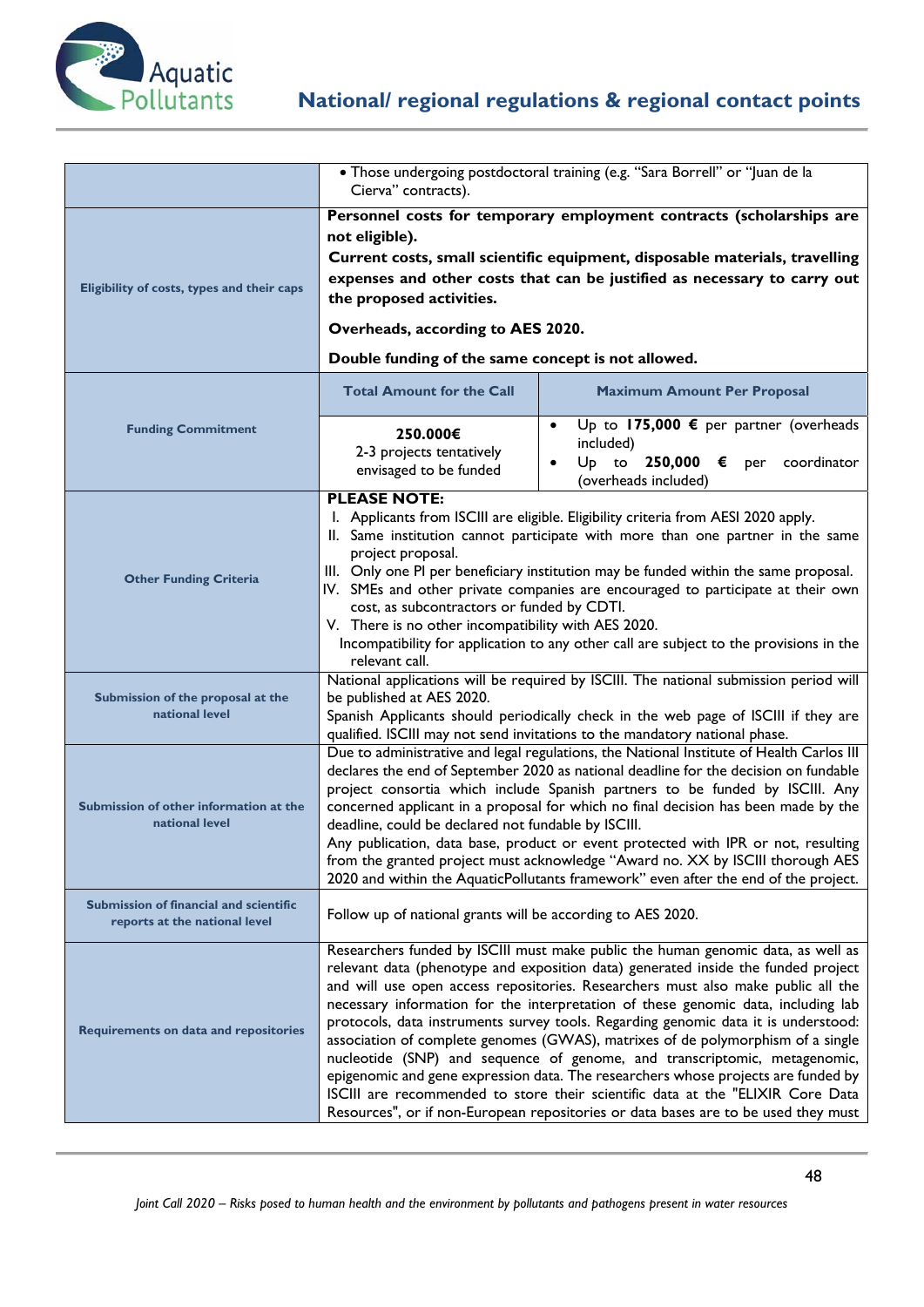

|                     | be certified by ELIXIR or the US National Center for Biotechnology Information<br>(NCBI).<br>ISCIII may not fund any project that may require a repository and/or a data base<br>without a plan ensuring sustainability and decommissioning after the end of funding. |
|---------------------|-----------------------------------------------------------------------------------------------------------------------------------------------------------------------------------------------------------------------------------------------------------------------|
| <b>Useful Links</b> | www.isciii.es                                                                                                                                                                                                                                                         |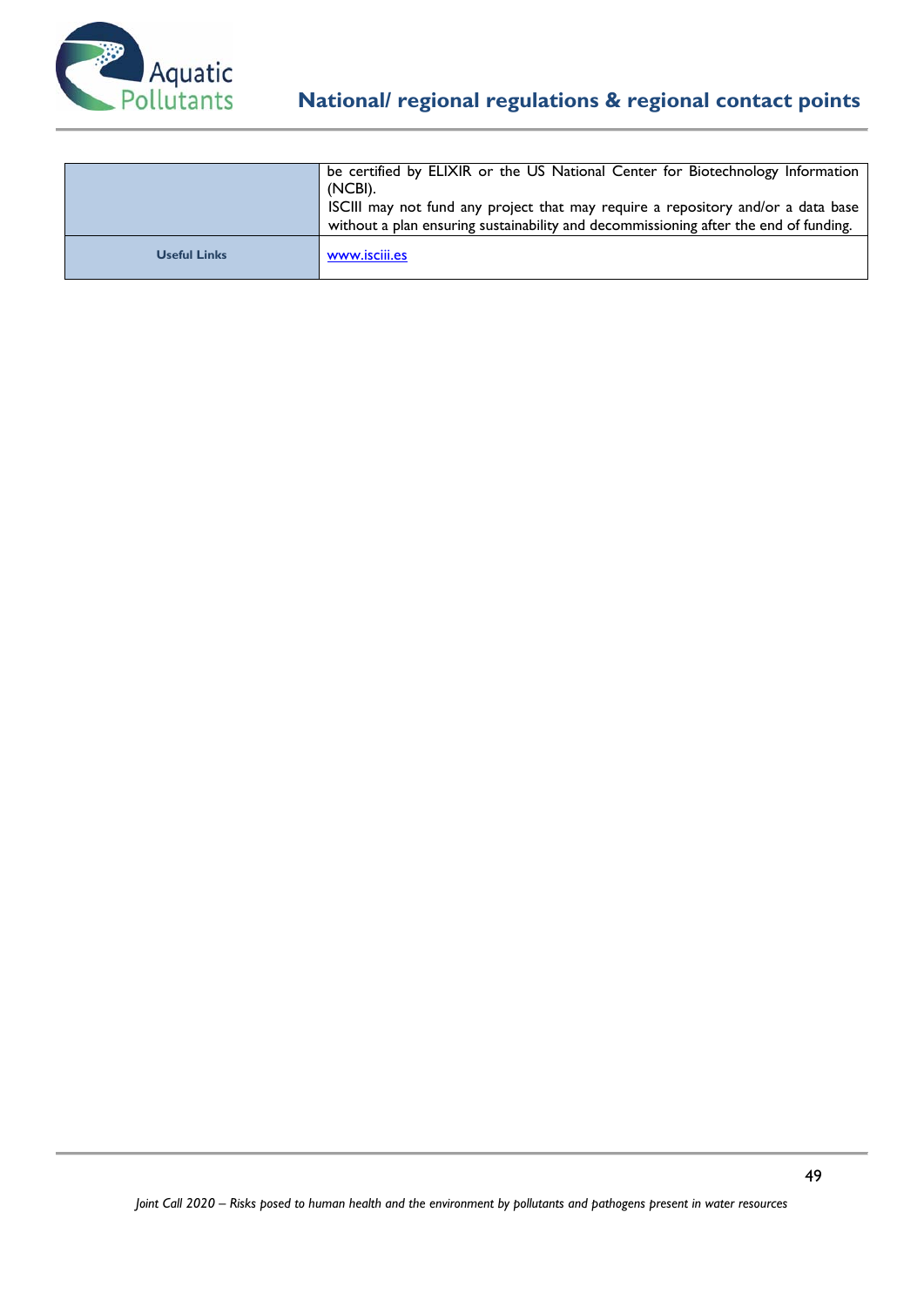

# **SWEDEN**

|                                     | <b>Funding Organisation:</b>                                                                                                                                                                                                                                                                                                                                                                                                                                                                                                                                                                                                                                                                                                                                                                                                                                                                                                                                                                                                                                                                                                                                                                                                                                                                                                                                                                                                                                                                                                                           | <b>Swedish Research Council for Environment,</b><br><b>Agricultural Sciences and Spatial Planning</b><br>(FORMAS)<br>FORMAS:"                                                                                                                            |
|-------------------------------------|--------------------------------------------------------------------------------------------------------------------------------------------------------------------------------------------------------------------------------------------------------------------------------------------------------------------------------------------------------------------------------------------------------------------------------------------------------------------------------------------------------------------------------------------------------------------------------------------------------------------------------------------------------------------------------------------------------------------------------------------------------------------------------------------------------------------------------------------------------------------------------------------------------------------------------------------------------------------------------------------------------------------------------------------------------------------------------------------------------------------------------------------------------------------------------------------------------------------------------------------------------------------------------------------------------------------------------------------------------------------------------------------------------------------------------------------------------------------------------------------------------------------------------------------------------|----------------------------------------------------------------------------------------------------------------------------------------------------------------------------------------------------------------------------------------------------------|
| <b>National Contact Point (NCP)</b> | Name:                                                                                                                                                                                                                                                                                                                                                                                                                                                                                                                                                                                                                                                                                                                                                                                                                                                                                                                                                                                                                                                                                                                                                                                                                                                                                                                                                                                                                                                                                                                                                  | <b>Email and Phone:</b>                                                                                                                                                                                                                                  |
|                                     | <b>Anders Clarhall</b>                                                                                                                                                                                                                                                                                                                                                                                                                                                                                                                                                                                                                                                                                                                                                                                                                                                                                                                                                                                                                                                                                                                                                                                                                                                                                                                                                                                                                                                                                                                                 | Anders.Clarhall@formas.se                                                                                                                                                                                                                                |
| <b>Eligible Institutions</b>        | <b>Eligible Institutions</b>                                                                                                                                                                                                                                                                                                                                                                                                                                                                                                                                                                                                                                                                                                                                                                                                                                                                                                                                                                                                                                                                                                                                                                                                                                                                                                                                                                                                                                                                                                                           | Grants for research projects can only be administered by a Swedish university,<br>university college or other Swedish public organisation that fulfils the grant<br>administrating organisation eligibility requirements of Formas. Please check: Formas |
| <b>Eligible Applicants</b>          | To be eligible to apply for grants from Formas, main applicants and co-applicants must<br>have a doctoral degree. Other people participating in the project (e.g. doctoral                                                                                                                                                                                                                                                                                                                                                                                                                                                                                                                                                                                                                                                                                                                                                                                                                                                                                                                                                                                                                                                                                                                                                                                                                                                                                                                                                                             |                                                                                                                                                                                                                                                          |
| <b>Eligible Costs</b>               | students, technicians, lab assistants) do not need to have a doctoral degree.<br><b>Admitted costs</b><br>Project grants from Formas may be used for financing of salary for researchers,<br>doctoral students (up to three years) and technical staff (including social-security<br>contributions). Grants may also be used to finance running costs (e.g. consumables,<br>equipment under 500 kSEK, travel, conferences, publication in open access journals),<br>equipment depreciation costs and premises costs.<br>For existing employment positions, the current salary at the time of application<br>(including social-security contributions) must be used for each of the subsequent years.<br>For new employment positions the starting salary at the grant administrating<br>organisation must be used for each subsequent year. Note that the total salary costs<br>awarded by Formas for an individual researcher, doctoral student or other member of<br>the project may never exceed 100 per cent of a full-time position.<br><b>Budget specification</b><br>Personnel: Salary costs including social fees and LKP<br>Travel (Missions): Traveling cost for meetings, data collection and so on.<br>Consumables (Running costs): All the costs that are related to the research<br>activities as well as equipment under 500 kSEK, publications in open access<br>journal, equipment depreciation costs and premises costs.<br>Overhead: Formas funds overhead costs according to the Swedish universities or<br>institutions policies. |                                                                                                                                                                                                                                                          |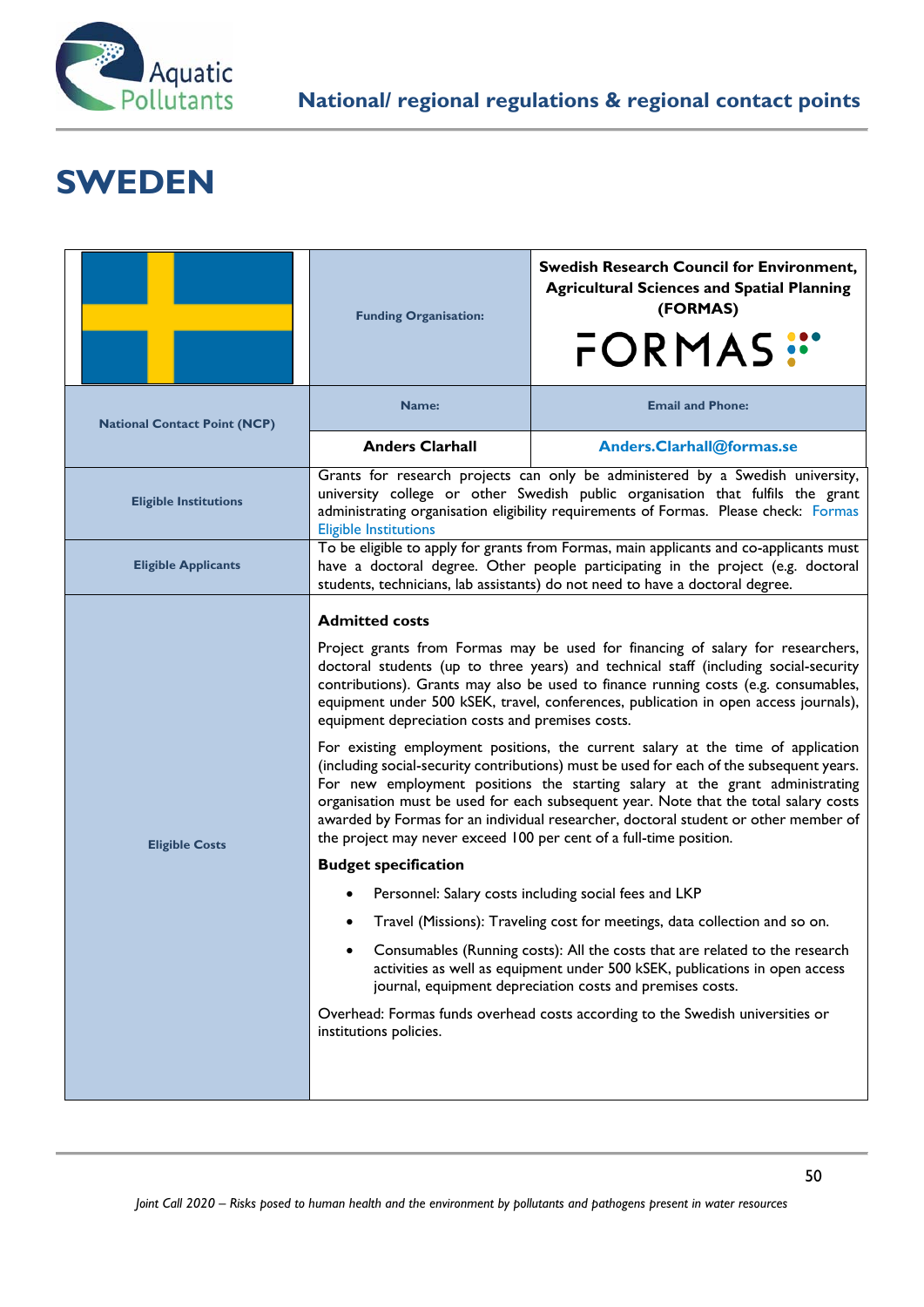

|                               | <b>Total Amount for the Call</b>                                                                                                                            | <b>Maximum Amount Per Proposal</b>                                                                                                                                                   |
|-------------------------------|-------------------------------------------------------------------------------------------------------------------------------------------------------------|--------------------------------------------------------------------------------------------------------------------------------------------------------------------------------------|
| <b>Funding Commitment</b>     | 1 500 000 €                                                                                                                                                 | The maximum amount which can be requested by<br><b>Swedish applicant(s)</b> is limited to:<br>€ 500,000 (if Swedish Coordinator)<br><u>or</u><br>€ 300,000 if Swedish Participant(s) |
|                               | Ethical guidelines and open access:                                                                                                                         |                                                                                                                                                                                      |
| <b>Other Funding Criteria</b> | For information regarding Formas' ethical guidelines and issues concerning public and<br>open access to research results and scientific data. Please check: |                                                                                                                                                                                      |
|                               | http://www.formas.se/en/Financing/Ethical-Policy/                                                                                                           |                                                                                                                                                                                      |
| <b>Relevant documents</b>     | <b>National Regulations</b>                                                                                                                                 |                                                                                                                                                                                      |
| <b>Additional Info</b>        | proposal to Formas/Prisma after instructions from Formas NCP.<br>when the project has ended.                                                                | Swedish applicants involved in proposals invited to step 2 are requested to submit a<br>Each Swedish PI awarded funding must submit a financial and scientific report to Formas      |
| <b>Useful Links</b>           | page/archive/calls/2020-01-14-aquatic-pollutants.html                                                                                                       | More details in the national/regional call announcement https://formas.se/en/start-                                                                                                  |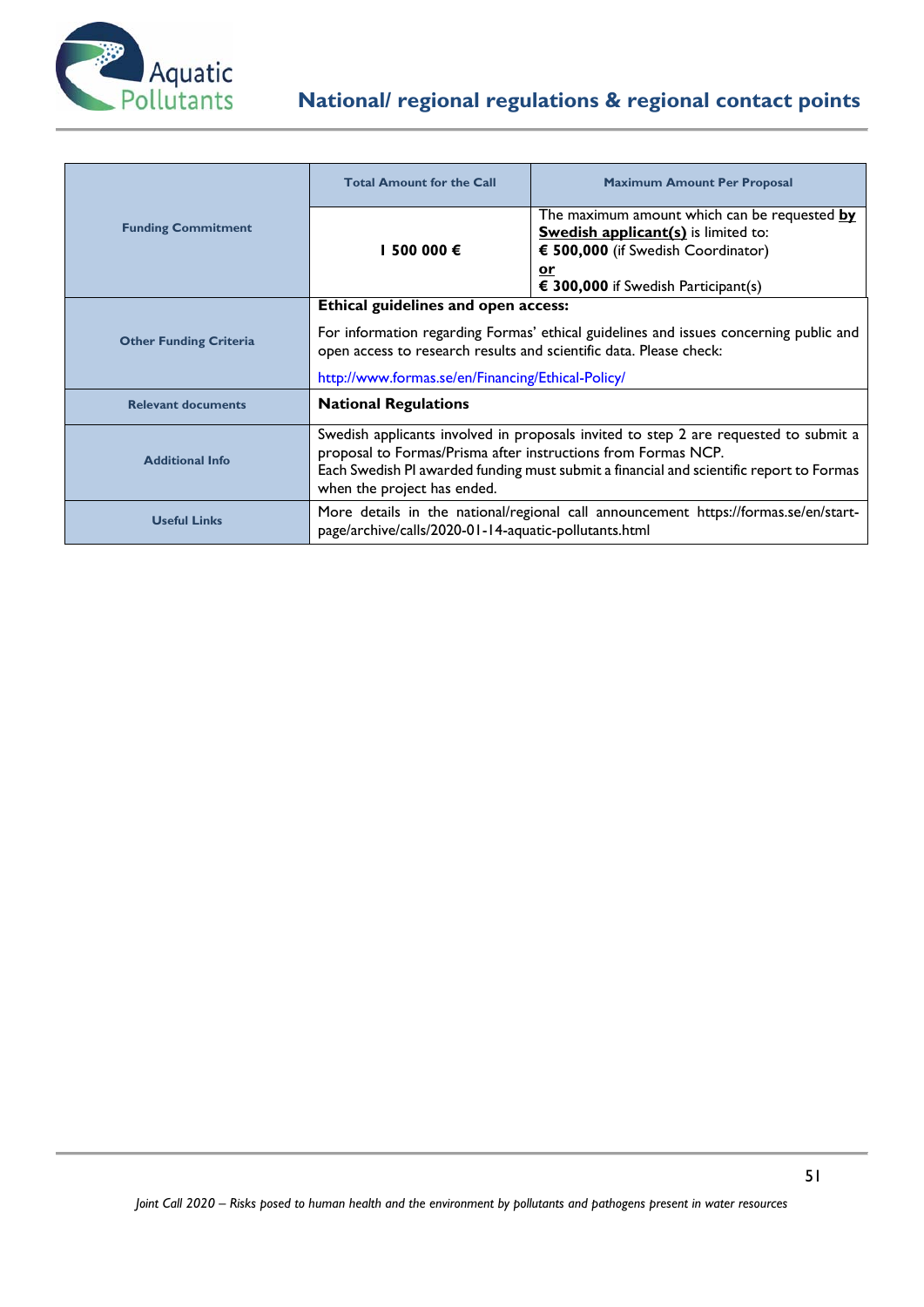

# **SWEDEN**

|                                     | <b>Funding Organisation:</b>                                                                                                                                                                                                                                                                                                                                                                                                                                                                                                                                                                                                                                                                                                                                                                                                                                    | <b>Swedish International Development</b><br><b>Cooperation Agency (Sida)</b>                                                                                                                                                                                                |
|-------------------------------------|-----------------------------------------------------------------------------------------------------------------------------------------------------------------------------------------------------------------------------------------------------------------------------------------------------------------------------------------------------------------------------------------------------------------------------------------------------------------------------------------------------------------------------------------------------------------------------------------------------------------------------------------------------------------------------------------------------------------------------------------------------------------------------------------------------------------------------------------------------------------|-----------------------------------------------------------------------------------------------------------------------------------------------------------------------------------------------------------------------------------------------------------------------------|
| <b>National Contact Point (NCP)</b> | Name:                                                                                                                                                                                                                                                                                                                                                                                                                                                                                                                                                                                                                                                                                                                                                                                                                                                           | <b>Email and Phone:</b>                                                                                                                                                                                                                                                     |
|                                     | <b>Markus Moll</b>                                                                                                                                                                                                                                                                                                                                                                                                                                                                                                                                                                                                                                                                                                                                                                                                                                              | Markus.Moll@sida.se<br>+46 72 143 42 46                                                                                                                                                                                                                                     |
|                                     | development cooperation.                                                                                                                                                                                                                                                                                                                                                                                                                                                                                                                                                                                                                                                                                                                                                                                                                                        | Sida will support the participation of researchers from low-income countries in sub-<br>Saharan Africa, and other sub-Saharan African countries where Sweden has bilateral<br>Institutions eligible to apply are Africa-based domestic universities or other academic       |
| <b>Eligible Institutions</b>        | research institutions, including non-profit organizations and international organizations, in<br>the following countries:<br>Benin, Burkina Faso, Burundi, Central African Republic, Chad, Comoros,<br>Congo (Dem. Rep.), Eritrea, Ethiopia, The Gambia, Guinea, Guinea-Bissau,<br>Kenya, Liberia, Madagascar, Malawi, Mali, Mozambique, Niger, Rwanda,<br>Senegal, Sierra Leone, Somalia, South Sudan, Sudan, Tanzania, Togo,<br>Uganda, Zambia, Zimbabwe<br>Profit-making organizations are not eligible to receive Sida funding within this initiative.                                                                                                                                                                                                                                                                                                      |                                                                                                                                                                                                                                                                             |
| <b>Eligible Applicants</b>          | African researchers employed by domestic universities or other academic research<br>institutions, including non-profit organizations and international organizations, in the<br>countries specified above are eligible to apply.<br>Researchers from profit-making organizations are not eligible to receive Sida funding<br>within this initiative.<br>Researchers may only be listed as a project coordinator or research partner on one<br>project application. However, multiple submissions from multiple projects with<br>researchers based at the same institution are allowed.<br>Only proposals addressing aspects of antimicrobial resistance (AMR),<br>including resistant pathogens, resistance genes and antibiotics and other<br>antimicrobial substances, under any of the themes and subthemes defined in<br>the call are eligible for funding. |                                                                                                                                                                                                                                                                             |
| <b>Eligible Costs</b>               | date.                                                                                                                                                                                                                                                                                                                                                                                                                                                                                                                                                                                                                                                                                                                                                                                                                                                           | Eligible costs include salaries, consumables, equipment, travel and indirect costs.<br>Grant funds may not be used to reimburse expenses incurred prior to the project start<br>Sida will not fund projects or parts of projects that have been funded through other calls. |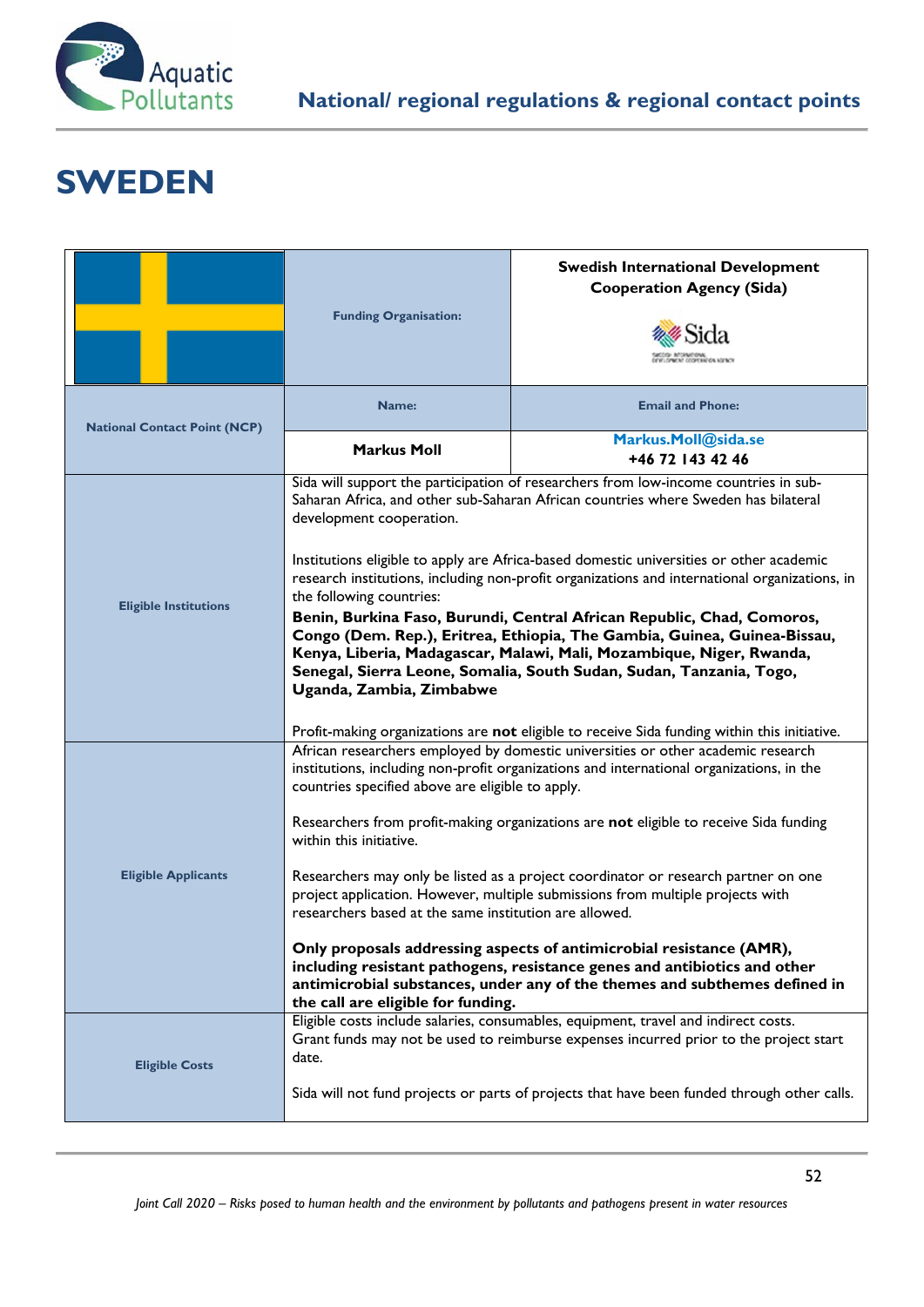

|                               | No grantee is permitted to make sub-grants, but all grantees will be permitted to<br>contract for services, up to a maximum of 20.000 Euro. Please be aware that this limit<br>applies to funds paid by an awardee to any other organization (or an individual employed<br>at another organization) as a subcontractor.                                                                                                                                                                                                                                                                                                                                                                                                                                                                                                                     |                                                                                                                                                                                                                                                                  |
|-------------------------------|---------------------------------------------------------------------------------------------------------------------------------------------------------------------------------------------------------------------------------------------------------------------------------------------------------------------------------------------------------------------------------------------------------------------------------------------------------------------------------------------------------------------------------------------------------------------------------------------------------------------------------------------------------------------------------------------------------------------------------------------------------------------------------------------------------------------------------------------|------------------------------------------------------------------------------------------------------------------------------------------------------------------------------------------------------------------------------------------------------------------|
|                               | <b>Total Amount for the Call</b>                                                                                                                                                                                                                                                                                                                                                                                                                                                                                                                                                                                                                                                                                                                                                                                                            | <b>Maximum Amount Per Proposal</b>                                                                                                                                                                                                                               |
| <b>Funding Commitment</b>     | 15.000.000 SEK (approx.<br>1.420.000 €)                                                                                                                                                                                                                                                                                                                                                                                                                                                                                                                                                                                                                                                                                                                                                                                                     | 2.500.00 SEK (approx. 237.000 €) for individual<br>partners and 5.000.000 SEK (approx. 474.000<br>$\epsilon$ ) for projects consisting of two or more<br>partners eligible for Sida funding                                                                      |
| <b>Other Funding Criteria</b> | Grants to project coordinators/partners funded by Sida can only be administered by a<br>university or other academic research institution.<br>General conditions applicable to grants from Sida to NGO:s regarding<br>project/programme support will apply to all institutions considered for a grant (document<br>needs to be made accessible through the call page).<br>Before, deciding on grant funding, the capacity of each applicant's institution to<br>administrate funds will be assessed according to Sidas regulations for contribution<br>management, and the projects' adherence to the Swedish strategy for research<br>cooperation and research in development cooperation;<br>https://www.regeringen.se/49f23e/contentassets/35640f803c554f5abe17800242c5bcb3/str<br>ategi-for-forskningssamarbete-pdf-for-webb-eng-2.pdf. |                                                                                                                                                                                                                                                                  |
| <b>Relevant documents</b>     | <b>National Regulations</b>                                                                                                                                                                                                                                                                                                                                                                                                                                                                                                                                                                                                                                                                                                                                                                                                                 |                                                                                                                                                                                                                                                                  |
| <b>Additional Info</b>        |                                                                                                                                                                                                                                                                                                                                                                                                                                                                                                                                                                                                                                                                                                                                                                                                                                             | Individuals that are members of projects invited to make a full proposal may be required<br>to submit additional information that pertains to their specific work and/or budget within<br>the research consortium to Sida, or a designated partner organization. |
| <b>Useful Links</b>           | https://www.sida.se/English/                                                                                                                                                                                                                                                                                                                                                                                                                                                                                                                                                                                                                                                                                                                                                                                                                |                                                                                                                                                                                                                                                                  |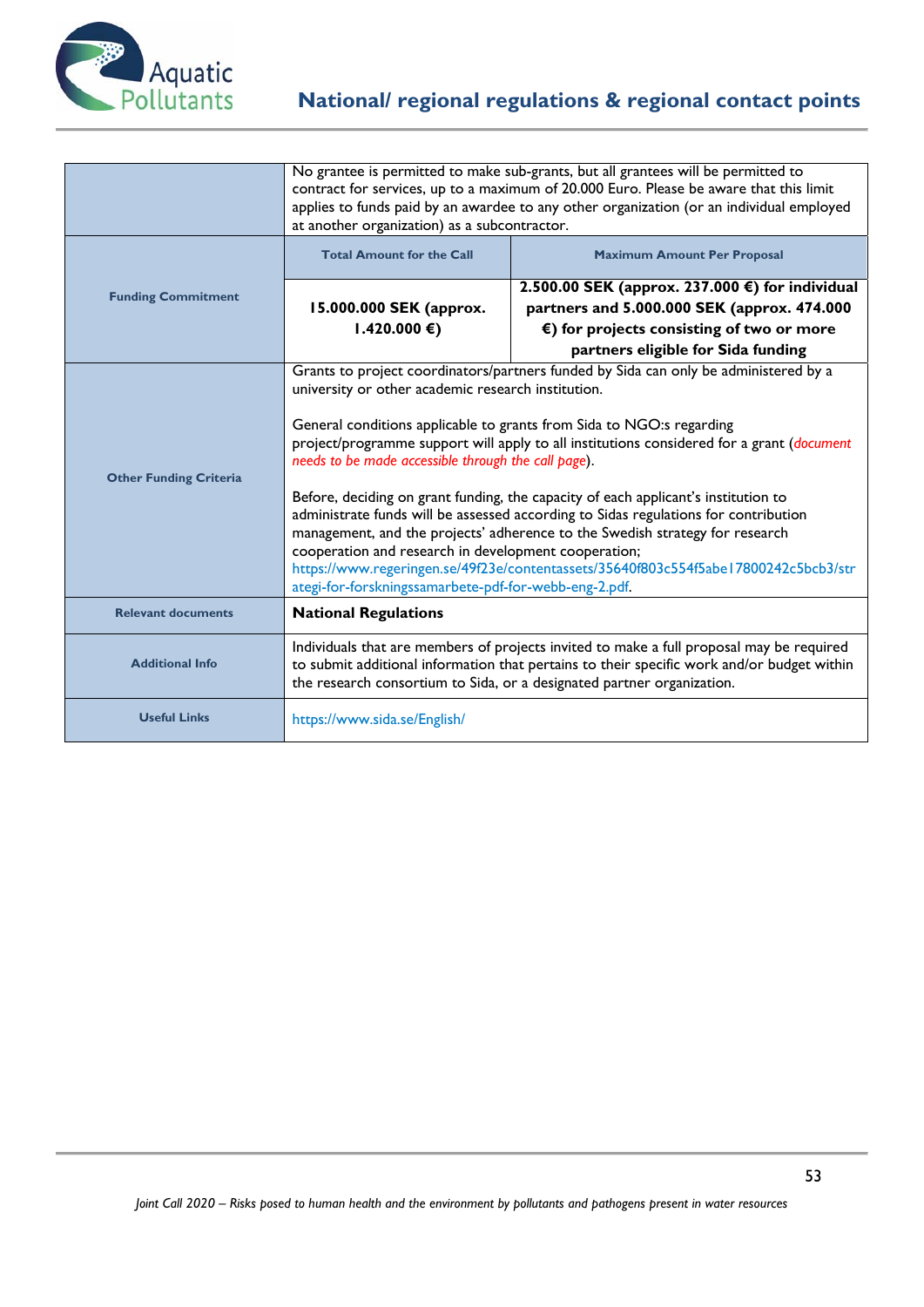

# **SWEDEN**

|                                     |                                                                                                                                                                             | <b>Swedish Research Council (SRC)</b>                                                                                                                                          |
|-------------------------------------|-----------------------------------------------------------------------------------------------------------------------------------------------------------------------------|--------------------------------------------------------------------------------------------------------------------------------------------------------------------------------|
|                                     | <b>Funding Organisation:</b>                                                                                                                                                | Swedish<br>Research                                                                                                                                                            |
|                                     |                                                                                                                                                                             |                                                                                                                                                                                |
|                                     |                                                                                                                                                                             | Council                                                                                                                                                                        |
| <b>National Contact Point (NCP)</b> | Name:                                                                                                                                                                       | <b>Email and Phone:</b>                                                                                                                                                        |
|                                     | <b>Patriq Fagerstedt</b>                                                                                                                                                    | patriq.fagerstedt@vr.se<br>+46 (0)8-54644246                                                                                                                                   |
|                                     |                                                                                                                                                                             | Grants from the Swedish Research Council shall be administered by a Swedish                                                                                                    |
|                                     |                                                                                                                                                                             | university or HEI or another Swedish public organisation that fulfils our criteria for<br>administrating organisations. To apply, your organisation must therefore be approved |
| <b>Eligible Institutions</b>        |                                                                                                                                                                             | as an administrating organisation. Please note that as a consequence, Swedish                                                                                                  |
|                                     |                                                                                                                                                                             | researchers working for a company cannot be financed, and should                                                                                                               |
|                                     | even if they are part of a consortium application.                                                                                                                          | therefore not submit an application to the Swedish Research Council,                                                                                                           |
|                                     |                                                                                                                                                                             | You must hold a Swedish doctoral degree or a corresponding foreign degree,                                                                                                     |
|                                     | awarded no later than the deadline for this call.                                                                                                                           |                                                                                                                                                                                |
| <b>Eligible Applicants</b>          | You may only submit one application for this grant, and you may only be the Swedish                                                                                         |                                                                                                                                                                                |
|                                     | partner of one consortium in this call. The applicant may not have an ongoing JPIAMR<br>grant or any other project grant concerning the same project concept, funded by the |                                                                                                                                                                                |
|                                     | Council, at the start of the grant period.                                                                                                                                  |                                                                                                                                                                                |
|                                     | The project grant may be used to fund all types of project-related costs, such as                                                                                           |                                                                                                                                                                                |
|                                     | salaries (including your own salary, however no more than corresponding to the<br>person's activity level in the project), running costs (such as consumables, travel       |                                                                                                                                                                                |
| <b>Eligible Costs</b>               | including stays at research facilities, publication costs and minor equipment), premises                                                                                    |                                                                                                                                                                                |
|                                     | and depreciation costs.<br>Grants may not be used for scholarships. If a doctoral student participates, project                                                             |                                                                                                                                                                                |
|                                     | funds may not be paid out as salary during teaching or other departmental duties.                                                                                           |                                                                                                                                                                                |
|                                     | <b>Total Amount for the Call</b>                                                                                                                                            | <b>Maximum Amount Per Proposal</b>                                                                                                                                             |
|                                     |                                                                                                                                                                             | Total amount per project proposal:                                                                                                                                             |
| <b>Funding Commitment</b>           |                                                                                                                                                                             | 500 000 EUR (SWE Coordinator) or 300                                                                                                                                           |
|                                     | 19 000 000 SEK                                                                                                                                                              | 000 EUR (SWE Partner(s)) for all Swedish<br>applicants together, including indirect                                                                                            |
|                                     |                                                                                                                                                                             | costs.                                                                                                                                                                         |
|                                     |                                                                                                                                                                             | The Swedish Research Council will support research projects under all three themes                                                                                             |
|                                     | of the call - Measuring/Evaluating/Taking Actions - under the condition that the                                                                                            |                                                                                                                                                                                |
| <b>Other Funding Criteria</b>       | project includes research on pathogens and antimicrobial resistant bacteria from<br>aquatic ecosystems (inland and marine).                                                 |                                                                                                                                                                                |
|                                     | All Swedish applicants must communicate with the national contact person regarding                                                                                          |                                                                                                                                                                                |
|                                     | their intention to participate in the call, before submission of the consortium                                                                                             |                                                                                                                                                                                |
|                                     | application.                                                                                                                                                                |                                                                                                                                                                                |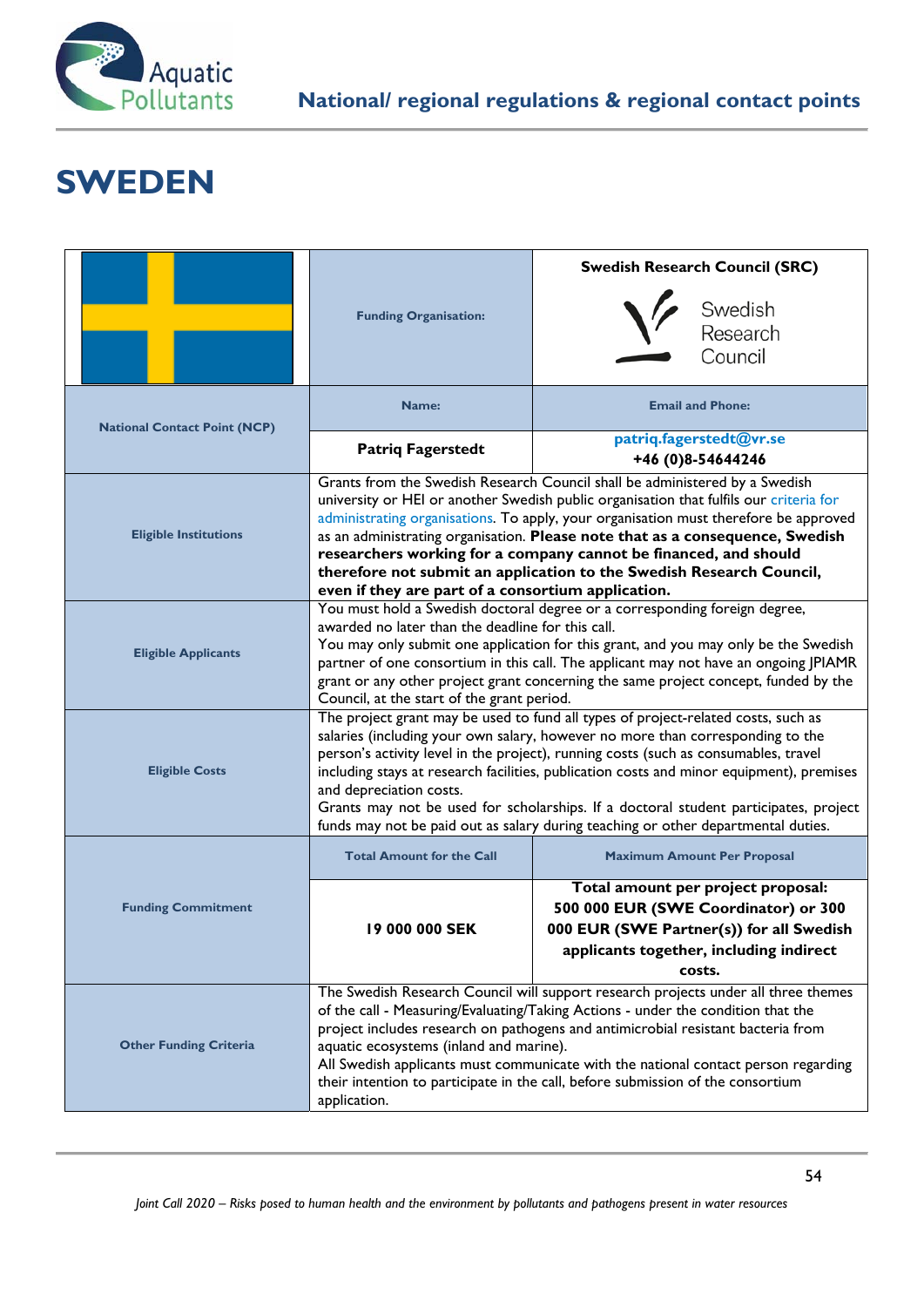

|                           | All Swedish partners participating in the call and applying for funding from the<br>Swedish Research Council shall also submit a parallel application using the Swedish<br>Research Council's application system Prisma. The application form in Prisma can be<br>reached from the call text at the SRC website.<br>Parallel application is a mandatory eligibility criterion. Failure to submit the parallel<br>application to the Swedish Research Council before the deadline of the Prisma call<br>will result in the Swedish partner being declared ineligible. |
|---------------------------|----------------------------------------------------------------------------------------------------------------------------------------------------------------------------------------------------------------------------------------------------------------------------------------------------------------------------------------------------------------------------------------------------------------------------------------------------------------------------------------------------------------------------------------------------------------------|
| <b>Relevant documents</b> | See national call text for all national regulations:<br>https://www.vr.se/5.12596ec416eba1fc845121d.html                                                                                                                                                                                                                                                                                                                                                                                                                                                             |
| <b>Additional Info</b>    |                                                                                                                                                                                                                                                                                                                                                                                                                                                                                                                                                                      |
| <b>Useful Links</b>       | More details in the national/regional call announcement:<br>https://www.vr.se/5.12596ec416eba1fc845121d.html                                                                                                                                                                                                                                                                                                                                                                                                                                                         |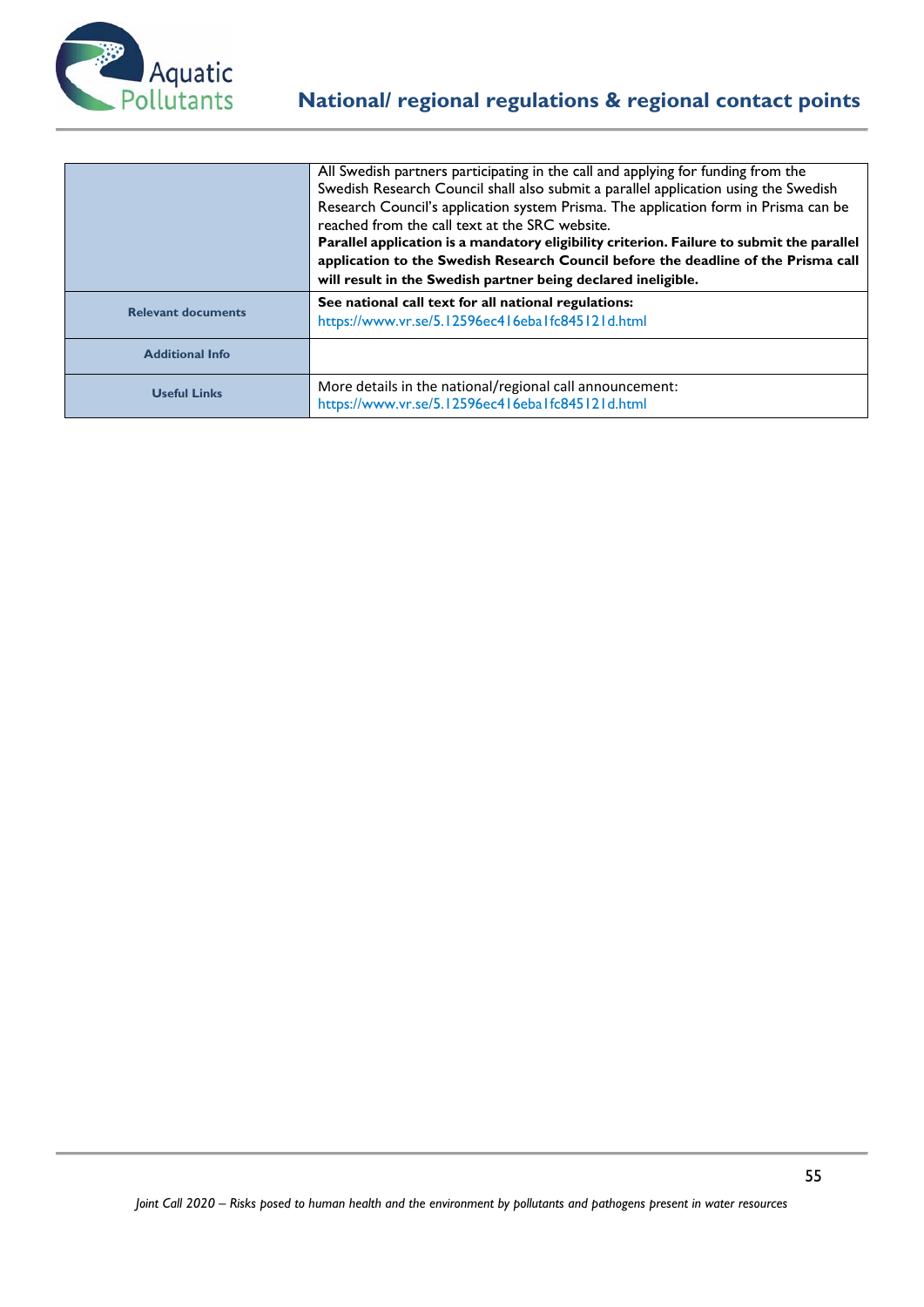

### **TAIWAN**

|                                     | <b>Funding Organisation:</b>                                                                                                                                                                                                              | Ministry of Science and Technology (MoST)<br>M05T 科技部                                                                                                                                                                                                                                                                                                                                                                                                                                                        |
|-------------------------------------|-------------------------------------------------------------------------------------------------------------------------------------------------------------------------------------------------------------------------------------------|--------------------------------------------------------------------------------------------------------------------------------------------------------------------------------------------------------------------------------------------------------------------------------------------------------------------------------------------------------------------------------------------------------------------------------------------------------------------------------------------------------------|
| <b>National Contact Point (NCP)</b> | Name:                                                                                                                                                                                                                                     | <b>Email and Phone:</b>                                                                                                                                                                                                                                                                                                                                                                                                                                                                                      |
|                                     | Ching-Mei Tang                                                                                                                                                                                                                            | cmtom@most.gov.tw                                                                                                                                                                                                                                                                                                                                                                                                                                                                                            |
| <b>Eligible Institutions</b>        | Grants":<br>$\bullet$<br>$\checkmark$<br><b>Taiwanese Medical institutions</b><br>✓                                                                                                                                                       | In compliance with the MoST's regulation "Operation Guidelines for MOST Research<br>Applicant institutions (i.e., research conducting institutions) shall be<br>approved by MoST to be eligible recipients of subsidization in accordance<br>with the Operation Guidelines for Institutions Applying for MOST Grants.<br>The eligible institutions are classified into three categories as follows:<br>Taiwanese public/private colleges and universities.<br>Taiwanese public/private research institutions |
| <b>Eligible Applicants</b>          | In addition, the Principal Investigator(s) and co-Principal Investigator(s) must meet<br>several qualifications, please refer to:<br>https://www.most.gov.tw/most/attachments/920c4b8e-21d4-4d2b-b603-5602690c575e                        |                                                                                                                                                                                                                                                                                                                                                                                                                                                                                                              |
| <b>Eligible Costs</b>               | please refer to:<br>https://www.most.gov.tw/most/attachments/920c4b8e-21d4-4d2b-b603-5602690c575e                                                                                                                                         |                                                                                                                                                                                                                                                                                                                                                                                                                                                                                                              |
| <b>Funding Commitment</b>           | <b>Total Amount for the Call</b>                                                                                                                                                                                                          | <b>Maximum Amount Per Proposal</b>                                                                                                                                                                                                                                                                                                                                                                                                                                                                           |
|                                     | €500,000                                                                                                                                                                                                                                  | €85,000 annually                                                                                                                                                                                                                                                                                                                                                                                                                                                                                             |
| <b>Other Funding Criteria</b>       | As detailed in Maximum Amount Per Proposal                                                                                                                                                                                                |                                                                                                                                                                                                                                                                                                                                                                                                                                                                                                              |
| <b>Relevant documents</b>           | please refer to:<br>https://www.most.gov.tw/most/attachments/920c4b8e-21d4-4d2b-b603-5602690c575e                                                                                                                                         |                                                                                                                                                                                                                                                                                                                                                                                                                                                                                                              |
| <b>Additional Info</b>              | Please note that Taiwanese project partners shall submit a proposal to the MoST for<br>national financing after the project has been selected and approved for funding through<br>the AquaticPollutants evaluation and selection process. |                                                                                                                                                                                                                                                                                                                                                                                                                                                                                                              |
| <b>Useful Links</b>                 | Ministry of Science and Technology (MoST)<br>https://www.most.gov.tw/?l=en                                                                                                                                                                |                                                                                                                                                                                                                                                                                                                                                                                                                                                                                                              |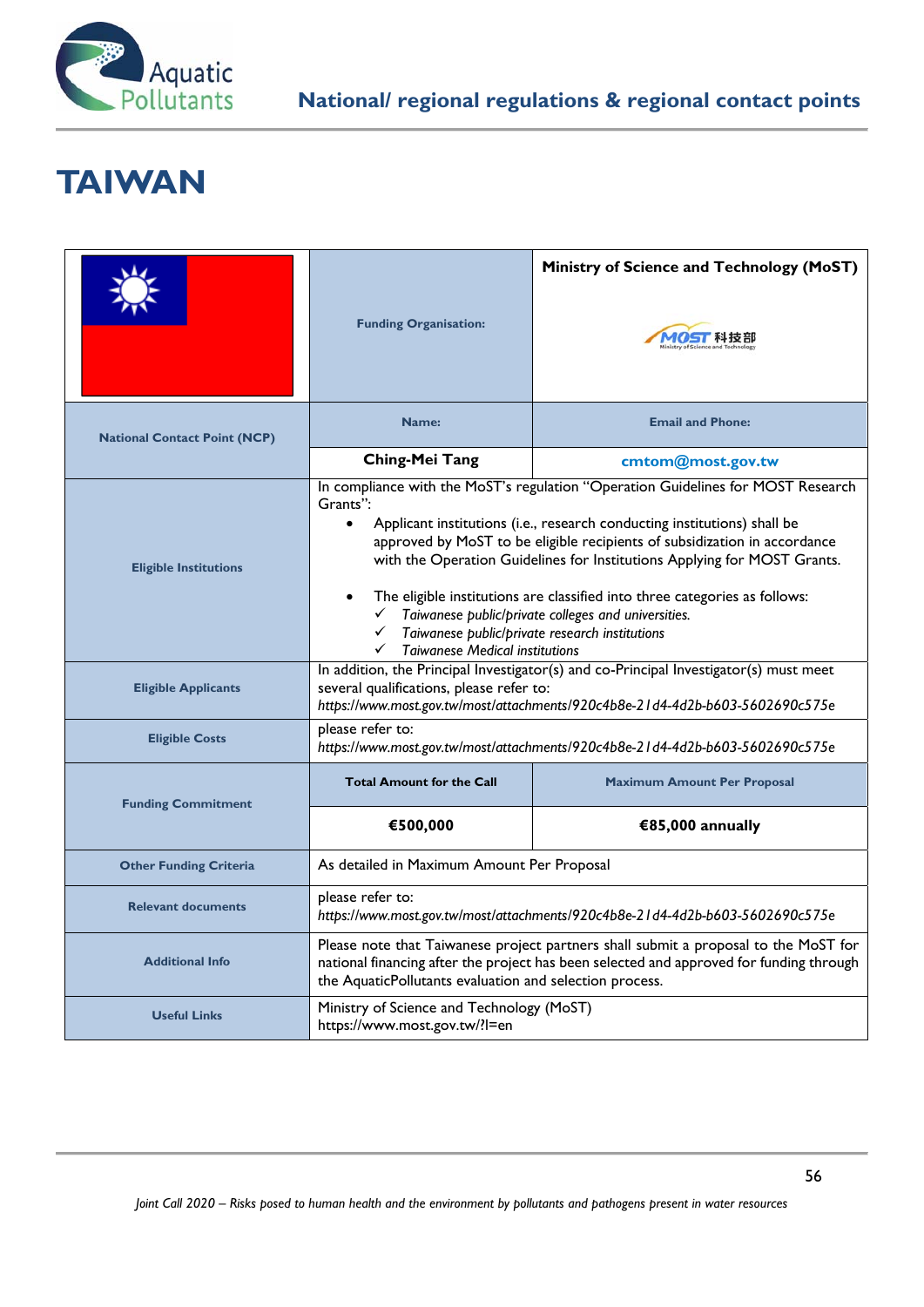

# **TUNESIA**

|                                     | <b>Funding Organisation:</b>                                                                                                                                                                                                                                 | Ministry of Higher Education and Scientific<br><b>Research (MHESR)</b><br>Tunisian<br>હ<br>Republic<br>Ministry of Higher Education<br>and Scientific Research<br>Directorate General of Scientific Research                                                                                                                                                                               |
|-------------------------------------|--------------------------------------------------------------------------------------------------------------------------------------------------------------------------------------------------------------------------------------------------------------|--------------------------------------------------------------------------------------------------------------------------------------------------------------------------------------------------------------------------------------------------------------------------------------------------------------------------------------------------------------------------------------------|
|                                     | <b>Name:</b>                                                                                                                                                                                                                                                 | <b>Email and Phone:</b>                                                                                                                                                                                                                                                                                                                                                                    |
| <b>National Contact Point (NCP)</b> | <b>Awatef Soltane Marzouki</b><br>Saida Rafrafi Farhat<br><b>Zied Kbaier</b>                                                                                                                                                                                 | awatef.soltane.dpps@gmail.com<br>  P. +216 71 835 351<br>coopint2@gmail.com<br>  P. +216 71 835 351<br>kbaier.zied@gmail.com<br>P. +216 71 835 351                                                                                                                                                                                                                                         |
| <b>Eligible Institutions</b>        | Tunisian public research institutions:<br>Research institutes or centers;                                                                                                                                                                                    | Research laboratories/units based at the universities.                                                                                                                                                                                                                                                                                                                                     |
| <b>Eligible Applicants</b>          | The Tunisian Principal Investigator (PI) should be a:<br>Professor or equivalent<br>Associate Professor or equivalent<br>Assistant professor or equivalent                                                                                                   |                                                                                                                                                                                                                                                                                                                                                                                            |
| <b>Eligible Costs</b>               | of the project and must be limited to the allocated budget.<br>The following expenses would be eligible:<br>a. Travel and daily allowances<br>Small equipment, logistics and consumables<br>c.<br>d.<br>Organisation of scientific events and meetings<br>e. | Eligible costs are those used exclusively for the purpose of achieving the objectives of<br>the project. All expenses must be incurred between the start date and the end date<br>b. Other operating expenses directly related to the project<br>Contract provide services (exclusively for non-permanent administrative and<br>research staff): should not exceed 20% of the total budget |
| <b>Funding Commitment</b>           | <b>Total Amount for the Call</b>                                                                                                                                                                                                                             | <b>Maximum Amount per Proposal</b>                                                                                                                                                                                                                                                                                                                                                         |
|                                     | 150.000€                                                                                                                                                                                                                                                     | MHESR has reserved 20.000 € /project /year                                                                                                                                                                                                                                                                                                                                                 |
| <b>Other Funding Criteria</b>       | involve them.                                                                                                                                                                                                                                                | The duration of the project should not exceed 3 years.<br>The Tunisian Coordinators or the PI should send their annual, mi-term and<br>final reports to the MHESR without any prior notification. SMEs and NGOs<br>are not eligible to receive funding from MHESR, but it is recommended to                                                                                                |
| <b>Relevant documents</b>           | <b>National Regulations</b>                                                                                                                                                                                                                                  |                                                                                                                                                                                                                                                                                                                                                                                            |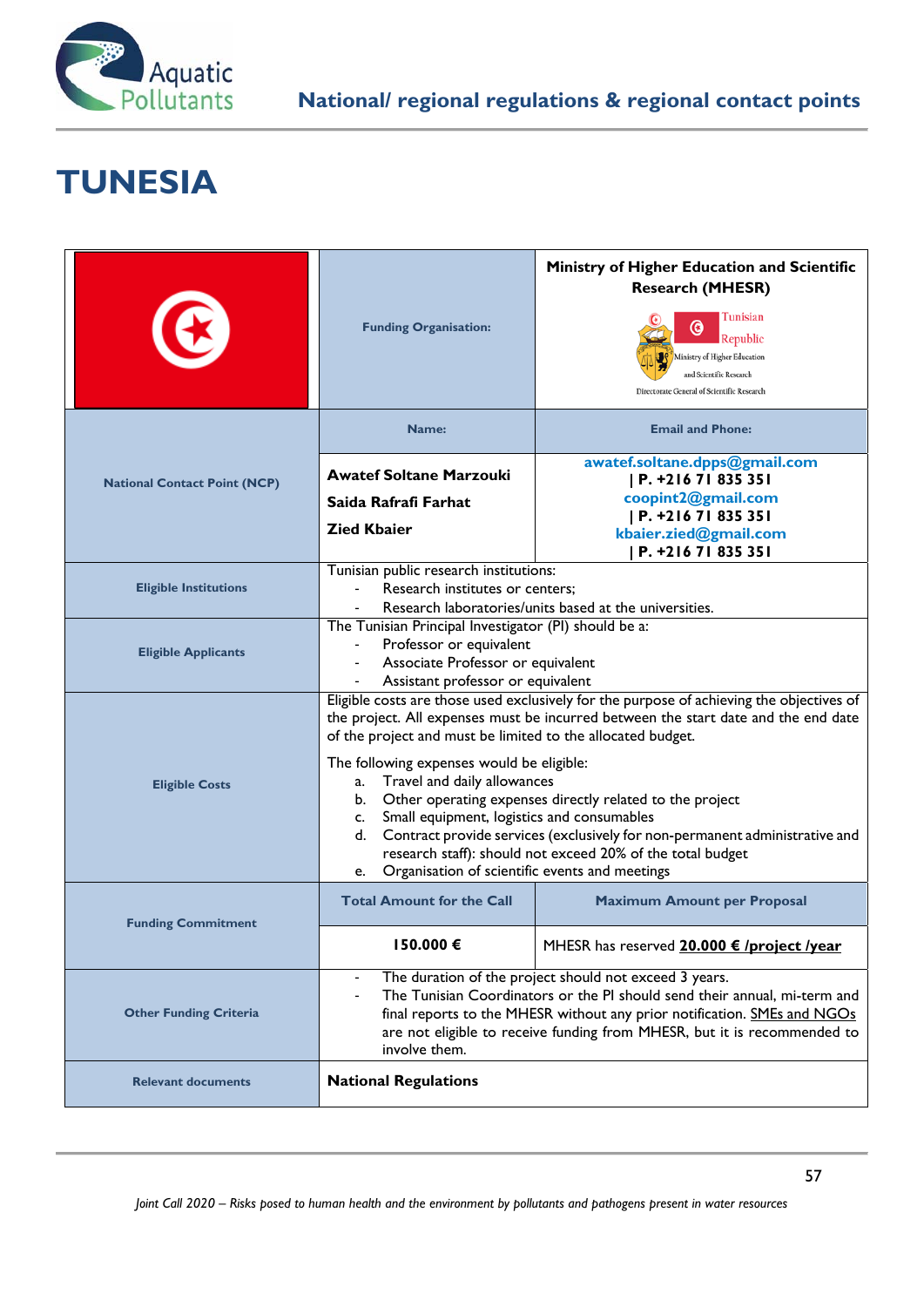

| <b>Additional Info</b> | Applicants are encouraged to submit proposals involving at least one socio-economic<br>partner eligible for MHESR funding such as technical centers. |
|------------------------|------------------------------------------------------------------------------------------------------------------------------------------------------|
| <b>Useful Links</b>    | www.mes.tn                                                                                                                                           |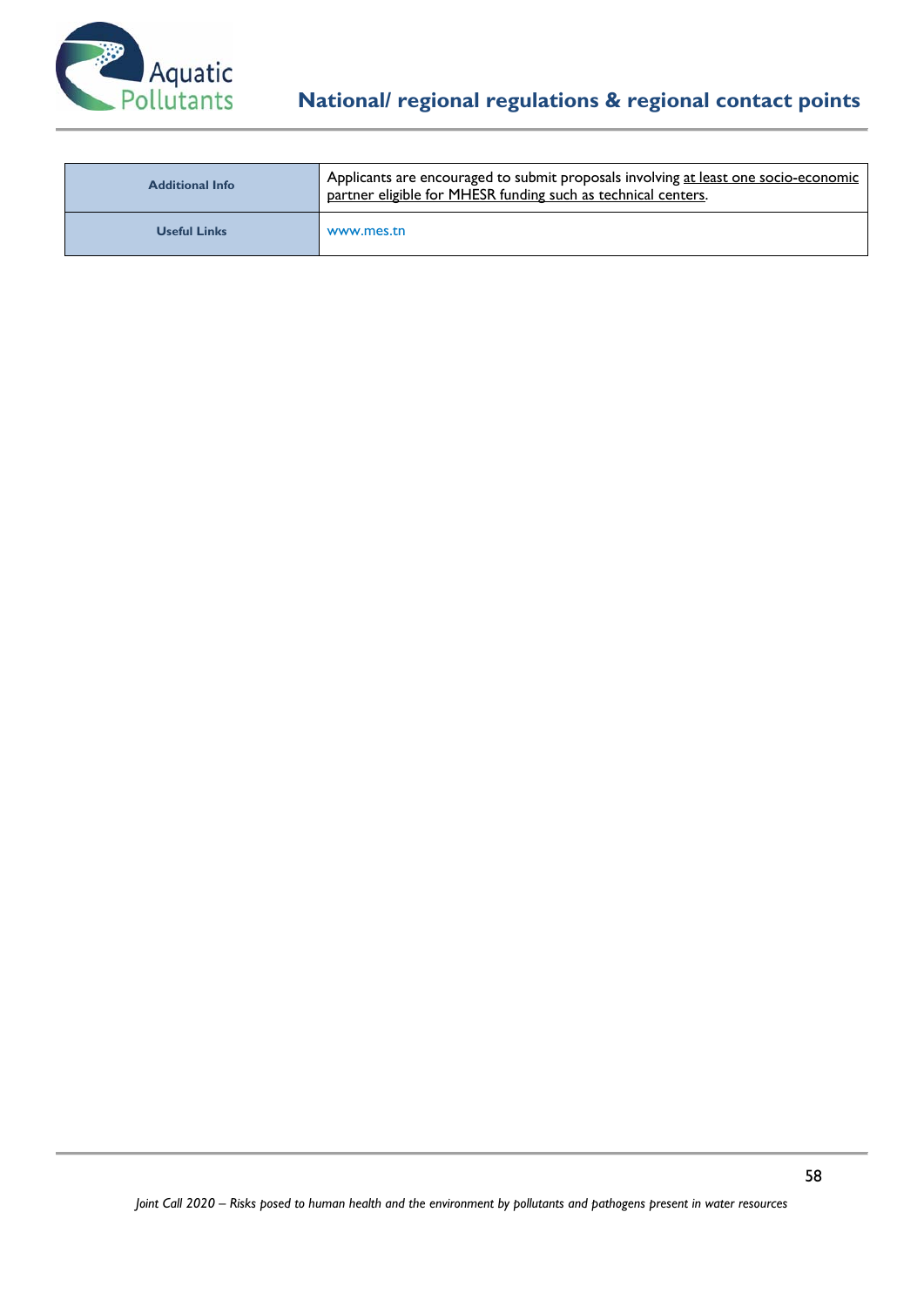

# **TURKEY**

|                                     | <b>Funding Organisation:</b>                                                                                                                                                                                                                                                                                                                                                                                                                                                                                      | The Scientific and Technological Research<br><b>Council of Turkey (TUBITAK)</b><br>TÜBİTAK |
|-------------------------------------|-------------------------------------------------------------------------------------------------------------------------------------------------------------------------------------------------------------------------------------------------------------------------------------------------------------------------------------------------------------------------------------------------------------------------------------------------------------------------------------------------------------------|--------------------------------------------------------------------------------------------|
| <b>National Contact Point (NCP)</b> | Name:                                                                                                                                                                                                                                                                                                                                                                                                                                                                                                             | <b>Email and Phone:</b>                                                                    |
|                                     | <b>Almila Nur ARSUNAR</b>                                                                                                                                                                                                                                                                                                                                                                                                                                                                                         | almila.bahar@tubitak.gov.tr<br>+90 312 298 12 56                                           |
|                                     | <b>Nihan AKDEMIRCI</b>                                                                                                                                                                                                                                                                                                                                                                                                                                                                                            | nihan.morali@tubitak.gov.tr<br>+90 312 298 12 55                                           |
| <b>Eligible Institutions</b>        | Higher education institutions, their institutes, public R&D centres, SMEs and<br>companies established in Turkey.                                                                                                                                                                                                                                                                                                                                                                                                 |                                                                                            |
| <b>Eligible Applicants</b>          | Eligibility of applicants should be checked from national call announcement.                                                                                                                                                                                                                                                                                                                                                                                                                                      |                                                                                            |
| <b>Eligible Costs</b>               | Personnel, travel, equipment/tool/software, service procurement, material costs.<br>Budget restrictions for private sector applicants should be checked from national call<br>announcement.                                                                                                                                                                                                                                                                                                                       |                                                                                            |
| <b>Funding Commitment</b>           | <b>Total Amount for the Call</b>                                                                                                                                                                                                                                                                                                                                                                                                                                                                                  | <b>Maximum Amount Per Proposal</b>                                                         |
|                                     | 750.000 EUR                                                                                                                                                                                                                                                                                                                                                                                                                                                                                                       | 1.500.000 TL (including Project Incentive<br>Premium (PIP) and overhead costs)             |
| <b>Other Funding Criteria</b>       | For each Turkish partner in the project team, budget limitations below should be used;<br>The maximum funding per project for Turkish partners from Universities<br>(public and private), research institutes, and public institutions is 720.000 TL.<br>This amount excludes Project Incentive Premium (PIP) and overhead costs.<br>The maximum funding per project for Turkish partners from private<br>$\bullet$<br>corporations is 1.000.000 TL for Turkish partners. This amount excludes<br>overhead costs. |                                                                                            |
| <b>Relevant documents</b>           | <b>National Regulations</b>                                                                                                                                                                                                                                                                                                                                                                                                                                                                                       |                                                                                            |
|                                     | https://www.tubitak.gov.tr/sites/default/files/256 sayili bk islenmis hali-1071-1 0.pdf                                                                                                                                                                                                                                                                                                                                                                                                                           |                                                                                            |
|                                     | https://www.tubitak.gov.tr/sites/default/files/yonetmelik_iii_2_0.pdf                                                                                                                                                                                                                                                                                                                                                                                                                                             |                                                                                            |
|                                     | https://tubitak.gov.tr/sites/default/files/3653/13 yk islenmis hali ardeb idari mali esa<br>slar.pdf                                                                                                                                                                                                                                                                                                                                                                                                              |                                                                                            |
| <b>Additional Info</b>              | Please check TUBITAK website where all detailed information will be provided in<br>national call announcement.                                                                                                                                                                                                                                                                                                                                                                                                    |                                                                                            |
|                                     | Turkish partners will make their online application via TUBITAK's online system<br>available from http://uidb-pbs.tubitak.gov.tr/                                                                                                                                                                                                                                                                                                                                                                                 |                                                                                            |